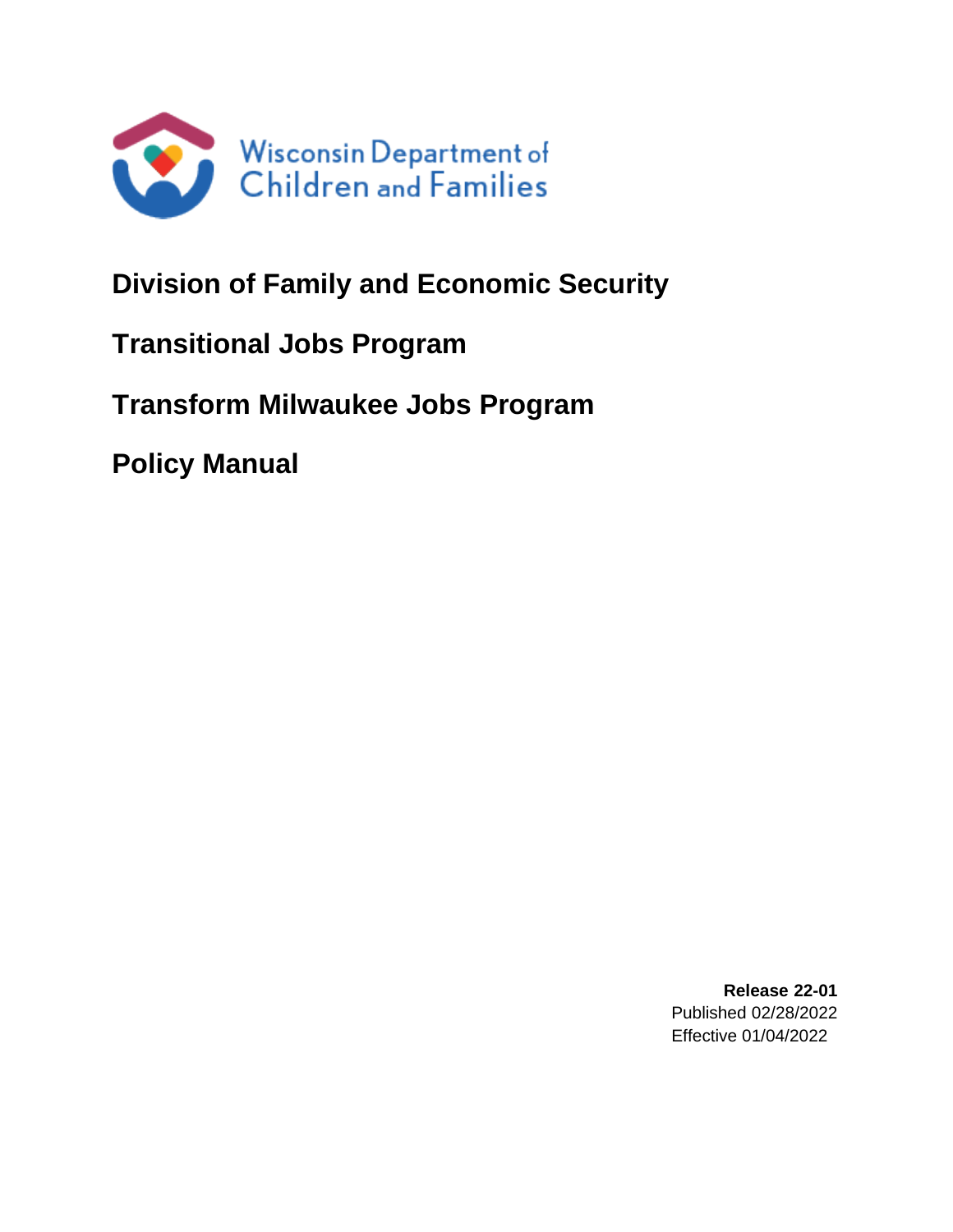# **Contents**

| 1.0  |         |  |
|------|---------|--|
| 2.0  |         |  |
| 2.1  |         |  |
|      | 2.1.1   |  |
|      | 2.1.2   |  |
|      | 2.1.3   |  |
| 2.2  |         |  |
|      | 2.2.1   |  |
|      | 2.2.1.1 |  |
|      | 2.2.1.2 |  |
|      | 2.2.1.3 |  |
| 2.3  |         |  |
|      | 2.3.1   |  |
|      | 2.3.1.1 |  |
|      | 2.3.1.2 |  |
|      | 2.3.2   |  |
| 2.4  |         |  |
|      | 2.4.1   |  |
| 2.5  |         |  |
| 2.6  |         |  |
| 2.7  |         |  |
|      | 2.7.1   |  |
| 2.8  |         |  |
| 2.9  |         |  |
| 2.10 |         |  |
|      | 2.10.1  |  |
|      | 2.10.2  |  |
|      | 2.10.3  |  |
|      | 2.10.4  |  |
|      | 2.10.5  |  |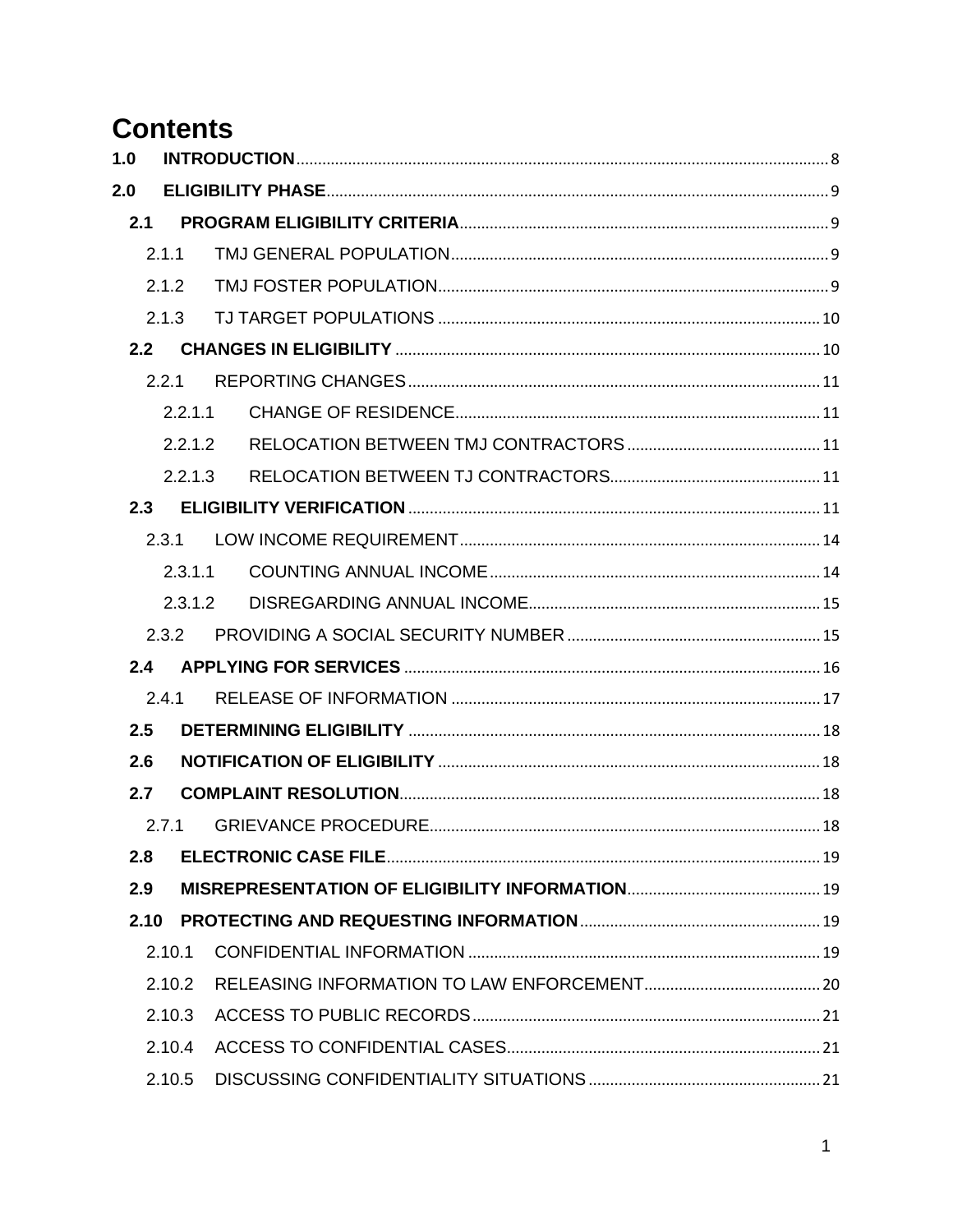|      | 2.10.5.1                                            |  |
|------|-----------------------------------------------------|--|
| 3.0  |                                                     |  |
| 3.1  |                                                     |  |
| 3.2  |                                                     |  |
| 3.3  |                                                     |  |
| 3.4  |                                                     |  |
| 3.5  |                                                     |  |
| 3.6  |                                                     |  |
| 3.7  |                                                     |  |
| 3.8  |                                                     |  |
| 3.9  | WORKFORCE INNOVATION AND OPPORTUNITY ACT (WIOA)  24 |  |
| 3.10 |                                                     |  |
| 3.11 |                                                     |  |
| 3.12 |                                                     |  |
| 3.13 |                                                     |  |
| 3.14 |                                                     |  |
|      |                                                     |  |
| 4.0  |                                                     |  |
| 4.1  |                                                     |  |
|      | 4.1.1                                               |  |
| 4.2  |                                                     |  |
|      | 4.2.1                                               |  |
| 4.3  |                                                     |  |
|      |                                                     |  |
|      |                                                     |  |
| 6.1  |                                                     |  |
|      | 6.1.1                                               |  |
|      | 6.1.1.1                                             |  |
|      | 6.1.2.0                                             |  |
| 6.2  |                                                     |  |
| 7.0  |                                                     |  |
| 7.1  |                                                     |  |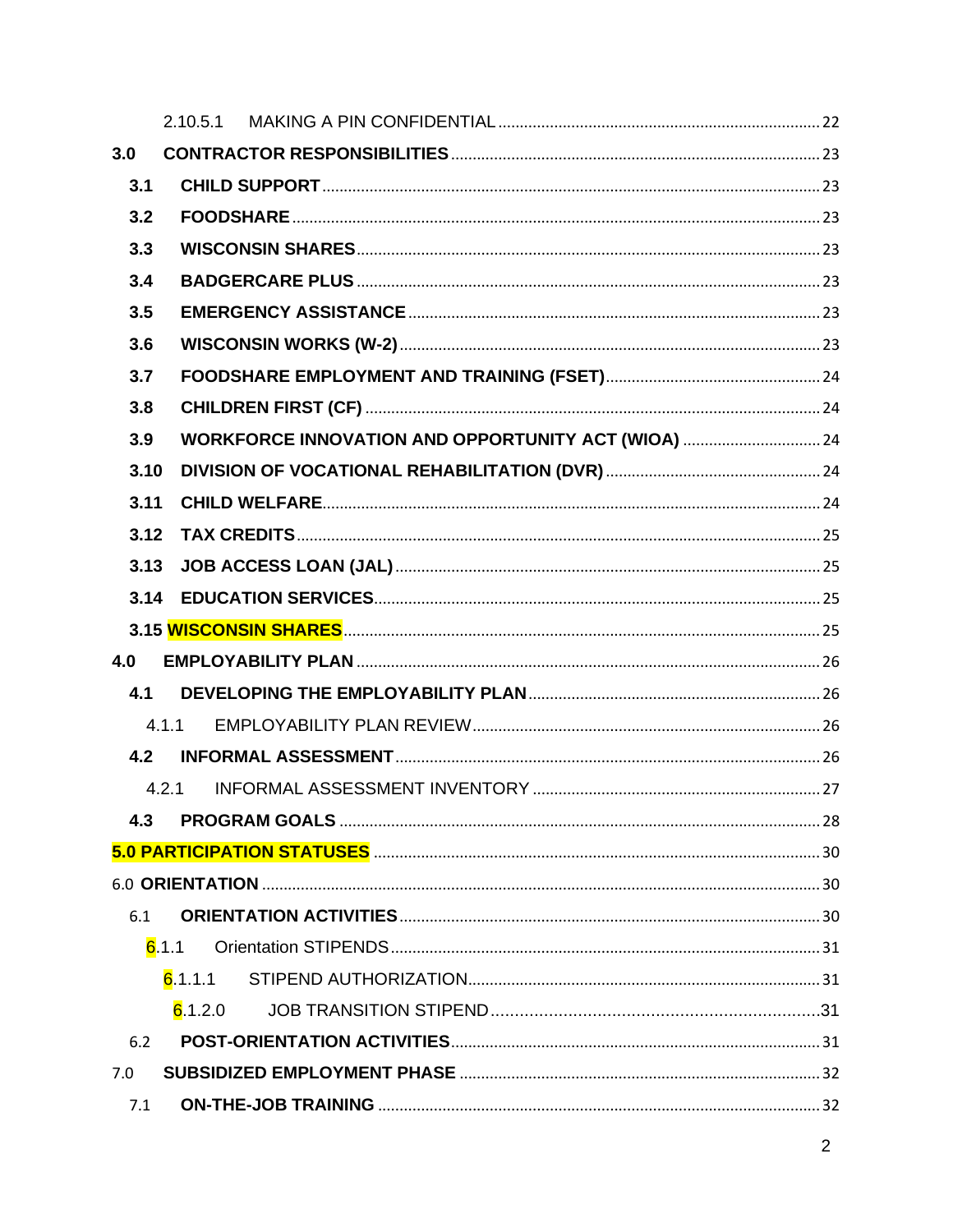| 7.2   |                                                                              |  |  |  |  |
|-------|------------------------------------------------------------------------------|--|--|--|--|
| 7.3   |                                                                              |  |  |  |  |
| 7.3.1 |                                                                              |  |  |  |  |
| 7.3.2 |                                                                              |  |  |  |  |
| 7.3.3 |                                                                              |  |  |  |  |
| 7.4   |                                                                              |  |  |  |  |
| 7.5   |                                                                              |  |  |  |  |
| 7.6   |                                                                              |  |  |  |  |
| 7.7   | WISCONSIN HOUSING AND ECONOMIC DEVELOPMENT AUTHORITY  35                     |  |  |  |  |
| 7.8   |                                                                              |  |  |  |  |
| 7.9   |                                                                              |  |  |  |  |
| 7.9.1 |                                                                              |  |  |  |  |
| 7.10  |                                                                              |  |  |  |  |
| 7.11  | REENGAGEMENT AND REASSIGNMENT WHEN SUBSIDIZED EMPLOYMENT<br><b>ENDS 37</b>   |  |  |  |  |
| 8.0   |                                                                              |  |  |  |  |
| 8.1   |                                                                              |  |  |  |  |
| 8.2   |                                                                              |  |  |  |  |
| 8.3   | REENGAGEMENT AND REASSIGNMENT WHEN UNSUBSIDIZED EMPLOYMENT<br><b>ENDS 39</b> |  |  |  |  |
| 8.4   |                                                                              |  |  |  |  |
| 9.0   |                                                                              |  |  |  |  |
| 9.1   |                                                                              |  |  |  |  |
| 9.2   |                                                                              |  |  |  |  |
|       |                                                                              |  |  |  |  |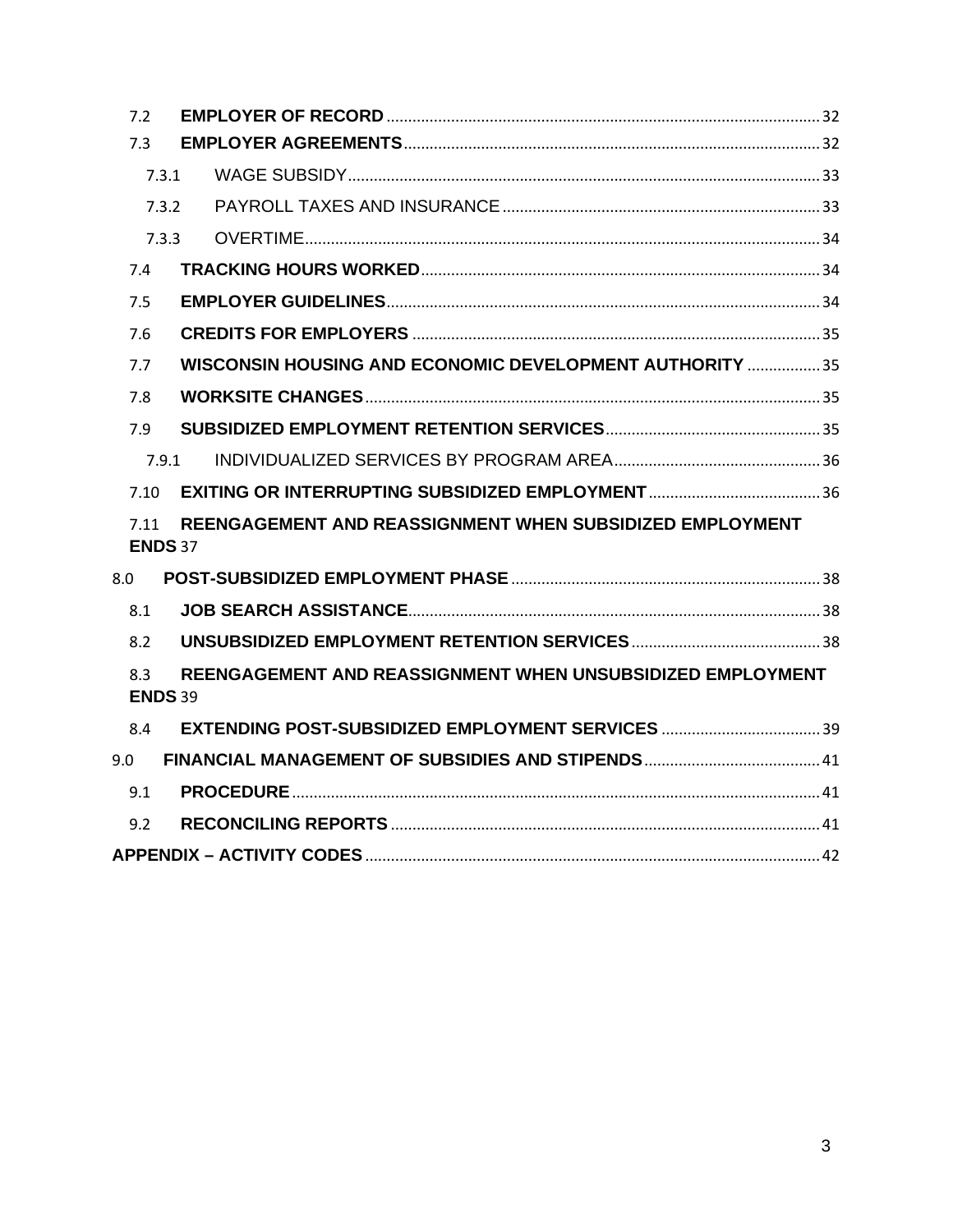# **DEFINITIONS**

The following definitions are used for the Transitional Jobs and Transform Milwaukee Jobs programs.

**Annual.** A period of twelve months prior to the date of eligibility determination.

**Applicant.** An individual applying for services in TJ or TMJ.

**BadgerCare Plus.** A health care coverage program for low-income Wisconsin residents including children, pregnant women, and adults.

**Bureau of Child Support (BCS).** The bureau under DFES that oversees local county child support agencies and the distribution of child support payments through the state distribution unit. Local child support agencies provide case management (child support) services to families in W-2, Wisconsin Shares, SSI Caretaker Supplement, and Kinship Care. Families in federallyfinanced foster care programs may automatically be referred for child support services.

**Bureau of Working Families (BWF).** The bureau under DFES that provides employment preparation services, case management, and cash assistance to eligible families through the W-2 program. Related programs include Emergency Assistance, Job Access Loan, Refugee Cash Assistance and Refuge Medical Assistance, TJ, TMJ, and Community Services Block Grant.

**Calendar days.** All days in a month, including weekends and holidays.

**Children First.** The program that provides case management and employment services for eligible noncustodial parents.

**CARES.** The eligibility determination system used to track activities and case management in TJ and TMJ.

**Contractor.** The entities under contract with DCF to administer the TJ and TMJ contracts.

**Department.** The Wisconsin Department of Children and Families.

**Department of Children and Families (DCF).** The state agency which oversees the TJ and TMJ programs.

**Department of Health Services (DHS).** The state agency that oversees Wisconsin's income maintenance programs including Medicaid, BadgerCare Plus, and FoodShare.

**Dependent Child.** A biological, adoptive, or relative child under the age of 18 who resides with a parent or a relative and primary caregiver.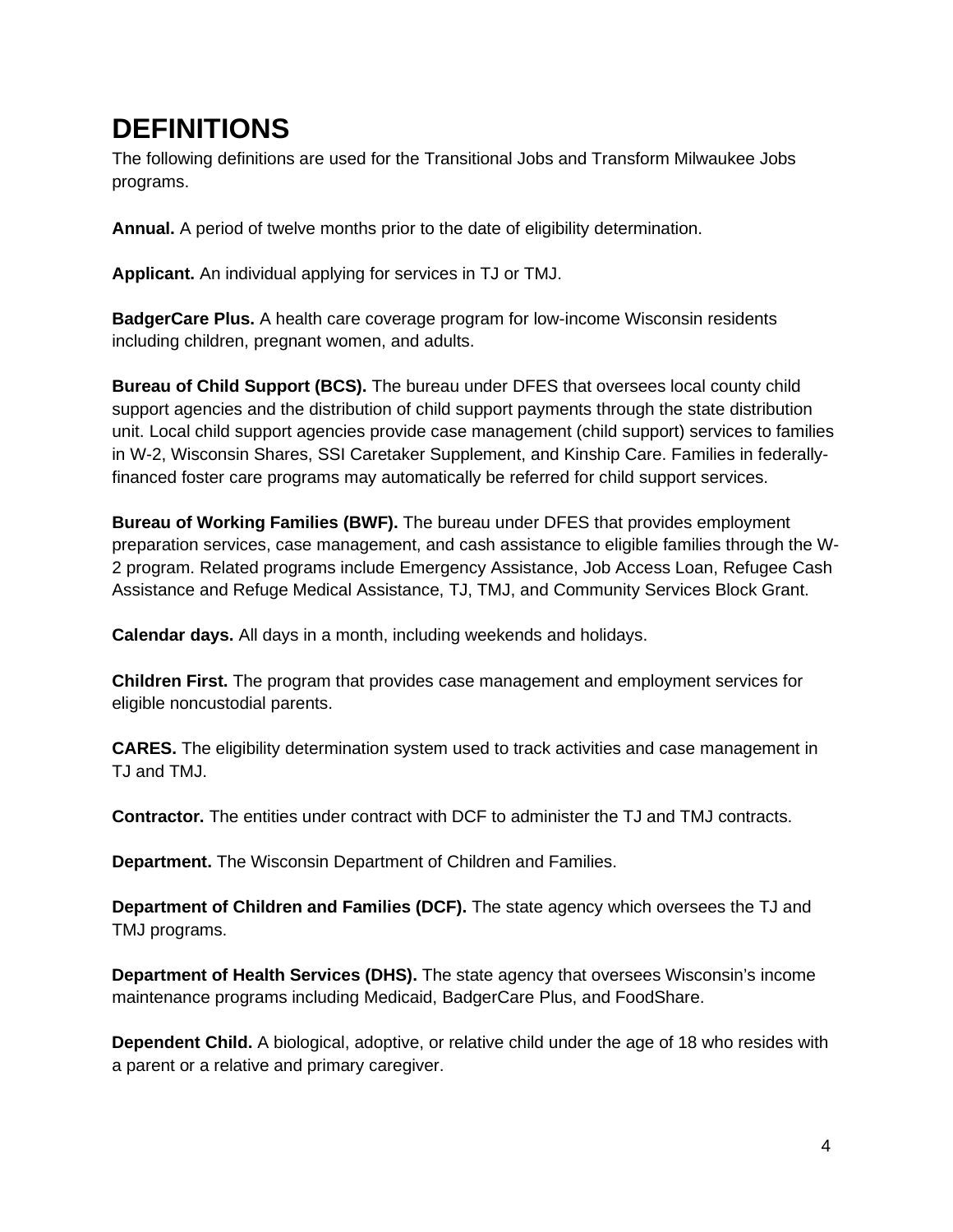**Division of Family and Economic Security (DFES).** The division under DCF consisting of BCS and BWF.

**Division of Vocational Rehabilitation (DVR).** The program that assists eligible individuals with a disability or who need an accommodation to find or keep a job.

**Electronic Case File (ECF).** A paperless case file system used by DCF and DHS contract agencies in Wisconsin to store case file materials in an electronic format.

**Emergency Assistance (EA).** Provides funding to families with child(ren) who experience an emergency due to impending homelessness, homelessness, energy crisis, fire, flood, or natural disaster and meets eligibility requirements.

**Employability Plan (EP).** A written agreement developed jointly by the Contractor and individual that provides an outline of how the individual will achieve a specific employment goal and how the Contractor will assist.

**Ex-Offender.** An individual with a prior felony or misdemeanor conviction who served their sentence in a federal or state prison or a county or local jail.

**Federal Poverty Level (FPL).** The federal government's statistical poverty threshold used in the gross income test to determine financial eligibility for public assistance programs.

**FoodShare.** The food and nutrition program for eligible Wisconsin residents (formerly the Food Stamp program), sometimes referred to as the Supplemental Nutrition Assistance Program (SNAP).

**FoodShare Employment and Training (FSET).** The employment and training program for Wisconsin FoodShare recipients.

**Household.** A cohabiting group that includes applicants, their biological, adoptive, or relative children and any children of the biological, adoptive, or relative children; the household also includes any non-martial co-parent or any spouse of the individual who resides in the same household as the individual and any biological, adoptive, or relative children with respect to whom the spouse or non-marital co-parent is a parent or a relative and primary caregiver.

**Income.** Money, wages or salary, adjusted income from self-employment, Social Security, dividends, interest on savings or bonds, income from estates or trusts, net rental income or royalties, public assistance, SSI, pensions and annuities, unemployment insurance, worker's compensation, alimony and other maintenance payments, and veteran pensions.

**Independent living.** Services designed to meet the needs of individuals in out-of-home care who are aging out of care at age 18 or older and up to age 21.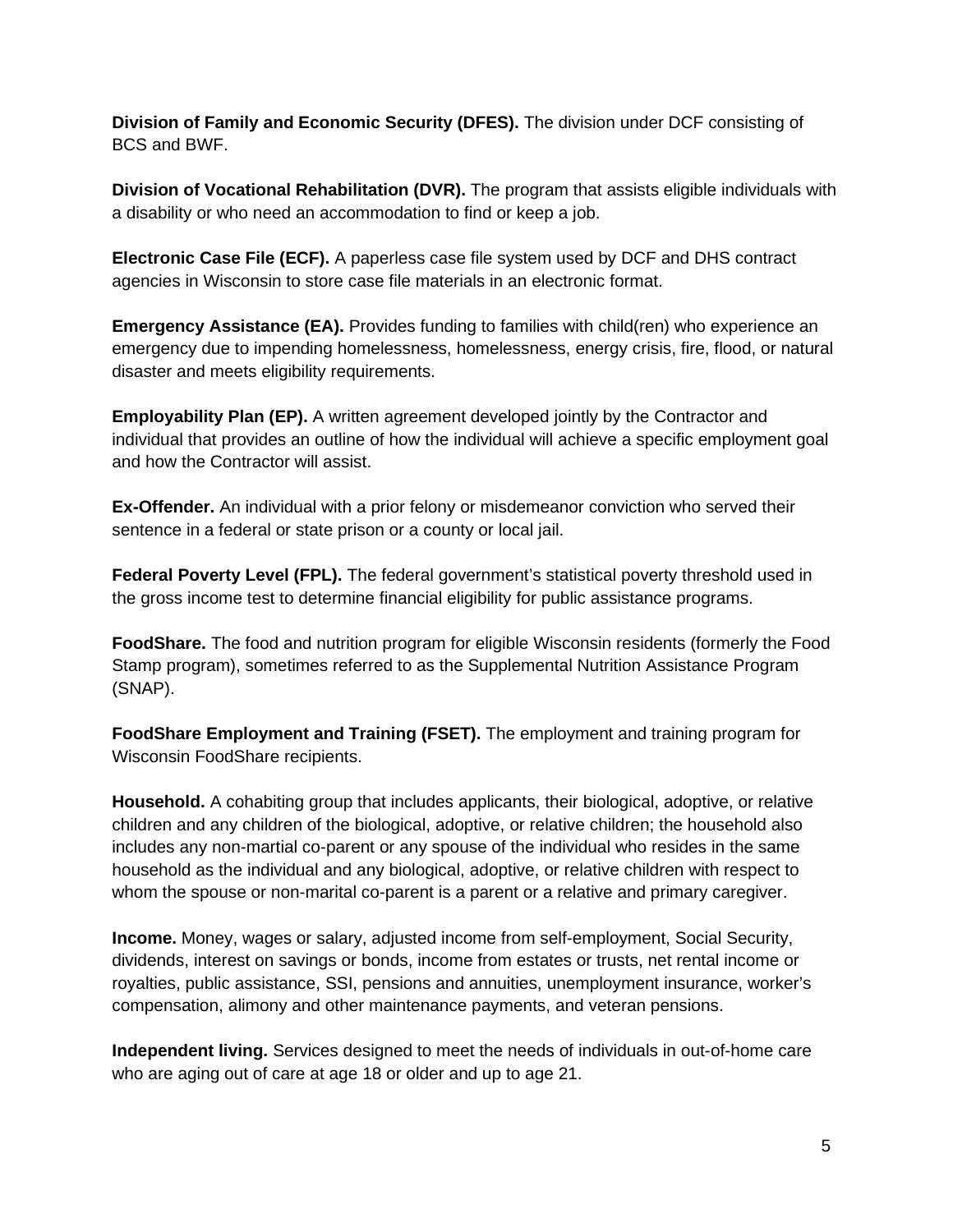**Intermediary.** A third party that facilitates a contract between two other parties.

**Job Access Loan (JAL).** A short-term interest-free loan that is intended to meet immediate and discrete expenses that are related to obtaining or maintaining employment.

**Job Transition Stipend.** A Stipend paid to an individual who is placed into unsubsidized employment to assist with the transition to work.

**Minimum wage.** The State or Federal minimum hourly wage.

**Older youth.** Young adults at least 18 years of age and less than 25 years of age.

**Orientation Stipend.** A Stipend paid to an individual while participating in orientation activities.

**Out-of-home care.** Any out-of-home placement (e.g., foster care, kinship care, independent living facilities, residential care centers, group homes) under a Chapter 48 or Chapter 938 court order (Child in Need of Protection or Services orders (CHIPS) , Juvenile in need of Protection or Services orders (JIPS), or Juvenile Delinquency orders).

**Parent.** The biological parent, a person who has consented to the artificial insemination of his wife under s. 891.40, a parent by adoption, a man adjudged in a judicial proceeding to be the biological father of a child if the child is a non-marital child who is not adopted or whose parents do not subsequently intermarry under s. 767.803, or a man who has signed and filed with the state registrar under s. 6915(3)(b)3. a statement acknowledging paternity.

**Payroll taxes and insurance.** Federal Social Security and Medicare taxes, and worker's compensation premiums that employers are required to withhold from employees' paychecks.

**Personal Identification Number (PIN).** The unique personal identification number assigned to individuals in WWP.

**Primary caregiver.** A person who is responsible for the direct care, protection, and supervision of a child when the parent's parental rights have been terminated.

**Relative.** Immediate family is defined as and limited to the child's parents, step-parents, foster parents, kinship care caretaker, appointed guardian, first cousins, or grandparents; the parents' children, step-children, grandchildren, foster children, adopted children, grandchildren, brothers, sisters, nephews, nieces, uncles, and aunts.

**State.** The State of Wisconsin.

**Stipend.** A regular payment made to an individual enrolled in TJ or TMJ to encourage him or her to participate in certain activities.

**System for Payments and Reports of Contracts (SPARC).** The DCF system for monitoring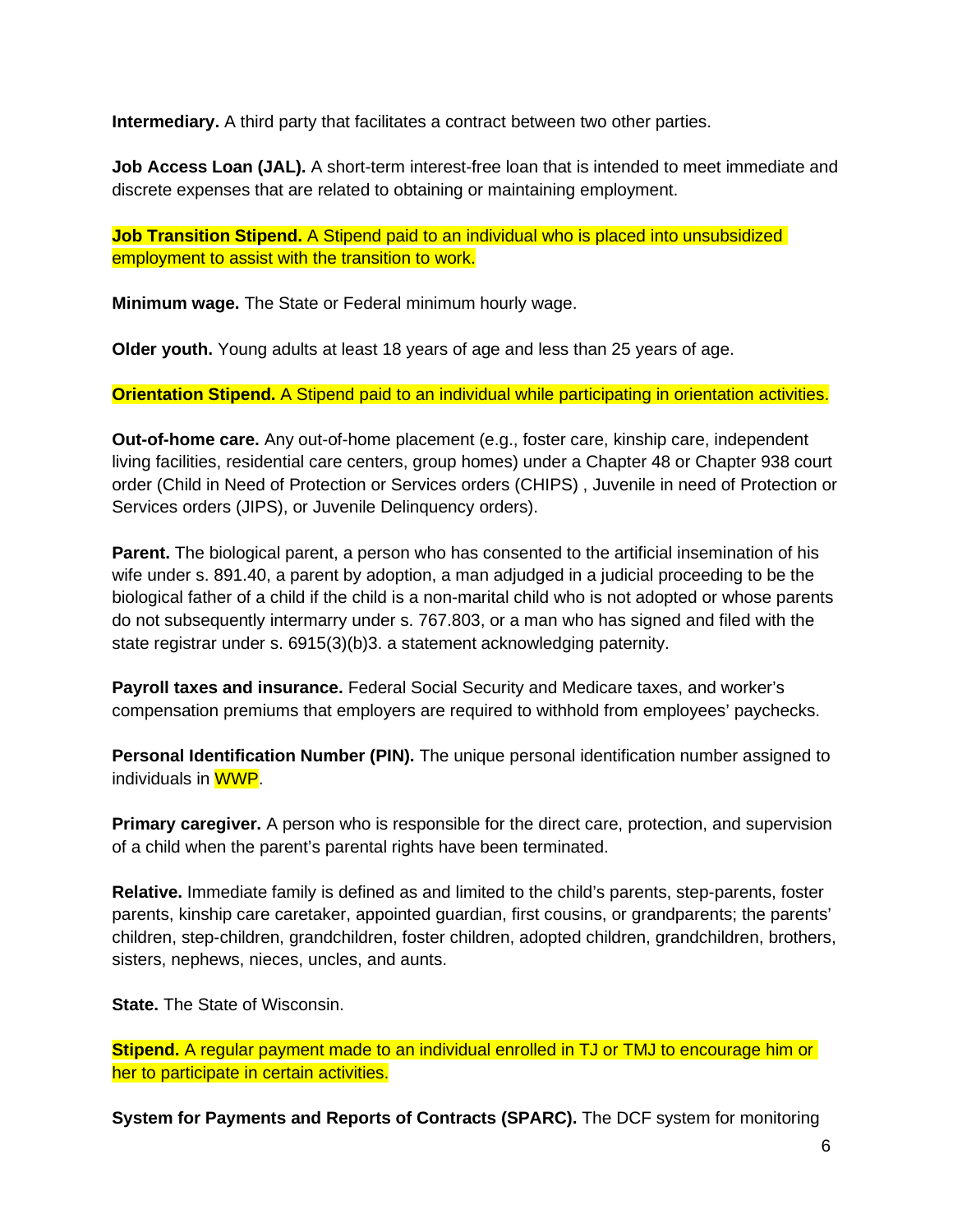and paying grant contracts to DCF sub-recipients.

**Subsidized job (SJ).** A job under TJ or TMJ in which the wages are subsidized.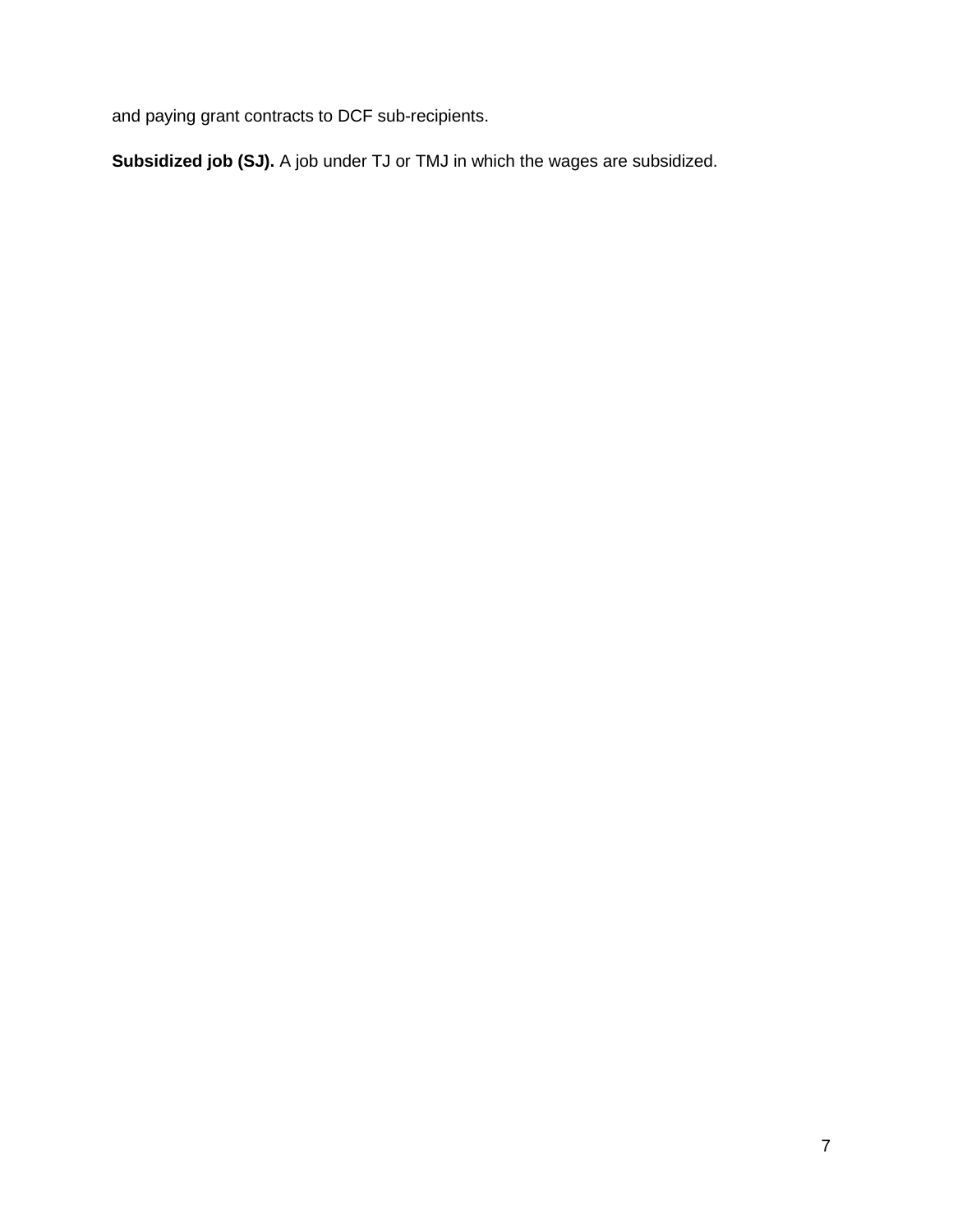**Subsidized Worker (SW).** An individual enrolled in TJ or TMJ and working in an SJ.

**Supplemental Security Income (SSI).** A payment program administered by the Social Security Administration and available to low-income disabled individuals who may not have earned enough coverage through work, but have limited income and resources.

**Temporary Assistance for Needy Families (TANF).** A federal assistance program that provides cash assistance and other services to low-income families with dependent children through the United States Department of Health and Human Services.

**TJ.** The Transitional Jobs program in Adams, Ashland, Barron, Bayfield, Brown, Burnett, Chippewa, Clark, Douglas, Dunn, Florence, Forest, Iron, Jackson, Juneau, Kenosha, Langlade, Marinette, Menominee, Oconto, Outagamie, Pierce, Polk, Price, Racine, Rock, Rusk, Sawyer, St. Croix, Taylor, Walworth, Washburn, and Winnebago counties.

**TMJ.** The Transform Milwaukee Jobs program in Milwaukee County.

**Unsubsidized employment.** Employment for which an agency provides no subsidy to the employer.

**Wisconsin Housing and Economic Development Authority (WHEDA).** An independent authority providing low-cost mortgage loans to low- to moderate-income individuals and families and offering a number of programs and services in support of business development within the State of Wisconsin.

**Wisconsin Shares.** Wisconsin's child care subsidy program that helps eligible families pay for child care.

**Wisconsin Work Programs (WWP).** A modern web application that supports applicant processing, enrollment, and disenrollment in work programs.

**Wisconsin Works.** Wisconsin's TANF program that provides employment preparation services, case management, and cash assistance to eligible families.

**Workforce Innovation and Opportunity Act (WIOA).** 2014 federal legislation that establishes the role of the job center systems in the delivery of employment and training programs, including the TANF and FSET programs.

**Working day.** Any day of the week except Saturday, Sunday, and state holidays.

**Worksite.** The entity providing an SJ and day-to-day supervision of SWs.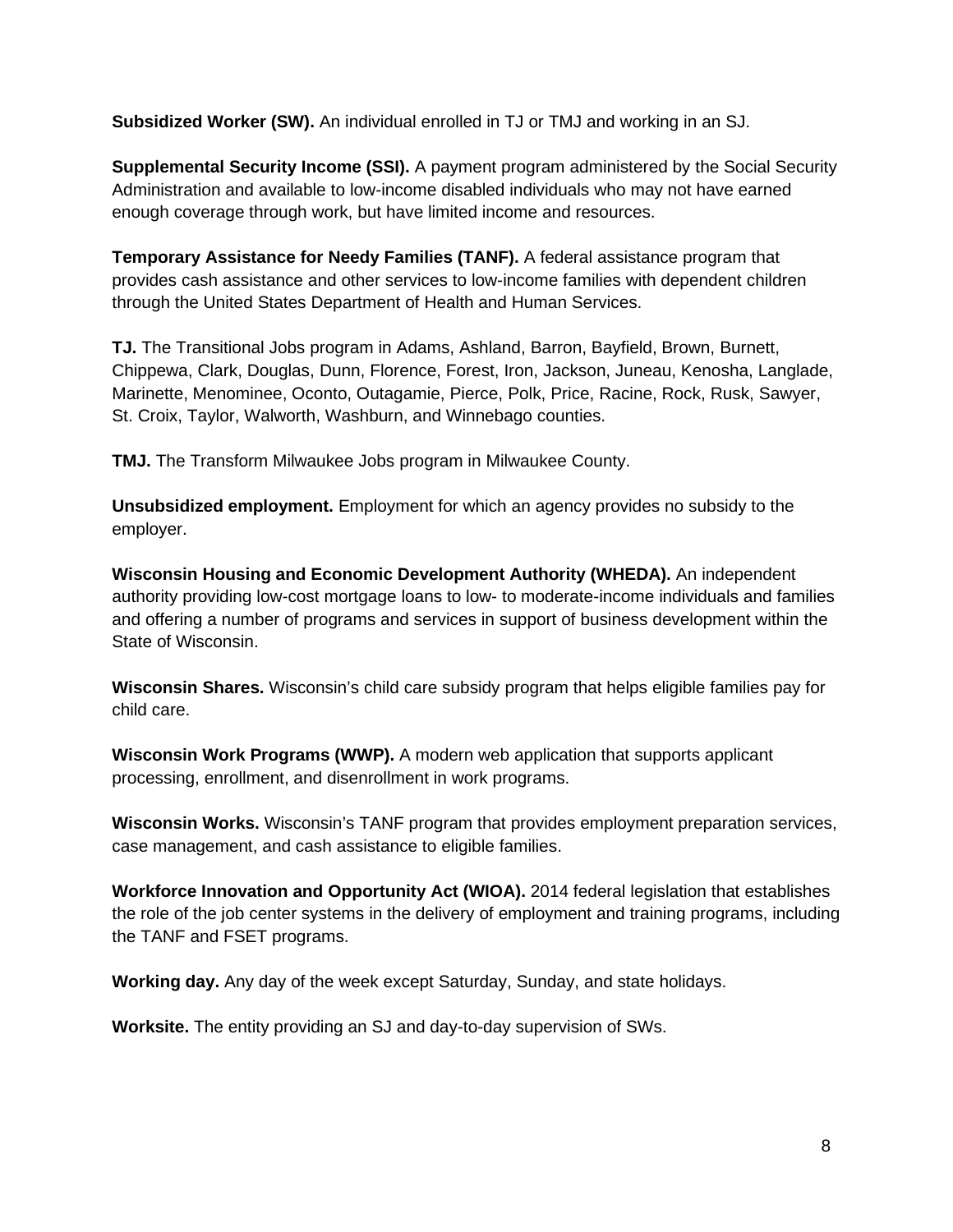# <span id="page-9-0"></span>**1.0 INTRODUCTION**

This document provides policy guidelines for implementing the TJ and TMJ programs. In this policy manual, 'Program' means the TJ and TMJ programs unless otherwise specified.

The Program goals are:

**Goal 1:** To transition individuals into stable unsubsidized employment.

**Goal 2:** To ensure that both parents support their children through stable unsubsidized employment.

**Goal 3:** To enhance parental capacities and long-term child safety through stable unsubsidized employment.

**Goal 4:** To transition individuals in out-of-home care into independent living through stable unsubsidized employment.

The Program has four phases and each phase leads to the next:

**Eligibility Determination Phase:** Determine if the applicant meets all program eligibility requirements.

**Orientation Phase:** Prepare individuals for their subsidized jobs.

**Subsidized Employment Phase:** Provide subsidized workers with the skills needed for unsubsidized employment, and a recent, positive work reference.

**Post-Subsidized Employment Phase:** Support individuals to find and secure unsubsidized employment and provide job retention and advancement services.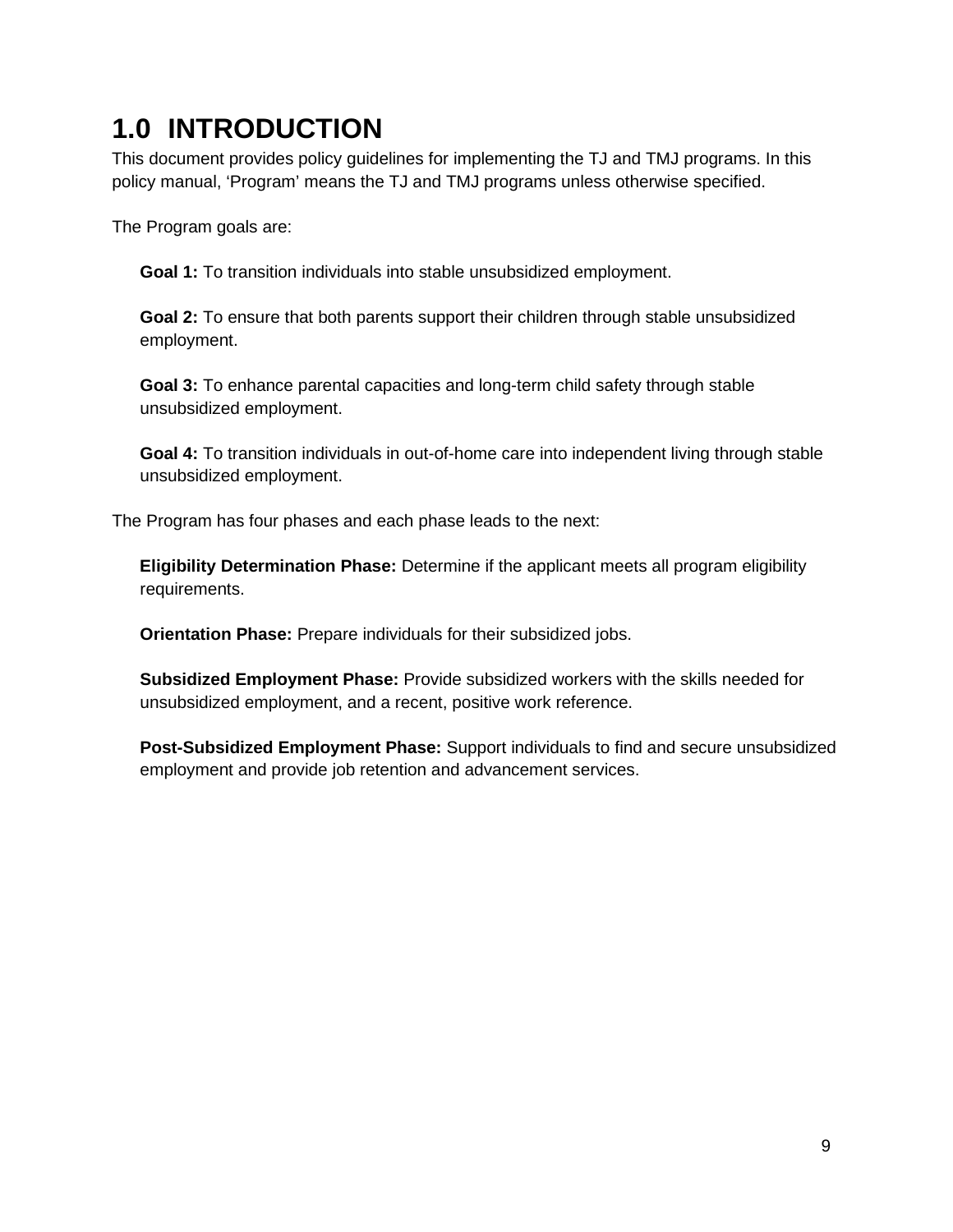# <span id="page-10-0"></span>**2.0 ELIGIBILITY PHASE**

Contractors must verify all eligibility requirements during the eligibility phase. Once the Contractor determines eligibility, individuals enrolled in the Program are responsible for notifying the Contractor of changes affecting eligibility (see 2.2.1).

## <span id="page-10-1"></span>**2.1 PROGRAM ELIGIBILITY CRITERIA**

In order to be eligible for the Program, an applicant must meet the following criteria:

- 1. Be at least eighteen (18) years of age. If 25 years of age or older, be the biological or adoptive parent of a child under the age of 18; or the relative and primary caregiver of a child under the age of 18 whose parental rights have not been terminated. The relationship may be established by blood, marriage, or legal adoption even if the marriage is terminated by death or divorce;
- 2. Have an annual household income that falls below 150% FPL for the householdsize (see 2.3.1);
- 3. Be unemployed for at least four (4) consecutive calendar weeks preceding the dateof eligibility determination. An applicant must not have worked for more than 16 hours within a week beginning on Sunday and ending on Saturday;
- 4. Be ineligible to receive unemployment insurance benefits;
- 5. Not be receiving W-2 benefits or services;
- 6. Not have previously worked a total of 1,040 hours in theProgram;
- 7. Be a citizen of the United States or a qualified non-citizen;
- 8. Be able to obtain and benefit from a subsidized job; and
- 9. Provide a Social Security Number (SSN) or provide proof of application for an SSN (see 2.3.2).

#### <span id="page-10-2"></span>2.1.1 TMJ GENERAL POPULATION

For the TMJ general population, individuals who meet the eligibility criteria in 2.1 must be a current resident of Milwaukee County.

In addition, individuals must be at least 18 years of age and:

- 1. A parent with a child support order and required to pay child support;
- 2. A parent under a reunification plan;
- 3. A parent who is an ex- offender; or
- 4. An older youth less than 25 years of age with no children.

#### <span id="page-10-3"></span>2.1.2 TMJ FOSTER POPULATION

For the foster population, individuals who meet the eligibility criteria in 2.1 must be a current resident of Milwaukee County.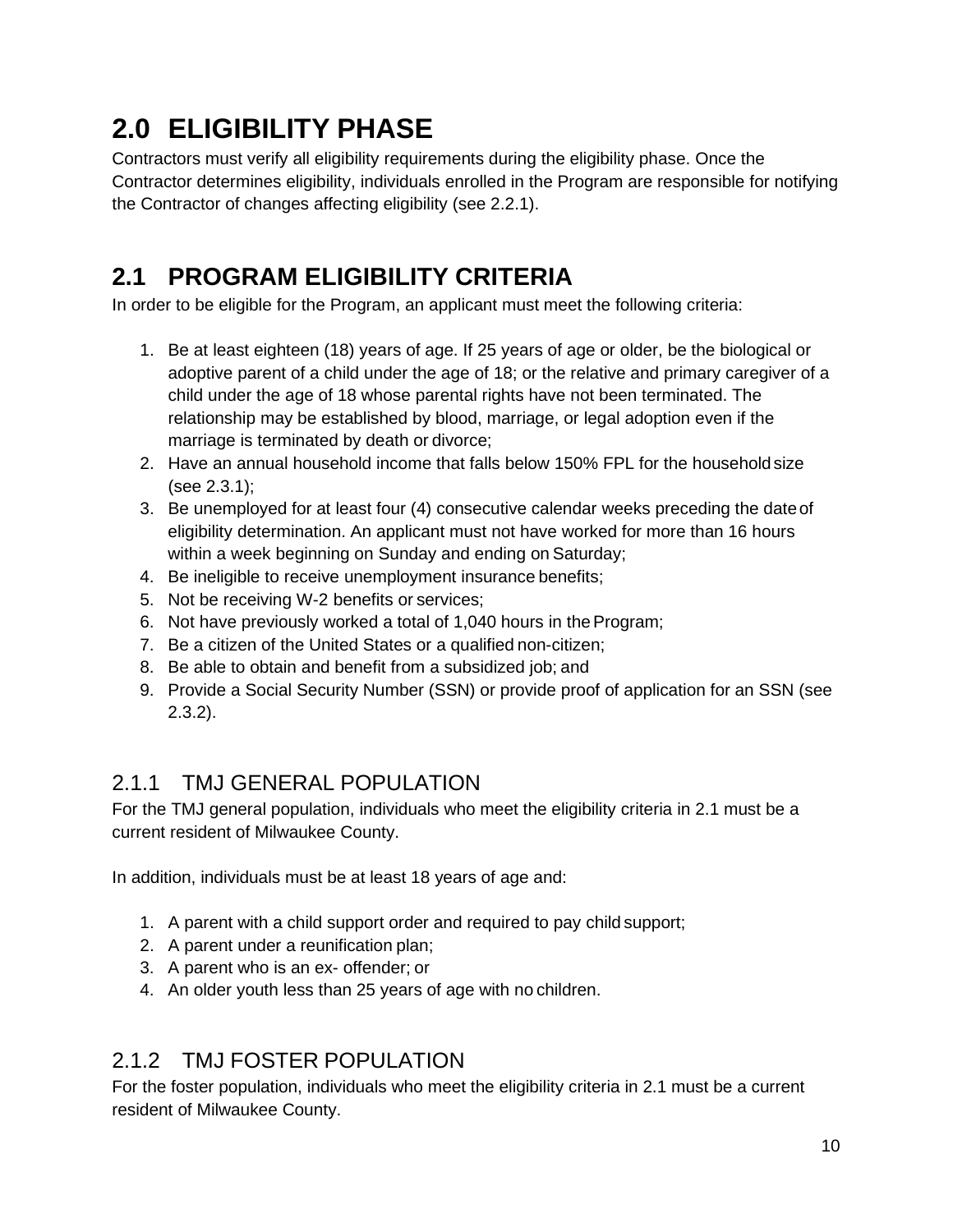In addition, individuals must be older youth at least 18 years of age and less than 25 years of age who were in out-of-home care at or after age 16. Contractors must disregard the individual's permanency status following their exit from out-of-home care.

#### <span id="page-11-0"></span>2.1.3 TJ TARGET POPULATIONS

For the TJ target populations described below, individuals who meet the eligibility criteria in 2.1 must be a resident of Adams, Ashland, Barron, Bayfield, Brown, Burnett, Chippewa, Clark, Douglas, Dunn, Florence, Forest, Iron, Jackson, Juneau, Kenosha, Langlade, Marinette, Menominee, Oconto, Outagamie, Pierce, Polk, Price, Racine, Rock, Rusk, Sawyer, St. Croix, Taylor, Walworth, Washburn, or Winnebago counties.

In addition, individuals must:

- 1. General Population: Be at least 18 years of age and:
	- a. A parent with a child support order and required to pay child support;
	- b. A parent under a reunification plan;
	- c. A parent who is an ex-offender; or
	- d. An older youth less than 25 years of age with no children.
- 2. Foster Population: Be older youth at least 18 years of age and less than 25 years of age who were in out-of-home care at or after age 16. Contractors must disregard the individual's permanency status following their exit from out-of-home care.

## <span id="page-11-1"></span>**2.2 CHANGES IN ELIGIBILITY**

Contractors should evaluate whether an applicant would lose eligibility during the Subsidized Work Phase due to the age requirements to be a parent or older youth. Applicants who lose eligibility during the Subsidized Work Phase may not be appropriate for the Program if they are unable to complete up to 1,040 hours in the Program.

**Example 1:** A parent of a dependent child who will turn eighteen before the parent would be able to complete the Subsidized Work Phase would not be appropriate for the Program.

**Example 2:** An older youth age 24 and one month with no child, and who will turn 25 before he or she would be able to complete the Subsidized Work Phase, would not be appropriate for the Program.

Applicants who have previously worked in a subsidized job in the Program should have enough hours remaining of the 1,040-hour limit to achieve the Program goals (see 1.0).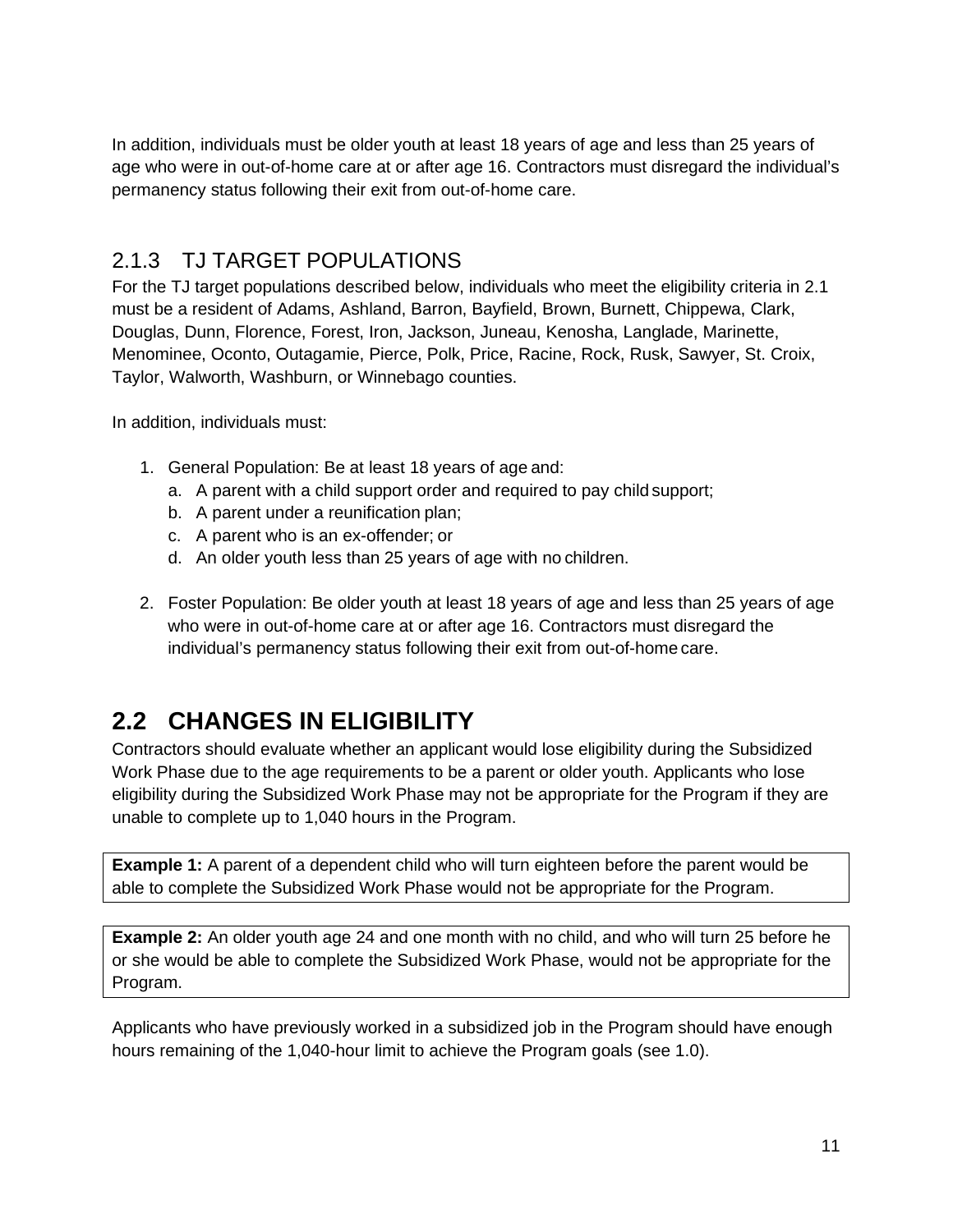#### <span id="page-12-0"></span>2.2.1 REPORTING CHANGES

In order to remain eligible for the Program, individuals must notify the Contractor of any change in circumstance that may affect eligibility within ten (10) calendar days of its occurrence. Failure to report eligibility changes timely may result in termination from the Program.

#### <span id="page-12-1"></span>2.2.1.1 CHANGE OF RESIDENCE

An individual who meets the residency criteria at the time of application and moves out of the Program's geographical area during enrollment may continue in the Program provided the individual can meet the demands of the subsidized job (SJ), and the Contractor has the capacity to support the individual throughout all phases of the Program.

#### <span id="page-12-2"></span>2.2.1.2 RELOCATION BETWEEN TMJ CONTRACTORS

In Milwaukee County, the TMJ geographical area for an individual is based on the individual's household address.

Individuals who relocate between TMJ contractors must reapply at the Contractor that serves the geographical area into which the individual has relocated.

#### <span id="page-12-3"></span>2.2.1.3 RELOCATION BETWEEN TJ CONTRACTORS

In the balance of state, there are eight (8) TJ geographical areas. A TJ geographical area may consist of more than one county. The TJ geographical area for an individual is based on the individual's county of residence.

Individuals who relocate to a different county in the same TJ geographical area do not have to reapply for TJ. These individuals may continue to receive services at any of the Contractor's office locations. However, the Contractor must transfer the case to the W-2 WP office for the county in which the individual now resides.

Individuals who relocate to a different county in a different TJ geographical area must reapply at the Contractor that serves the geographical area into which the individual has relocated.

### <span id="page-12-4"></span>**2.3 ELIGIBILITY VERIFICATION**

Contractors must verify eligibility information provided by an applicant to determine whether the applicant qualifies for, or remains eligible for, the Program. The chart below provides a list of suggested sources of verification. Contractors must seek further verification if there is other information that casts doubt on verbal or written, signed statements provided for verification.

|               | <b>Eligibility Criteria</b> Suggested Sources of Verification                        |
|---------------|--------------------------------------------------------------------------------------|
| l Birth date. | <sup>1</sup> Certified copy of Birth Certificate (must be marked "For Administrative |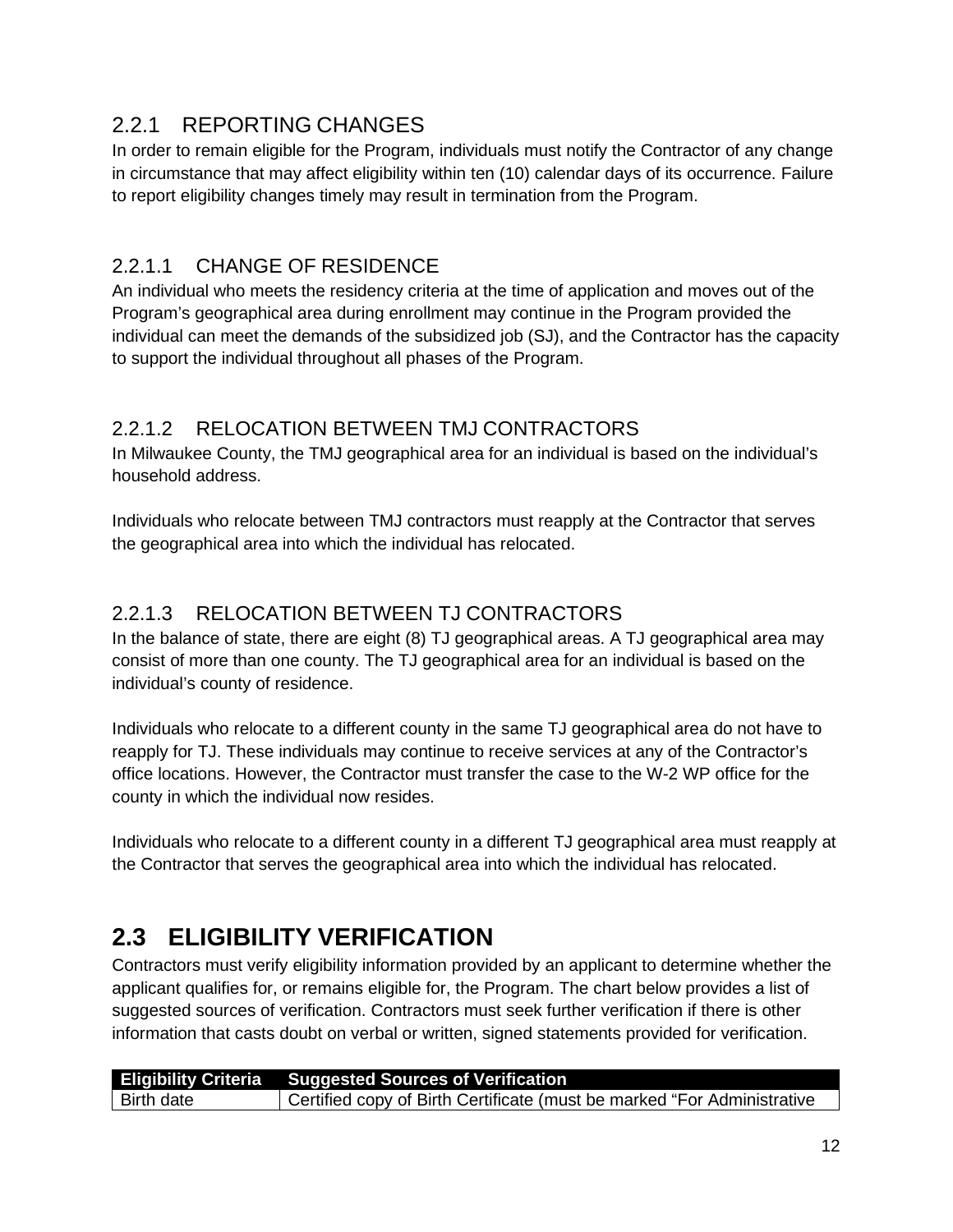| (verify birth date | Use")                                                                      |
|--------------------|----------------------------------------------------------------------------|
| only once)         | <b>Hospital Birth Record</b>                                               |
|                    | Driver's License                                                           |
|                    | State-Issued ID Card                                                       |
|                    | <b>US Passport</b>                                                         |
|                    | Certificate of Naturalization (must be marked "For Administrative Use")    |
|                    | Certificate of Citizenship (must be marked "For Administrative Use")       |
|                    | Native American ID Card or other tribal membership documentation           |
|                    | issued by a Federally recognized tribe                                     |
|                    | CARES birth query (Wisconsin Births only)                                  |
|                    | Any unexpired immigration document                                         |
|                    | Any official form of identification containing a date of birth             |
| Relative and       | Adoption records Court order                                               |
| primary caregiver  | <b>CARES</b> relationships query                                           |
|                    | Any official record indicating the caregiver relationship including        |
|                    | indicating that a minor child is both a relative of and living with the    |
|                    | applicant                                                                  |
| Child              | Certified copy of Birth Certificate (must be marked "For Administrative    |
|                    | Use")                                                                      |
|                    | Adoption records                                                           |
|                    | <b>Child Support documents</b>                                             |
|                    | <b>CARES</b> relationships query                                           |
|                    | <b>Hospital Birth Record</b>                                               |
|                    | Any official record indicating parental relationships including indicating |
|                    | that a minor child is both a relative of and living with the applicant     |
| Household size     | Lease                                                                      |
|                    | School enrollment document                                                 |
|                    | Court order                                                                |
|                    | KIDS child support disbursement query                                      |
| Low income         | Tax documents                                                              |
| (see 2.3.1)        | Verified income records from other income maintenance programs             |
|                    | Check stubs from all sources of household income                           |
|                    | Written statement signed by the applicant provides acceptable              |
|                    | verification when there is no annual household income to count             |
| Unemployed for     | <b>Employment Verification Form (EVFE)</b>                                 |
| four weeks         | Written statement signed by the most recent employer indicating the        |
|                    | last day of employment                                                     |
|                    | Data Exchange unemployment query                                           |
|                    | Written statement signed by the applicant indicating the last day of       |
|                    | employment                                                                 |
| Ineligible for     | Data Exchange unemployment query                                           |
| unemployment       | Unemployment Insurance verbal or written verification of ineligibility to  |
| insurance          | receive UI benefits                                                        |
|                    | Written statement signed by the applicant indicating their lack of recent  |
|                    | work history                                                               |
| Not receiving W-2  | <b>CARES Participation History query</b>                                   |
| Not worked in the  | <b>CARES Supportive Services query (WPSS)</b>                              |
| Program for 1,040  |                                                                            |
| hours              |                                                                            |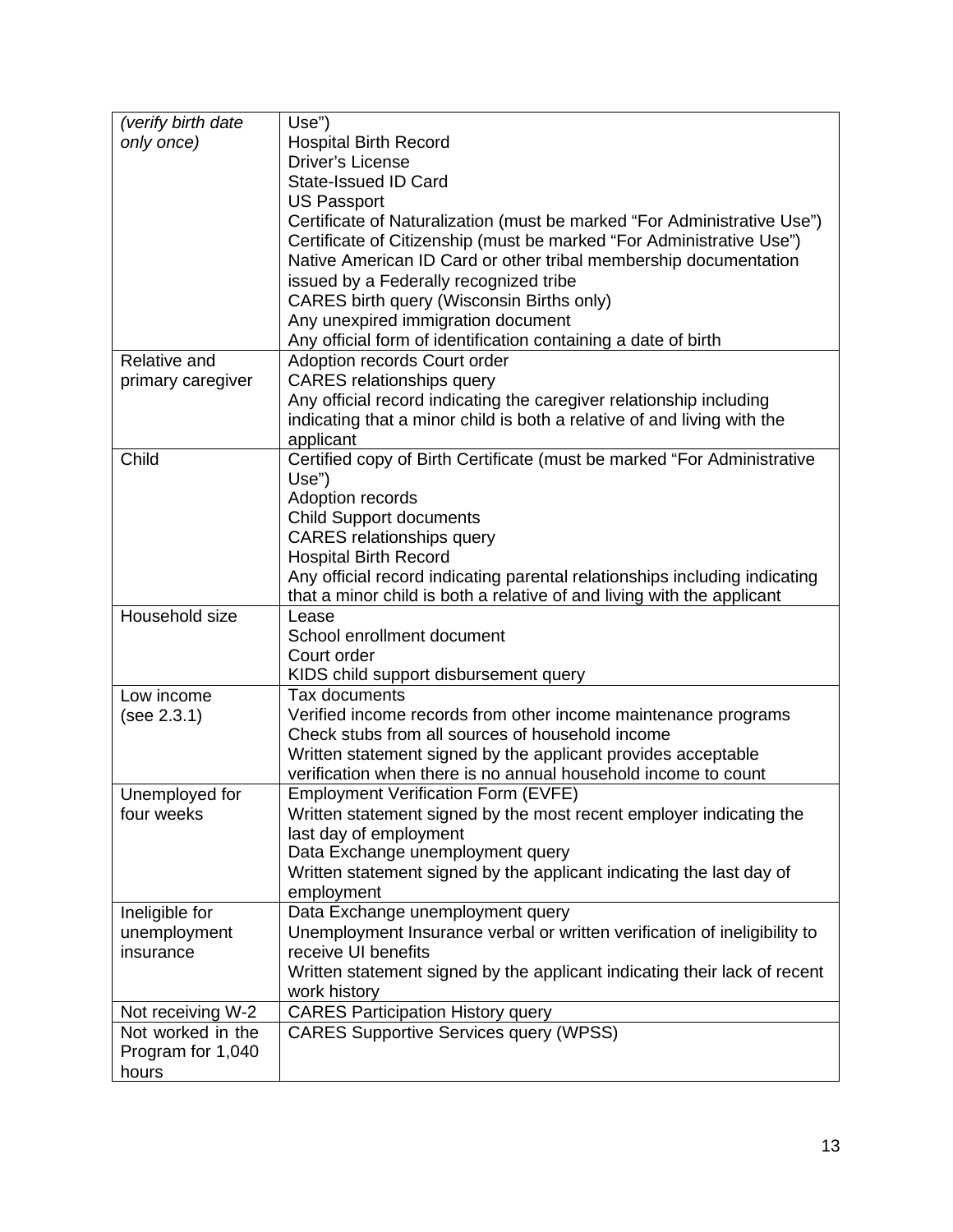| Subject to child           | Child support documents                                                |
|----------------------------|------------------------------------------------------------------------|
| support                    | Child support case number (or KIDS PIN if in Wisconsin)                |
|                            | Verbal or written verification by the local child support agency       |
| Under a                    | Child welfare documents with family reunification plan and dates       |
| reunification plan         | Verbal or written verification by the local child welfare agency       |
| Ex-offender status         | Circuit court records                                                  |
|                            | <b>Criminal Information Bureau records</b>                             |
|                            | Incarceration release documents                                        |
|                            | Statement from probation officer                                       |
|                            | Statement by the applicant indicating ex-offender status               |
| Foster care status         | eWiSACWIS query                                                        |
|                            | Verbal or written verification by the local child welfare agency or    |
|                            | independent living agency                                              |
| U.S. Citizenship           | Follow verification instructions on I-9 form which can be accessed by  |
| (verify citizenship        | the following link: http://www.uscis.gov/files/form/i-9.pdf            |
| only once)                 |                                                                        |
| Qualifying Non-            | Any document found in the Non-Citizen Eligibility Desk Guide           |
| citizen status             |                                                                        |
| Residency                  | Lease Utility bill                                                     |
|                            | Any official mail containing the applicant's name and address          |
|                            | Written statement indicating the address and signed by the individual  |
|                            | whom the applicant resides with                                        |
| <b>Social Security</b>     | Data Exchange verifying verbal statement of individual's SSN           |
| Number (SSN)               | <b>Social Security Card</b>                                            |
| (verify SSN only           | Pay stub displaying the Social Security number                         |
| once)                      | W-2 Tax Form displaying the Social Security number                     |
|                            | Other reliable documents displaying both the name and SSN              |
| <b>Application for SSN</b> | Form SS-5, Application for Social Security number                      |
| (verify only if            | SSA Document (e.g. receipt for SSN Application)                        |
| individual does not        | Other Written Statement or Agency Form stating that the individual has |
| have SSN)                  | applied for an SSN                                                     |
|                            | Oral statement from representatives of other state agencies, hospital  |
|                            | staff, or other third parties verifying that a record exists of the    |
|                            | individual's application for an SSN                                    |
| Identity                   | <b>Driver's License</b>                                                |
| (verify identify only      | State Issued ID Card                                                   |
| once)                      | <b>Student ID Card</b>                                                 |
|                            | <b>US Government ID Card</b>                                           |
|                            | Military ID Card                                                       |
|                            | Native American ID Card or other tribal membership documentation       |
|                            | issued by a Federally recognized tribe                                 |
|                            | Any photo ID document issued by USCIS                                  |
|                            | <b>US Passport</b>                                                     |
|                            | Any unexpired immigration document                                     |
|                            | Any other reliable document that verifies identity                     |
|                            |                                                                        |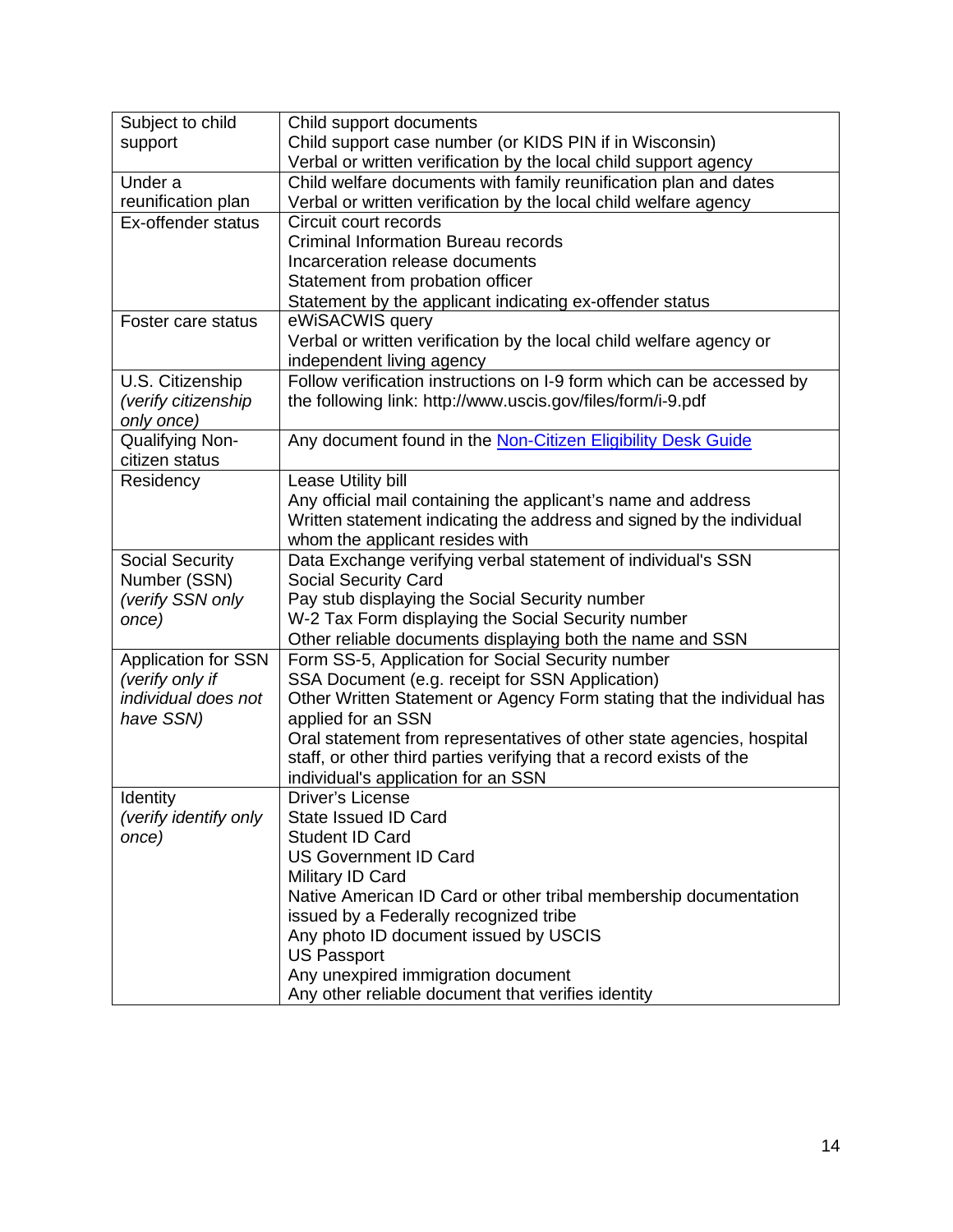#### <span id="page-15-0"></span>2.3.1 LOW INCOME REQUIREMENT

To be eligible for the Program, an applicant must be low-income. Low-income is defined as having an annual household income that falls below 150% of the federal poverty level (FPL) for the household size.

Household size includes:

- The applicant;
- All dependent minor children for whom the applicant is a legal custodial parent;
- All minor children for whom the adult applicant's dependent child is a custodial parent;
- A co-parent when the applicant and co-parent are not married to each other;
- A spouse of the applicant who resides in the same household as the applicant;
- Any minor children for whom the spouse or co-parent is a custodial parent; and
- All minor children who are not the children of the applicant but for whom the relationship is established by blood, marriage, or legal adoption even if the marriage is terminated by death or divorce.

**Example:** Andre is 26 years old and cares for his two-year old nephew, Julius. The Contractor verifies that the mother's parental rights to Julius were terminated and that Andre is the primary caregiver. Andre's household size is two.

Contractors must collect information verifying the household size. The individual's statement of household size and any available supporting documentation provides sufficient verification of household size.

Household income is determined by adding all the counted annual income for every adult included in the household, as defined by household size.

#### <span id="page-15-1"></span>2.3.1.1 COUNTING ANNUAL INCOME

Contractors must count all earned and unearned income of all adult household members when determining the 150% FPL test unless specifically disregarded (see 2.3.1.2).

- Farm and Self-Employment Income:
	- o Count the gross receipts from farm and self-employment businesses. Gross receipts must not be adjusted based on expenses.
	- $\circ$  Calculate using IRS tax forms completed for the previous year or, if tax forms were not completed for the previous year, use average monthly anticipatedearnings.
- Supplemental Security Income, Caretaker Supplement, and Kinship Care Income.

Contractors have the discretion to determine what constitutes acceptable verification of each income type.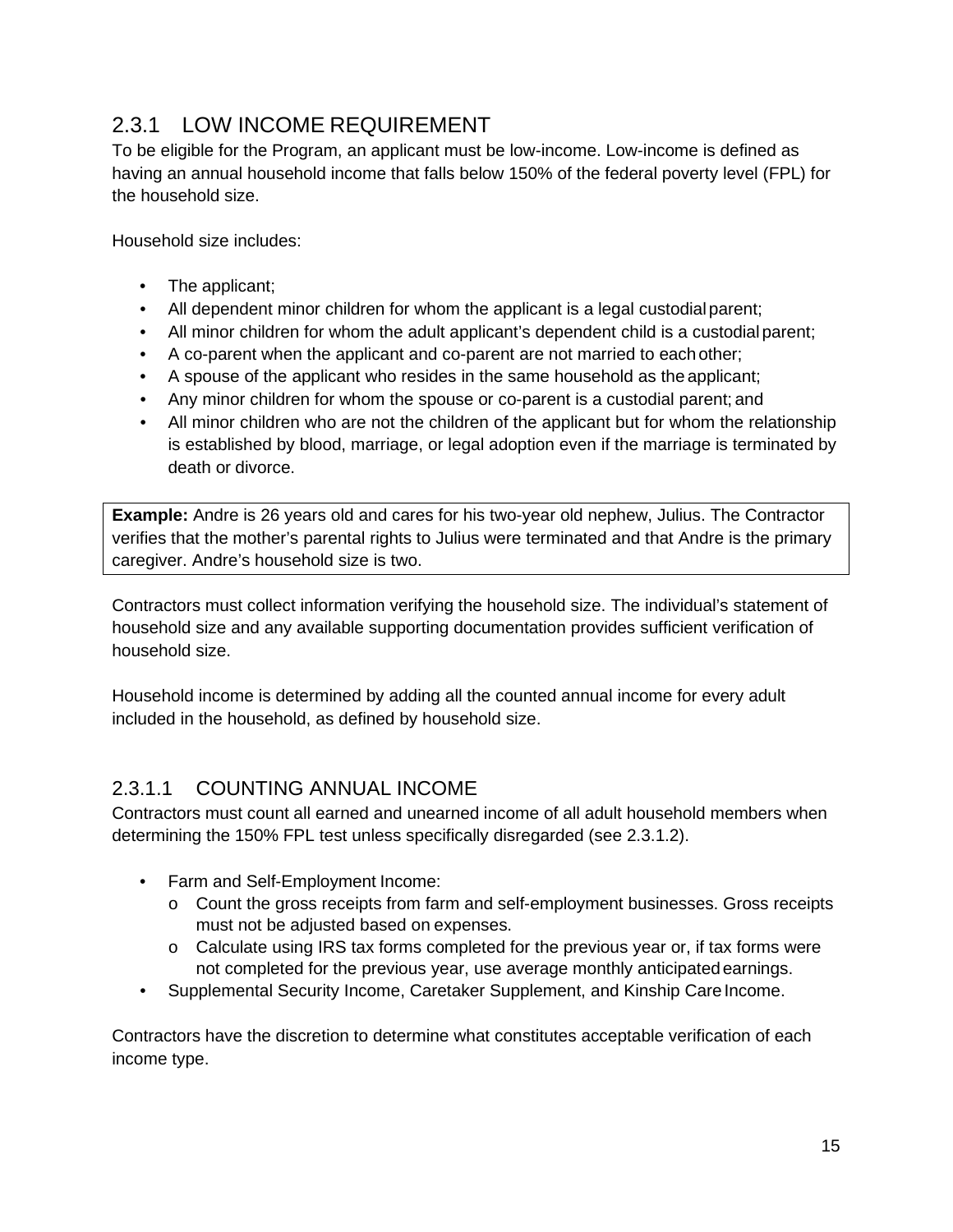#### <span id="page-16-0"></span>2.3.1.2 DISREGARDING ANNUAL INCOME

Contractors must disregard the following income:

- Income from any subsidized employment program;
- Job Access Loan (JAL);
- Child support, maintenance and family support (combination of child support and maintenance) including child support arrears payments;
- Earned Income Tax Credit;
- Rehabilitation Act of 1973 (PL 93-112): Disregard wages, allowances or reimbursements for transportation or personal assistance services costs paid to reasonably accommodate a transitional worker, such as a vehicle modification made to accommodate a disability or a payment by the Division of Vocational Rehabilitation to support a rehabilitation plan;
- Income of a dependent child;
- Reverse mortgage loan proceeds: (1993 Wisconsin Act 88);
- In-kind income: Any gain or benefit that is not in the form of money paid directly to the household such as, meals, clothing, housing and garden produce;
- Vendor Payments: Payments made on behalf of the household by a third party to another source, such as rent paid by a community organization on the household's behalf;
- Foster care payments;
- Federally funded benefits: Any income or resources distributed under the federal laws listed in W-2 Manual, Chapter 3;
- AmeriCorps VISTA Volunteers In Service to America income unless the VISTA contractor director verifies that volunteers are receiving the equivalent of minimumwage;
- Indian Tribal Judgment Funds Use or Distribution Act (PL 93-134): Count per capita shares in excess of \$2,000 and income above \$2,000 per year; and
- Loans.

#### <span id="page-16-1"></span>2.3.2 PROVIDING A SOCIAL SECURITY NUMBER

Every applicant for the Program must provide a Social Security Number (SSN) as a condition of eligibility. If the applicant does not have an SSN, the applicant must provide proof that he or she has applied for an SSN.

An individual is initially exempt from providing an SSN or proof of application for an SSN if the individual meets each of the following characteristics: (1) Does not have an SSN, (2) Does not have work authorization, and (3) Is a member of one of the following qualified non-citizen groups:

- 1. Cuban/Haitian entrants, as defined in section 501(e) of the Refugee Education Assistance Act of 1980; or
- 2. Certified, foreign-born victims of trafficking; or
- 3. Parolees (alien paroled into the U.S. for at least one year under section 212(d)(5) of the Immigration and Nationality Act); or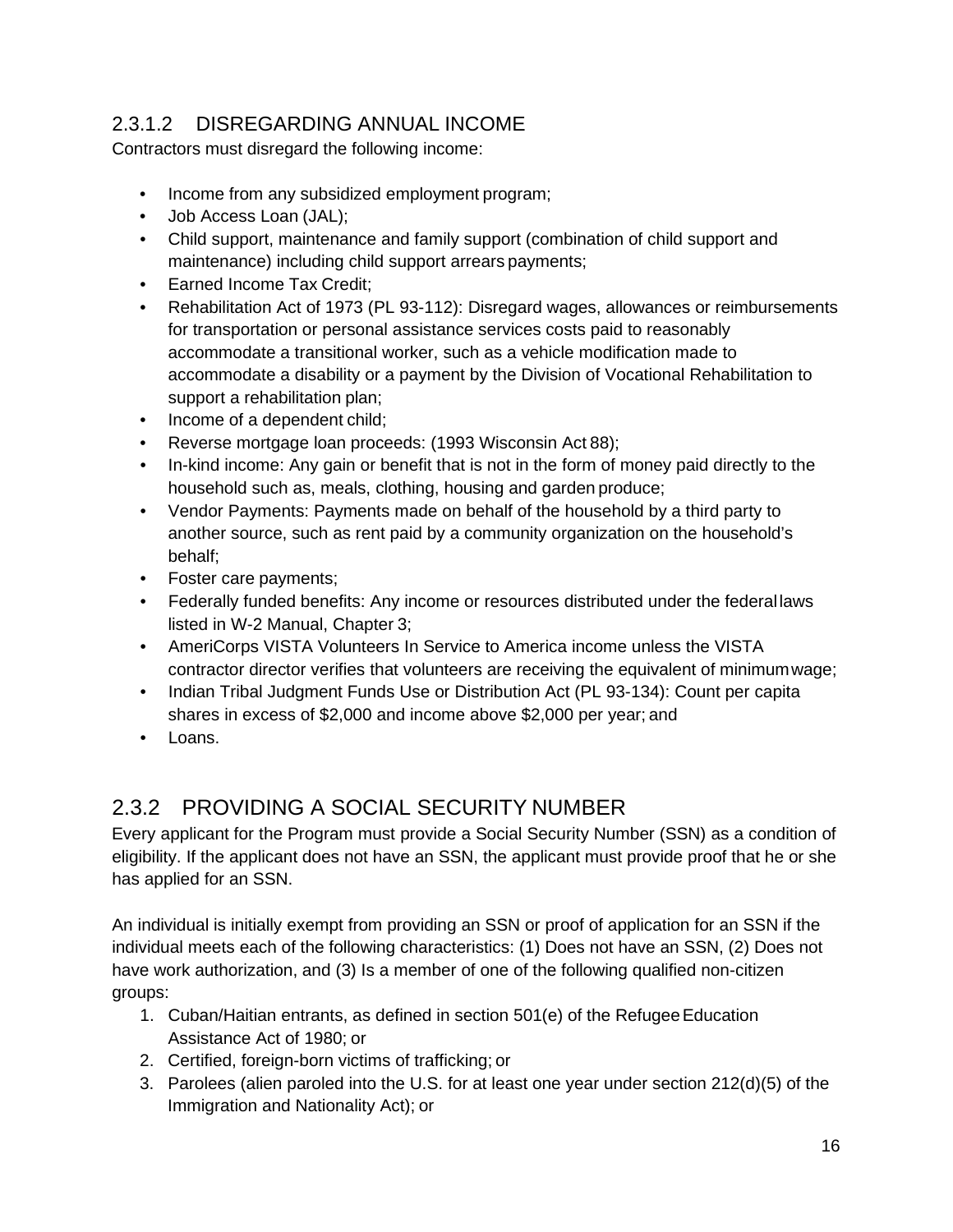- 4. Certain battered aliens who meet the requirements of 8 USC 1641(c); or
- 5. Any qualified non-citizen who cannot apply for an SSN until their immigration status paperwork has been revised.

An individual who is initially exempt must continue to complete the necessary steps for obtaining an SSN in order to remain eligible for the Program.

### <span id="page-17-0"></span>**2.4 APPLYING FOR SERVICES**

To determine eligibility, an individual must apply for the Program. Contractors shall not prohibit any individual from applying for services.

Contractors must develop an application for the Program. At a minimum, the application must include:

- 1. Date application is received;
- 2. Contractor's name, address, and telephone number;
- 3. Applicant's name, address, and telephone number;
- 4. Household information including the name of all persons living in the household, social security number, dates of birth, gender, marital status, citizenship or qualified alien status, and relationship to the applicant;
- 5. Applicant nonfinancial eligibility information:
	- a. Child support status (e.g., payer and KIDS case number);
	- b. Child welfare reunification status (e.g., children placed out-of-home and expected date of reunification);
	- c. Offender status (e.g., convicted of a misdemeanor orfelony);
	- d. In or out of out-of-home placement (e.g., foster care, kinship care, independentliving facilities, residential care centers, group homes) under a Chapter 48 or Chapter 938 court order (Child in Need of Protection or Services orders (CHIPS), Juvenile in Need of Protection or Services orders (JIPS), or Juvenile Delinquency orders);
	- e. Receiving W-2 benefits or services;
	- f. Receiving unemployment insurance benefits;
	- g. Last date of employment and hours worked within the work of the last day of employment;
	- h. Previous enrollment in the Program and hours worked;
	- i. Questions that assess the applicant's ability to obtain and benefit from a subsidized job;
- 6. Household financial eligibility information:
	- a. Gross earned income of household members in the last twelve calendarmonths;
	- b. Unearned income of household members in the last twelve calendar months and types of unearned income; and
	- c. Household members' assets and types of assets;
- 7. A description of the types of documentation an applicant may need to provide in order to verify information needed to determine eligibility for the Program; and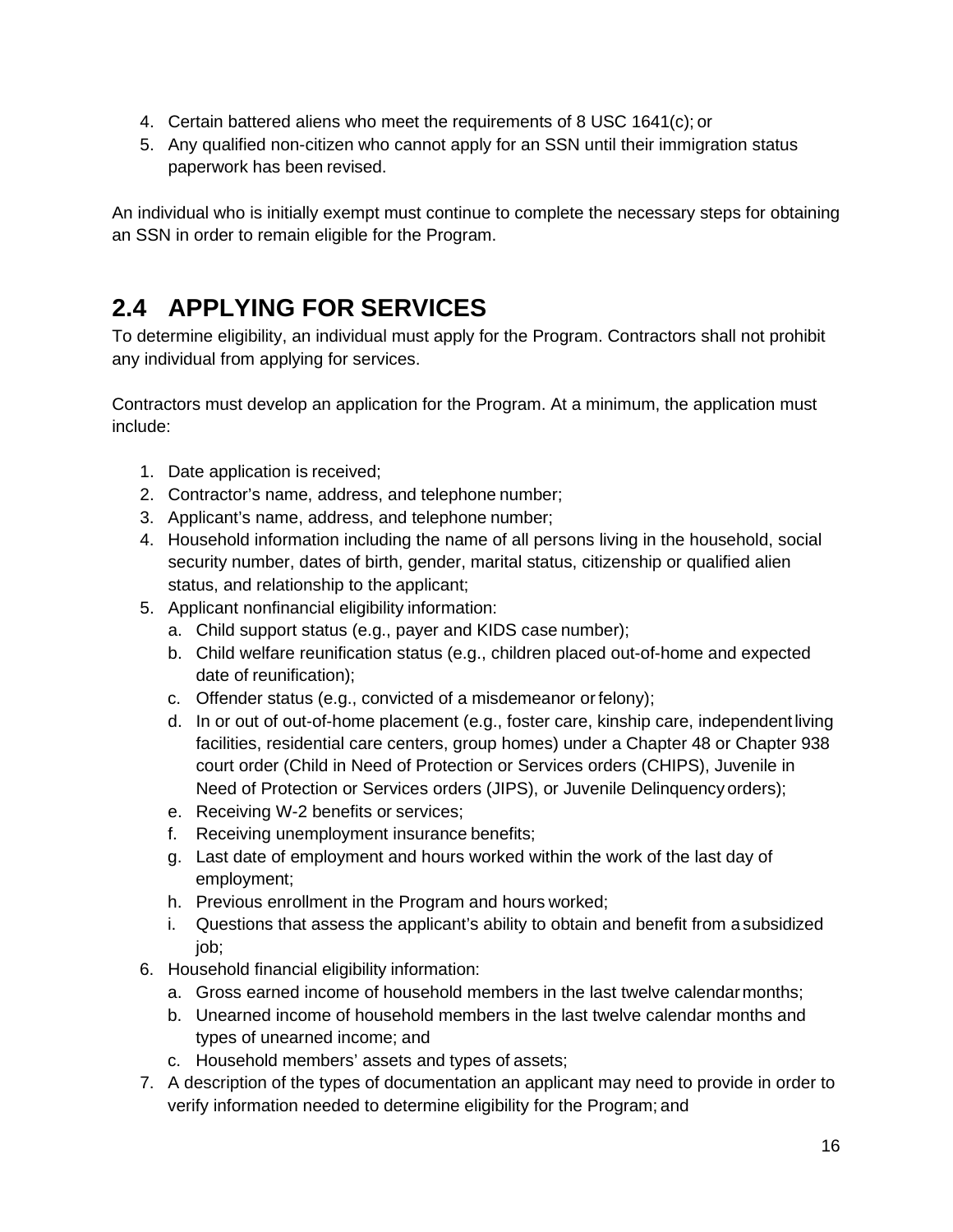8. Signatures and date signed by the applicant and the authorized staff receiving the application.

Contractors may develop acknowledgements to provide information to applicants on the terms of the application including:

- A statement that the applicant understands and agrees to provide documentation to prove the information provided by the applicant.
- A statement authorizing the Contractor to request and receive any information that is appropriate and necessary for the proper administration of the Program.
- An acknowledgement that the applicant understands the questions in the application and the answers provided are correct and complete to the best of the applicant's knowledge.
- A statement that the applicant must notify the Contractor of a change in circumstance that may affect eligibility within ten (10) calendar days of its occurrence.
- Penalties for providing false information or failing to report eligibility changes timely.
- A complaint resolution process (see 2.7).
- Basic participation requirements for an individual enrolled in the Program.
- A statement that the SJ may either affect benefits applicants receive from other programs, or income from the SJ may be affected by other programs.

#### <span id="page-18-0"></span>2.4.1 RELEASE OF INFORMATION

When an applicant has made a reasonable effort and cannot obtain required verification, does not have the power to produce the verification, or requires assistance to do so, the Contractor must assist the applicant.

Contractors must develop a form authorizing a third party to release information for the purposes of the administration of the Program. At minimum, the form must include:

- 1. The individual who is the subject of record and any applicable identifying information.
- 2. The person or organization to whom the information may be released.
- 3. The person or organization being authorized to release information.
- 4. A description of records authorized for release.
- 5. The purpose or need for release of information.
- 6. A statement that authorizes the disclosure of records to the person or organization to whom the information may be released.
- 7. An authorization expiration date.
- 8. A signature for the individual who is the subject of record.
- 9. A signature for the other person legally authorized to consent to disclosure.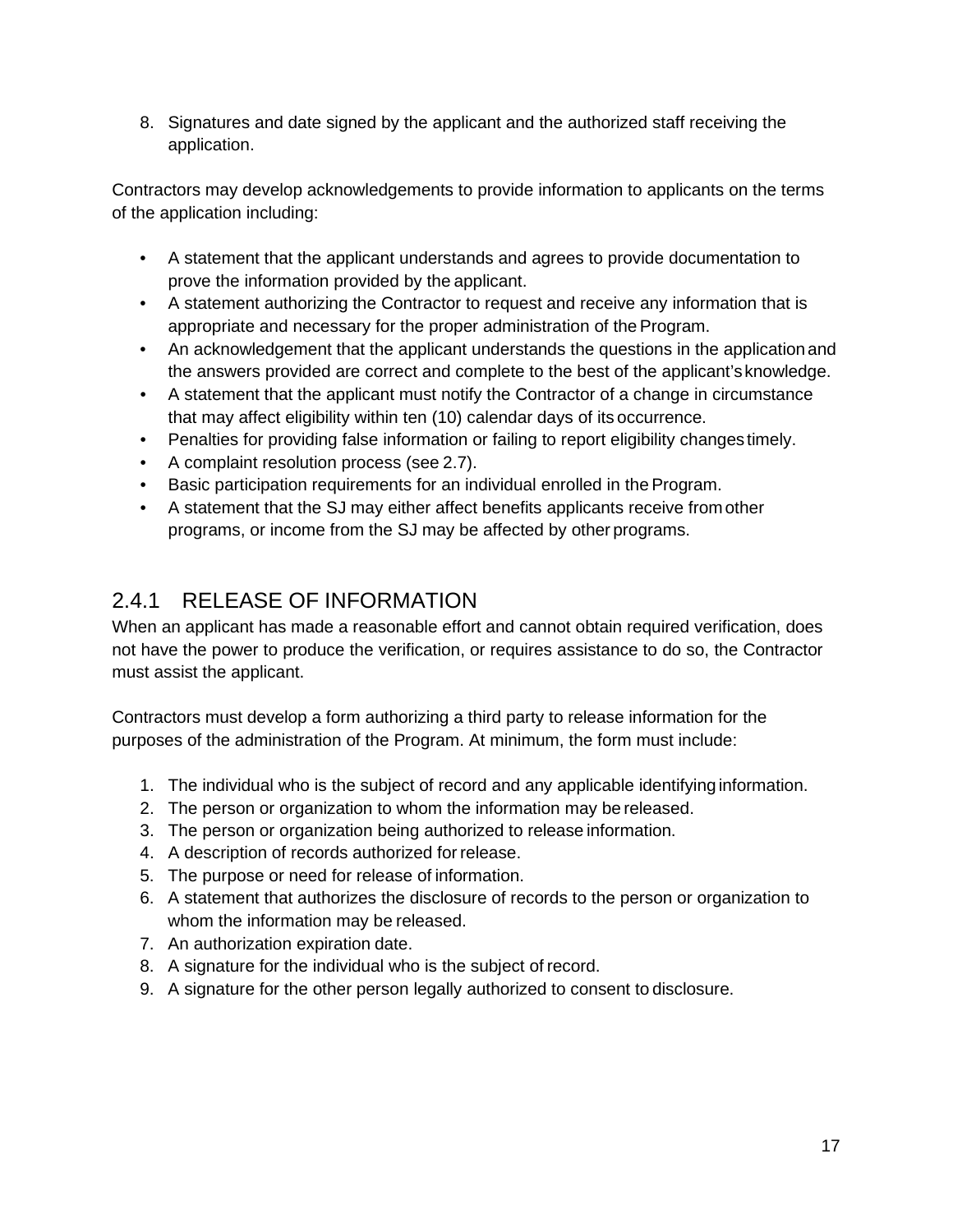## <span id="page-19-0"></span>**2.5 DETERMINING ELIGIBILITY**

Contractors must explain to applicants that the application process cannot begin, and the application date cannot be set until the Contractor receives a signed application. Contractors must determine eligibility no later than ten (10) working days after the date the Contractor receives a signed application.

## <span id="page-19-1"></span>**2.6 NOTIFICATION OF ELIGIBILITY**

Contractors must provide a written notice of the eligibility decision for all applications received and processed. The notice may mirror a letter that would be provided to any person who interviewed for a job but was not selected. At minimum, the notice must include:

- 1. An eligibility decision.
- 2. An explanation of the action.
- 3. A dispute resolution process (see 2.7).

## <span id="page-19-2"></span>**2.7 COMPLAINT RESOLUTION**

Contractors must establish a complaint resolution process and identify at least two different contacts to whom complaints should be directed. Contractors must provide the written process, including the names and contact information of designated contact staff, to all applicants.

The complaint resolution process applies not only to applicants, but also to individuals who are enrolled in the Program.

#### <span id="page-19-3"></span>2.7.1 GRIEVANCE PROCEDURE

A regular employee of a worksite may file a complaint with the designated contact staff if the employee believes that s/he or another employee was unlawfully terminated to create a vacancy for a subsidized worker in a subsidized job, or if the employee believes that a subsidized worker has been unlawfully placed in a vacancy created by a labor dispute.

Complaints of displacement must follow the procedure outlined in the Workforce Investment Act (WIA) Policy Manual, Chapter 9: Complaints, Grievances, and Appeals.

In addition:

• Employees may initiate a group complaint. In such a case, the complainants shall choose one individual to represent the interests of the group. A group complaint shall be so designated at the first step of the grievance procedure and signed by all employees who are parties to the complaint.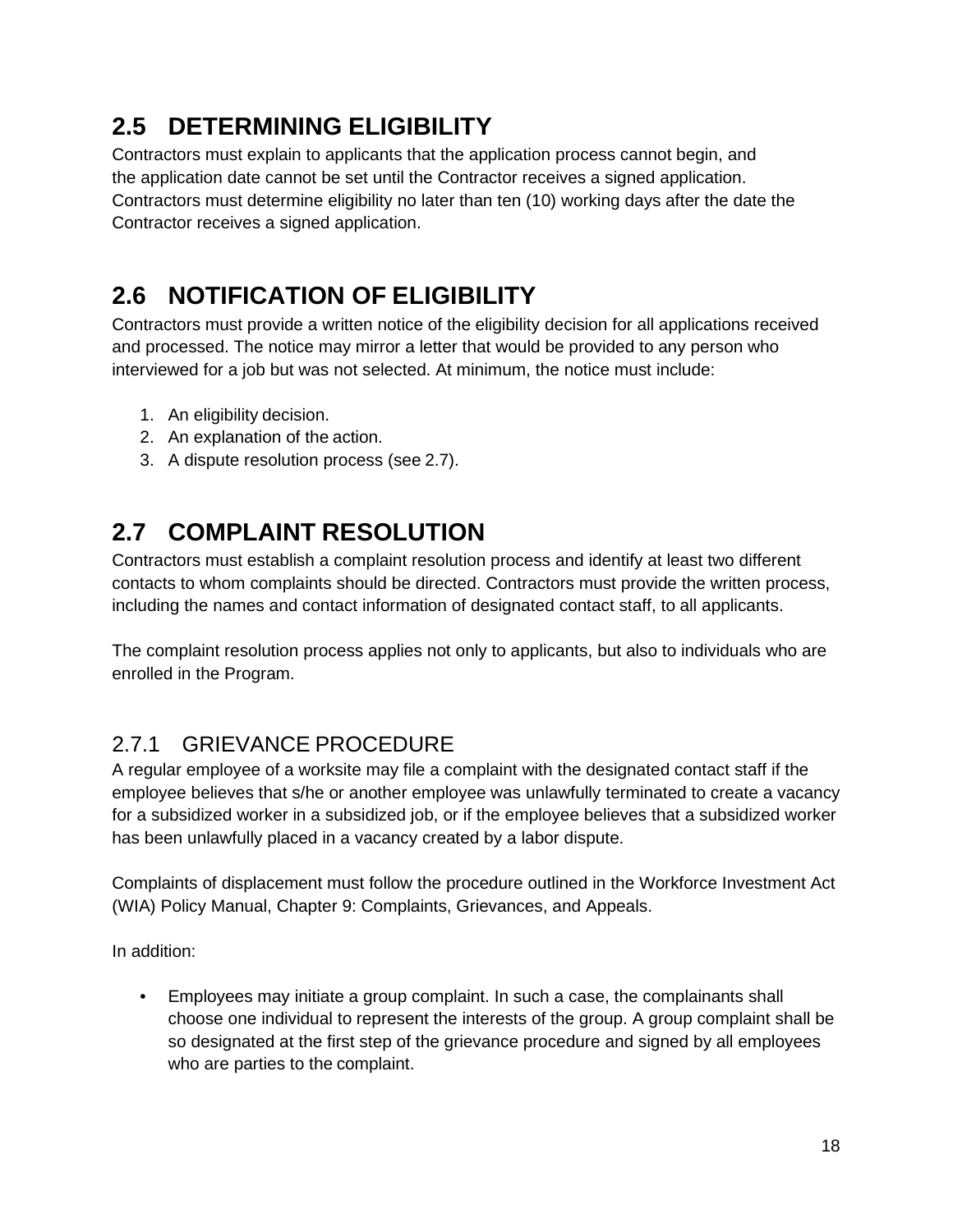- A worksite against whom multiple complaints have been lodged may ask that the designated staff consolidate complaints. The designated staff may consolidate complaints where a reasonable basis for consolidation exists.
- No worksite may retaliate against an employee, their representative, or any witness who participates in the grievance procedure, for initiating or participating in the grievance procedure.

## <span id="page-20-0"></span>**2.8 ELECTRONIC CASE FILE**

Contractors must scan a signed copy of the application, documents verifying eligibility, and decision notice into the Electronic Case File (ECF) system within 30 calendar days of eligibility determination.

Contractors must follow the scanning requirements as established in the ECF Handbook and scan required Program documents into the Miscellaneous/Agency Specific subfolder.

Contractors must store confidential documents in a sealed envelope in a paper file. Contractors are prohibited from scanning confidential information into ECF.

### <span id="page-20-1"></span>**2.9 MISREPRESENTATION OF ELIGIBILITY INFORMATION**

Any misrepresentation of information pertaining to the eligibility determination for the Program will result in the applicant's disqualification from the selection process or immediate termination from the Program.

## <span id="page-20-2"></span>**2.10 PROTECTING AND REQUESTING INFORMATION**

Information concerning individuals in the Program generally must not be disclosed for any reason except when it is necessary for the administration of the Program or, under certain circumstances, unless requested by law enforcement officers. (See 2.10.2) If the information requested is not directly related to program administration, it must not be provided.

#### <span id="page-20-3"></span>2.10.1 CONFIDENTIAL INFORMATION

Information related to the following list of items is considered confidential for purposes of the Program:

- 1. AODA treatment;
- 2. Mental health treatment;
- 3. Domestic violence counseling;
- 4. HIV/AIDS; and
- 5. Medical conditions.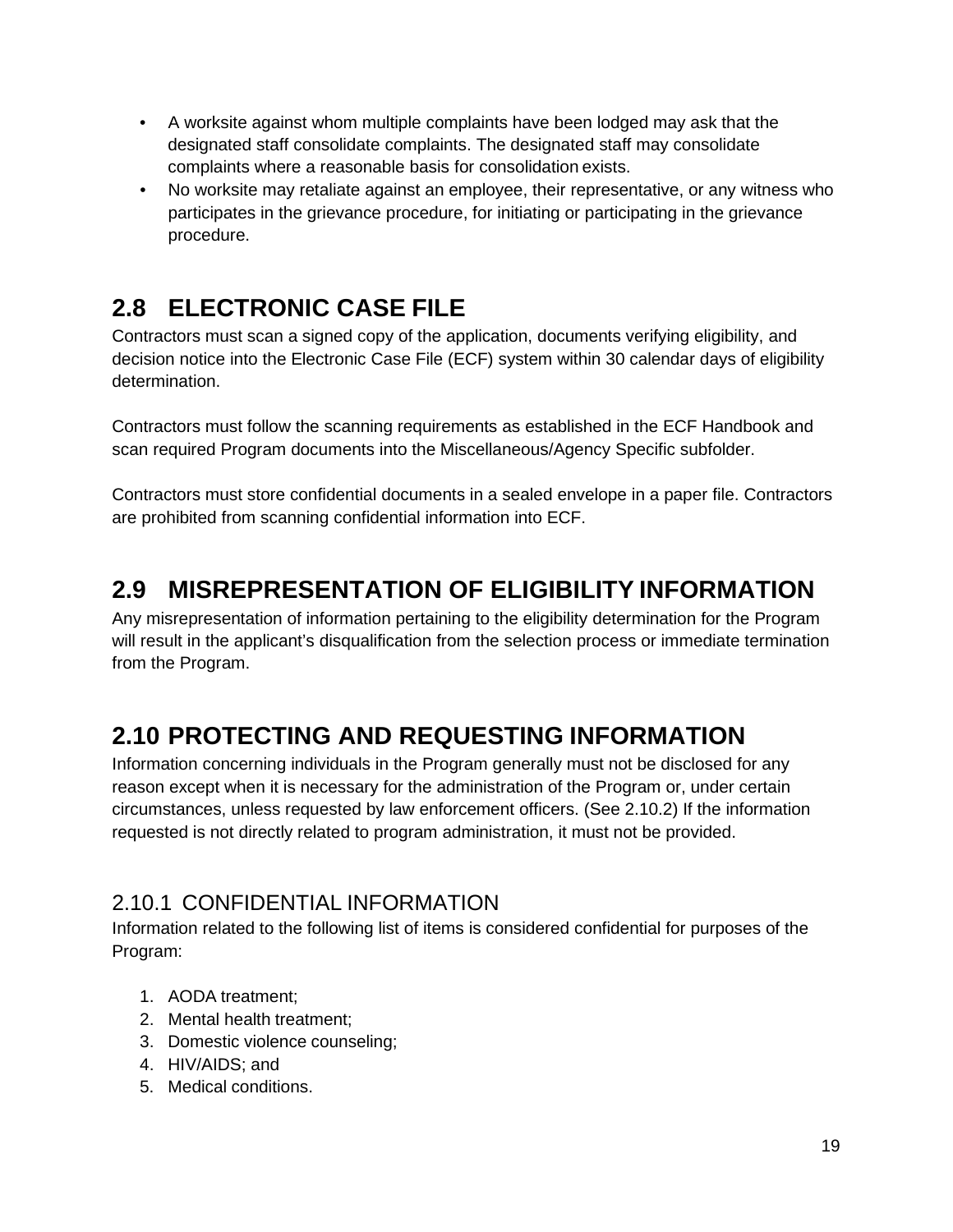Information related to the above list of items may include, but is not limited to:

- 1. Details of assessments;
- 2. Medical test results;
- 3. Treatment notes; and
- 4. Medical diagnosis.

See 2.8 for information on storing confidential information about individuals in the Program.

The laws governing protection of confidential information are stricter than general information about individuals in the Program. In general, the laws narrowly restrict the disclosure and use of this information to a "bona fide need to know". An individual or program in possession of such information (for example, a federally-assisted substance abuse program) may not release it except as authorized by the individual in writing. Anyone who receives such information from a substance abuse program (for example, a Contractor) may not again disclose it without the individual's written consent and cannot retain this information unless confidentiality can be maintained.

Contractors may disclose confidential information in the following circumstances without a release of information:

- 1. To other Contractor staff who have a bona fide need to know;
- 2. To another Contractor if the individual re-applies with a different Contractor;and
- 3. To staff from the Department of Children and Families (DCF), which hasdirect administrative control over the Program.

**Example:** Carlos is accepted into the Program and begins orientation the following week. Carlos discloses to the case manager that his is attending physical therapy appointments for an injury that resulted from a car accident. He provides the case manager with the doctor's medical assessment results. The case manager shares with the orientation facilitator Carlos's medical assessment and the necessary accommodations he would need to successfully participate in orientation. The sharing of this information was based on the orientation facilitator's "bona fide need to know" because with this information the facilitator would be able to provide the accommodations Carlos needs in order to complete orientation.

#### <span id="page-21-0"></span>2.10.2 RELEASING INFORMATION TO LAW ENFORCEMENT

If a law enforcement officer believes, on reasonable grounds, that a warrant has been issued and is outstanding for the arrest of an individual in the Program, the Contractor staff, at the request of the law enforcement office, may notify a law enforcement officer when the individual appears to report to the Contractor.

A Contractor may release the current address of individuals in the Program to a law enforcement officer who meets all of the following conditions: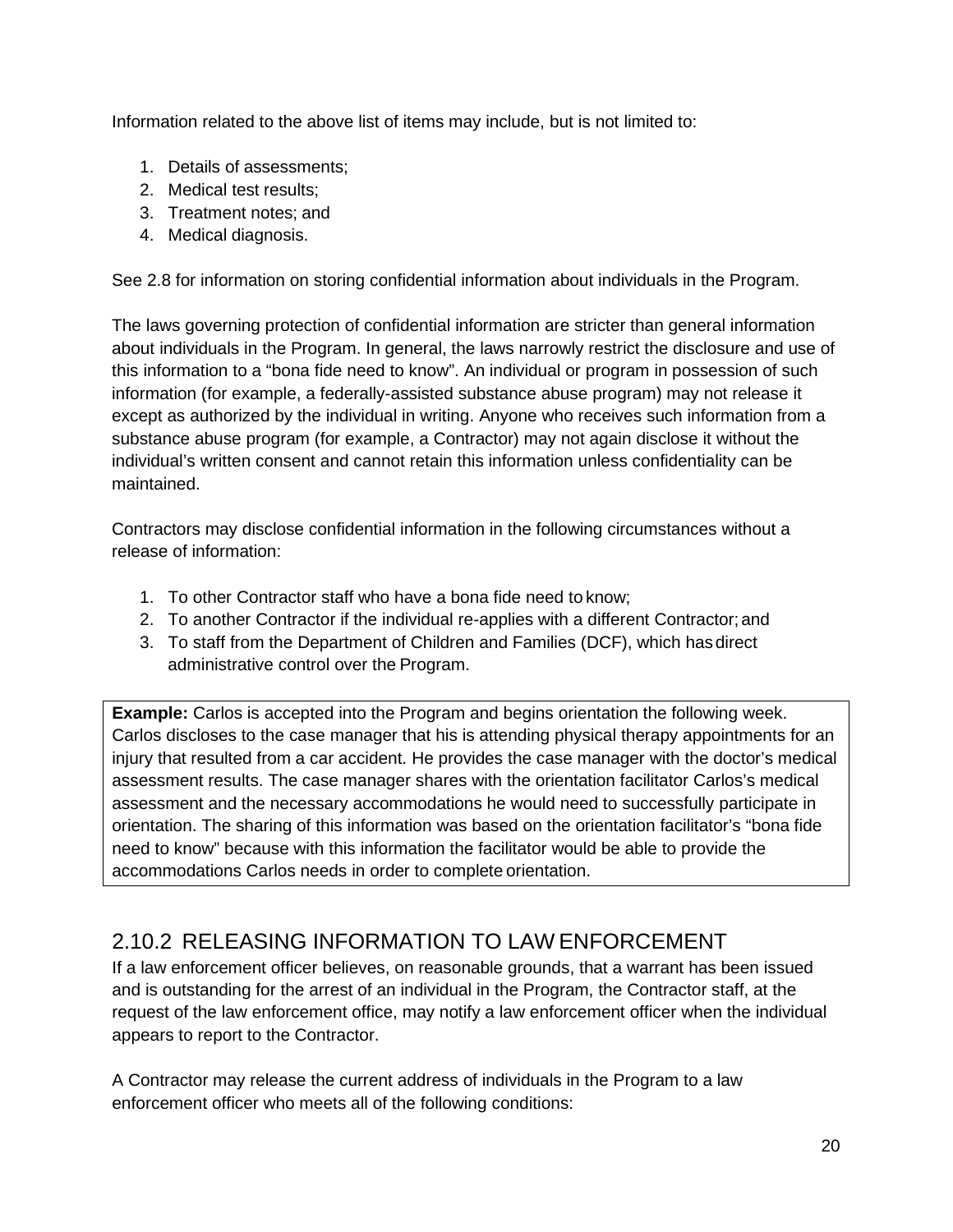- 1. The officer provides, in writing the name of the individual in the Program; and
- 2. The officer demonstrates, in writing the following:
	- a. The individual in the Program:
		- 1) Is a fugitive felon under 42 USC 608(a)(9);
		- 2) Is violating probation or parole imposed under state or federal law; or
		- 3) Has information that is necessary for the officer to conduct their official duties;
	- b. That the location or apprehension of the individual in the Program is within the official duties of the officer; and
	- c. The officer is making the request in the proper exercise of their duties.

The Contractor is not required to report an individual in the Program to police simply because it knows that the person has an outstanding warrant. If there is any concern that an individual in the Program may cause harm to him or herself or others, whether there is a warrant involved, the Contractor should take the initiative to contact the police.

#### <span id="page-22-0"></span>2.10.3 ACCESS TO PUBLIC RECORDS

DCF administers the TJ and TMJ programs. All persons may obtain information and access to DCF's public records or obtain a copy of those reports. Certain information and records are not subject to disclosure. The public may request records orally, electronically, or in writing by visiting https://dcf.wisconsin.gov/public-records.

#### <span id="page-22-1"></span>2.10.4 ACCESS TO CONFIDENTIAL CASES

If an individual participating in the Program has a CARES Worker Web (CWW) case that is marked confidential, the assigned TJ or TMJ worker will automatically have access to both the Work Programs (WP) screens in CARES and PIN information in Wisconsin Work programs (WWP) for the individual. A worker who is not the assigned TJ or TMJ worker and who needs access to confidential information in WWP must request elevated access. Elevated access allows time-limited access to confidential PINs in WWP for contractors to perform necessary case management functions.

#### <span id="page-22-2"></span>2.10.5 DISCUSSING CONFIDENTIALITY SITUATIONS

Contractors should discuss an individual's confidentiality situation when necessary for the protection and well-being of the individual; however, at a minimum, contractors must discuss the situation that makes the case confidential during client registration if the individual has a confidential CWW case before requesting the Program.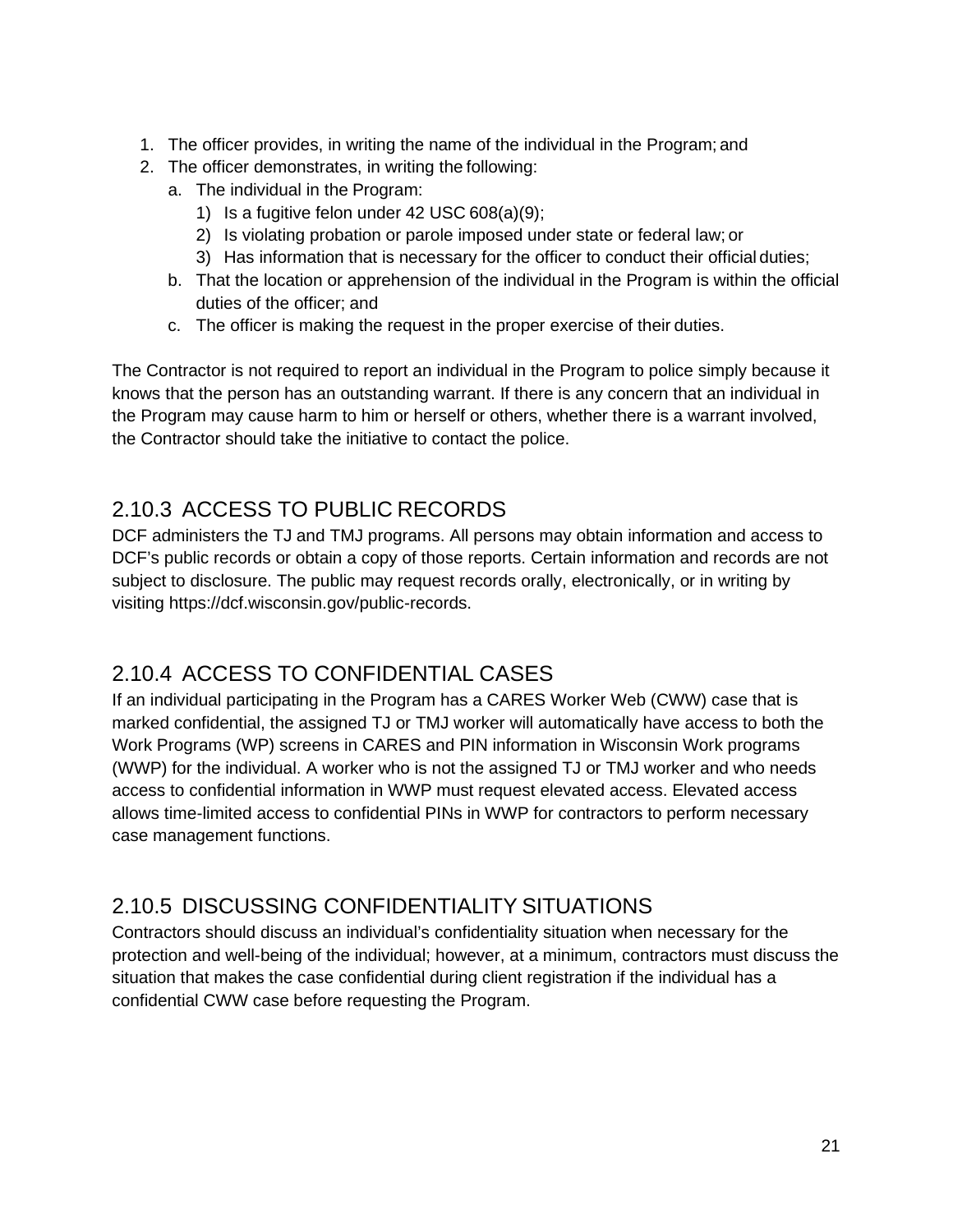#### <span id="page-23-0"></span>2.10.5.1 MAKING A PIN CONFIDENTIAL

An individual participating in the Program may request the contractor to make their PIN confidential to restrict access to information for the protection and well-being of the individual.

Contractors must make an individual's PIN in WWP confidential in the following situations:

- 1. When the individual requests the information to be made confidential;
- 2. When the individual is enrolled in the Safe at Home program;
- 3. When the individual is a victim of or is under the threat of domestic violence or other physical harm;
- 4. When the individual is an employee of the Contractor;
- 5. When the individual is enrolled in another program and information was made confidential (e.g., WIOA, DVR, etc.); or
- 6. Any situation in which the contractor believes restricting access to an individual's case information is necessary for the individual's protection and well-being.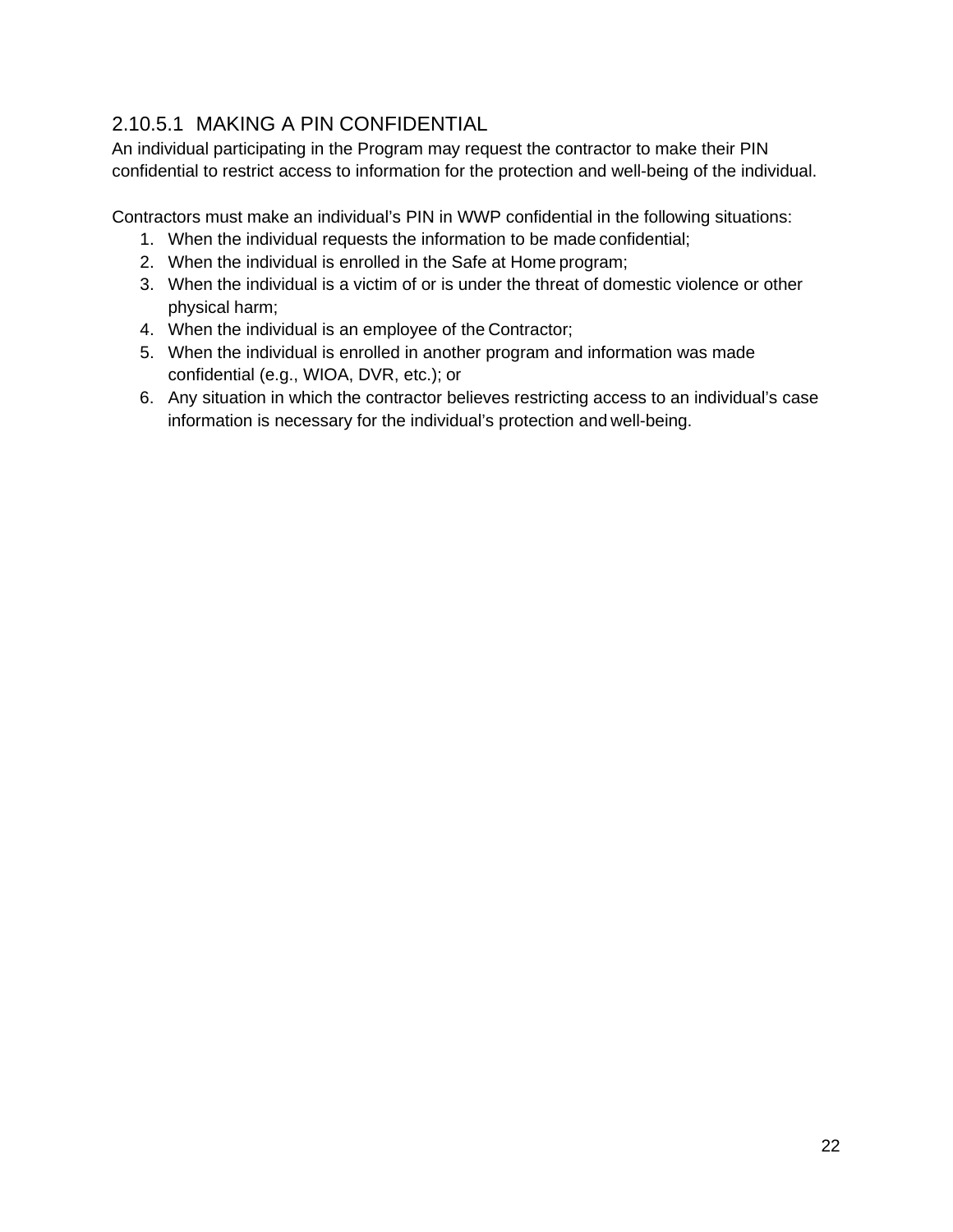# <span id="page-24-0"></span>**3.0 CONTRACTOR RESPONSIBILITIES**

Contractors must inform and provide basic information to applicants about other programs. The Contractor is not responsible for determining or estimating eligibility for, or the level of assistance provided by other programs. The Contractor may refer applicants to ACCESS WI to apply for assistance programs https://access.wisconsin.gov/.

## <span id="page-24-1"></span>**3.1 CHILD SUPPORT**

Subsidized employment is reported to the child support agency, and the earnings are subject to any and all child support collections efforts.

Subsidized workers who are custodial parents receiving child support do not have to assign a portion of their child support payments to the State of Wisconsin as a result of their participation in the Program.

#### <span id="page-24-2"></span>**3.2 FOODSHARE**

Subsidized employment earnings count as earned income when determining FoodShare eligibility.

### <span id="page-24-3"></span>**3.3 WISCONSIN SHARES**

Unless explicitly disregarded, income counts towards the child care budget when determining Wisconsin Shares eligibility.

### <span id="page-24-4"></span>**3.4 BADGERCARE PLUS**

Subsidized employment earnings count as earned income when determining BadgerCare Plus eligibility.

### <span id="page-24-5"></span>**3.5 EMERGENCY ASSISTANCE**

Subsidized employment earnings count as earned income when determining eligibility for emergency assistance payments.

## <span id="page-24-6"></span>**3.6 WISCONSIN WORKS (W-2)**

Individuals enrolled in the Program cannot be co-enrolled with W-2 (see 2.1).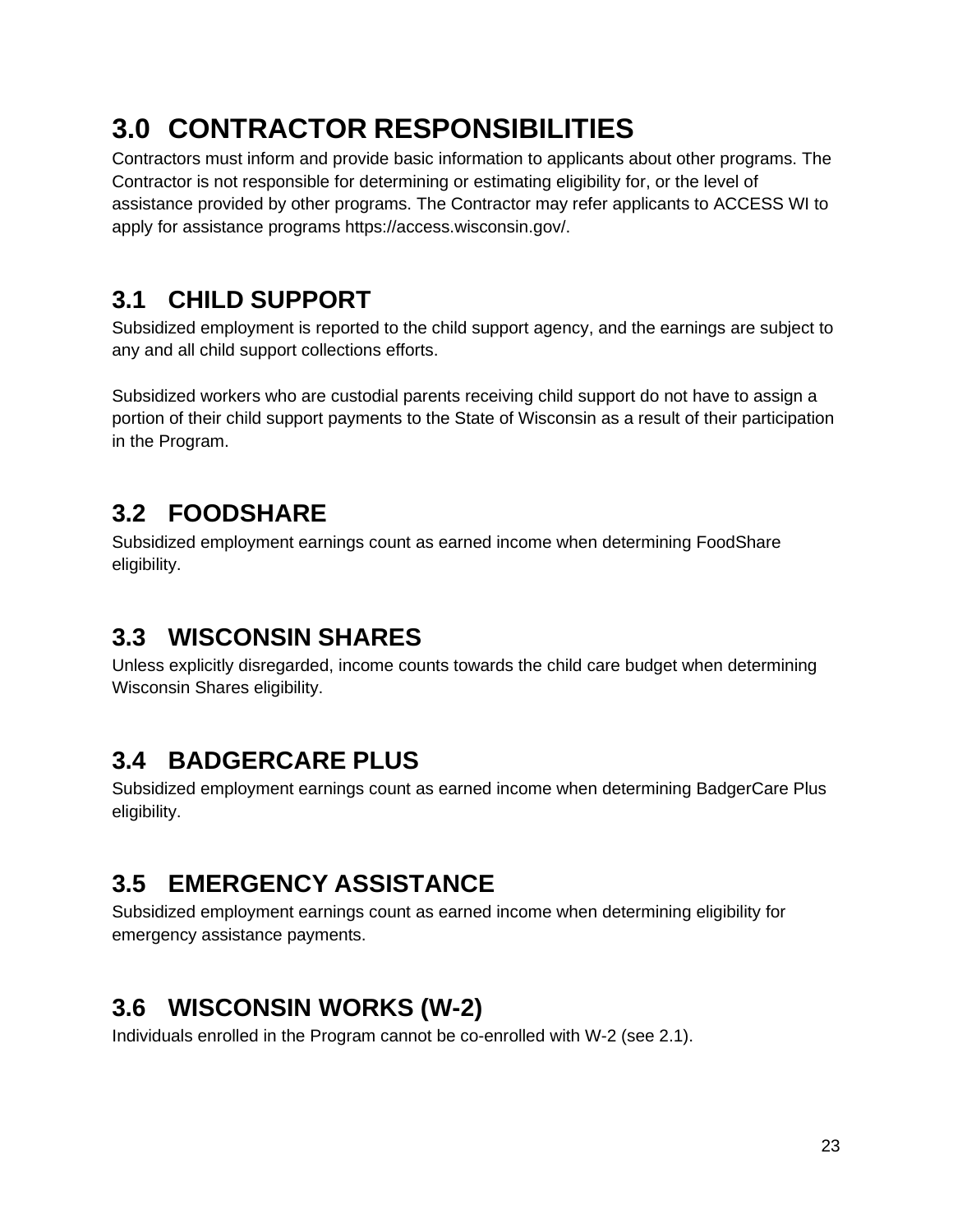## <span id="page-25-0"></span>**3.7 FOODSHARE EMPLOYMENT AND TRAINING (FSET)**

Individuals enrolled in the Program may access FSET as a resource for training and job search assistance. When co-enrollment occurs, Contractors must work with the FSET case manager to coordinate employability planning to ensure assigned activities do not conflict.

## <span id="page-25-1"></span>**3.8 CHILDREN FIRST (CF)**

Individuals enrolled in the Program may access CF for case management, job search, and job retention services. CF is available in 20 counties and 1 tribe (see [2019 Children First Program](https://dcf.wisconsin.gov/files/w2/admin-memos/pdf/18-06attachment4.pdf) [Guide\)](https://dcf.wisconsin.gov/files/w2/admin-memos/pdf/18-06attachment4.pdf). Contractors providing services in a CF county must coordinate with the CF agency, local child support agency, and human services department to ensure assigned activities do not conflict and that there is no overlap in activities. Contractors are encouraged to work with their local community partners to increase the level of services and supports available to noncustodial parents.

Contractors must notify the CF case manager, child support case manager, or human services worker when an individual begins and ends an SJ.

## <span id="page-25-2"></span>**3.9 WORKFORCE INNOVATION AND OPPORTUNITY ACT (WIOA)**

Individuals enrolled in the Program may access WIOA as a resource for training and other services that are not available through the Program or that extend beyond the Program duration. When co-enrollment occurs, Contractors must work with the WIOA case manager to coordinate employability planning to ensure assigned activities do not conflict.

## <span id="page-25-3"></span>**3.10 DIVISION OF VOCATIONAL REHABILITATION (DVR)**

Individuals enrolled in the Program may access DVR as a resource for vocational training, job search and job placement assistance. When co-enrollment occurs, Contractors must work with the DVR case manager to coordinate employability planning to ensure assigned activities do not conflict.

### <span id="page-25-4"></span>**3.11 CHILD WELFARE**

Individuals enrolled in the Program may receive case management services from child welfare programs. When the individual is involved in a child welfare family case plan, the Contractor must work with the child welfare case manager to coordinate employability planning to ensure assigned activities do not conflict.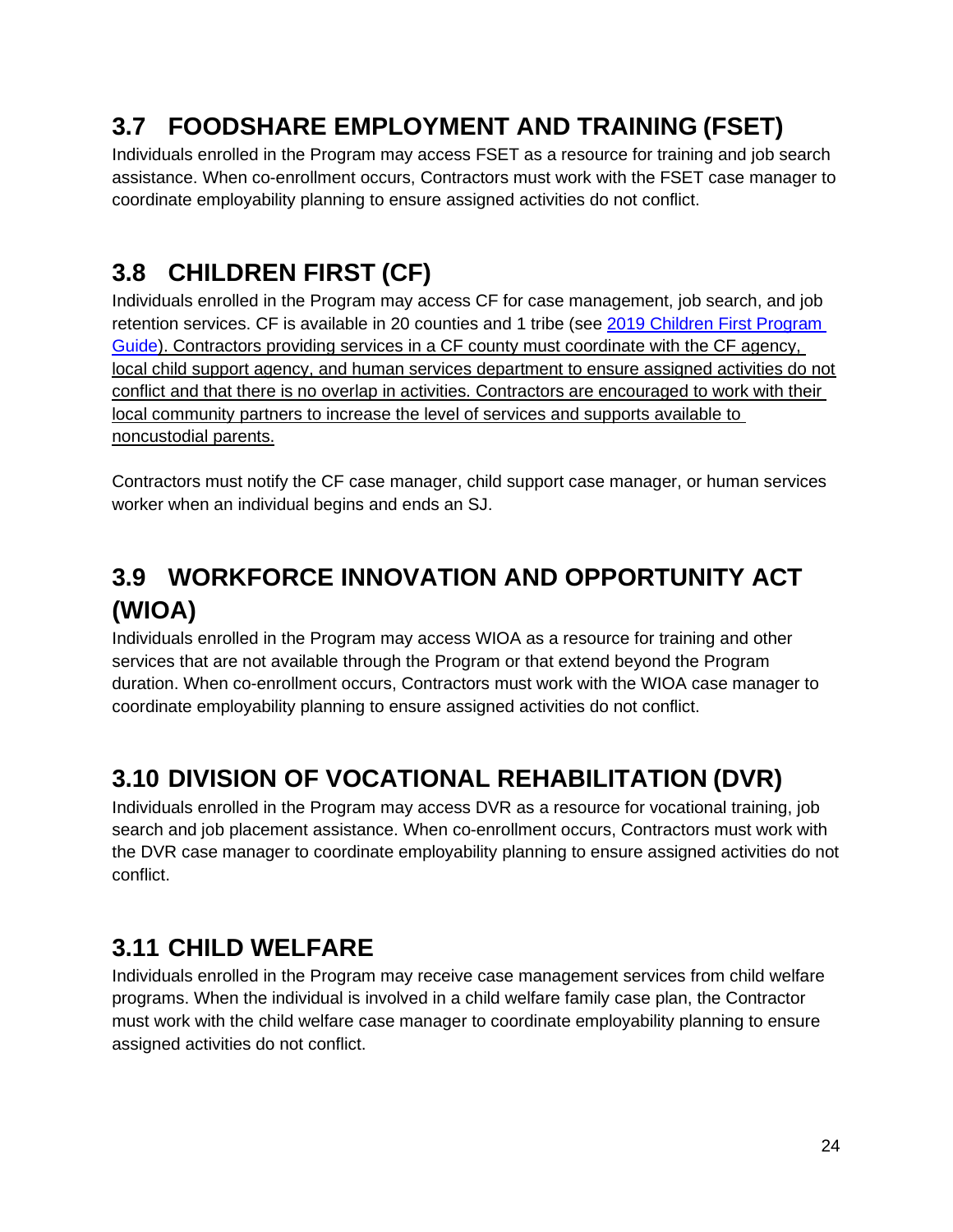## <span id="page-26-0"></span>**3.12 TAX CREDITS**

Subsidized employment earnings qualify as earned income for state and federal tax credits. Contractors must inform and provide basic information to subsidized workers about the following tax credits:

- Earned Income Tax Credit (state and federal)
- Federal Child Tax Credit
- Wisconsin Homestead Tax Credit

## <span id="page-26-1"></span>**3.13 JOB ACCESS LOAN (JAL)**

Subsidized employment earnings count as earned income when determining JAL eligibility. Contractors must inform and provide basic information to subsidized workers about JALs.

## <span id="page-26-2"></span>**3.14 EDUCATION SERVICES**

Individuals enrolled in the Program may receive adult education services from local literacy programs. The Contractor must work with the service provider to coordinate employability planning to ensure assigned activities do not conflict.

### <span id="page-26-3"></span>**3.15 WISCONSIN SHARES**

Daily activities for individuals enrolled in or applying to Wisconsin Shares should be assigned less than 2 hours apart when possible. Additionally, workers must indicate whether travel time is included in the schedule.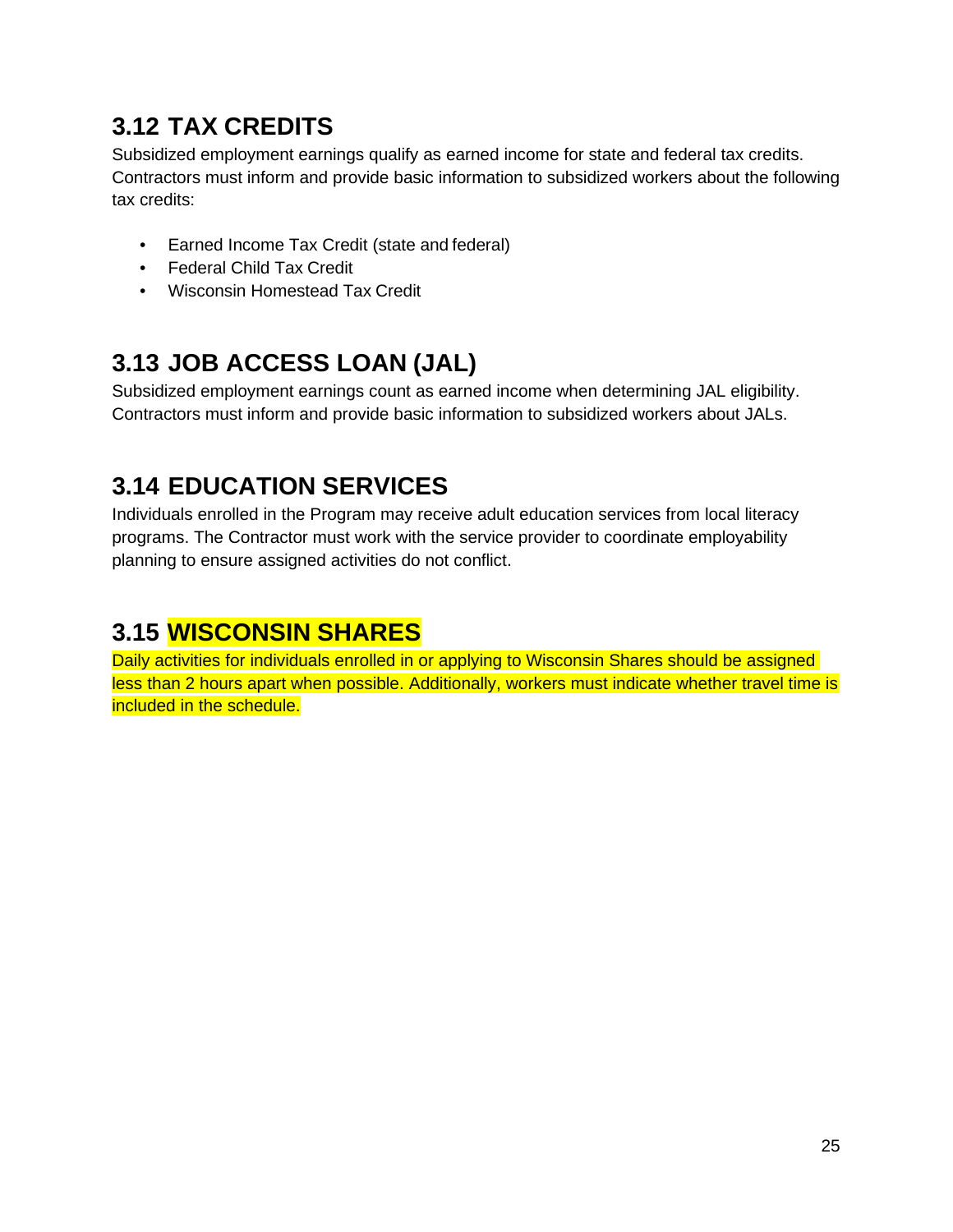# <span id="page-27-0"></span>**4.0 EMPLOYABILITY PLAN**

Contractors must create an Employability Plan (EP) for all individuals enrolled in the Program. Participants must have an EP at all times. Contractors must record EPs in WWP except in cases where the Contractor is unable to access WWP (e.g., lack of internet access, no laptops permitted in a correctional facility). In such cases, Contractors may develop a paper EP and must enter the EP in WWP within 30 days. Contractors must review the EP with the individual, give the individual the opportunity to sign the EP, and provide them with a copy of the completed EP. Individuals must cooperate with and follow their EPs throughout the Program duration. Contractors must scan all EPs into ECF (see 2.8).

## <span id="page-27-1"></span>**4.1 DEVELOPING THE EMPLOYABILITY PLAN**

Contractors must collaborate with the individual to create an EP based on an assessment of the individual's employment goals in the Program. The EP must address the individual's goals and activities. Contractors may backdate the EP begin date by up to 30 days when necessary (e.g., delayed verification, entering data from a paper EP). When developing the EP, the Contractor must consider other programs to which the individual is connected (see 3.2).

The activity portion of the EP must include the following detail for each assigned activity:

- 1. Activity to be completed;
- 2. A description of the activity;
- 3. Planned begin and end date;
- 4. Provider of service;
- 5. the specific days of the week and the specific number of hours on each day that the activity is assigned;
- 6. Address of the site where the activity is located;
- 7. Supportive services required to complete the activity; and
- 8. Any additional remarks to assist the individual.

#### <span id="page-27-2"></span>4.1.1 EMPLOYABILITY PLAN REVIEW

Contractors must ensure that the EP reflects the activities the individual is in during each phase of the Program and must update the EP as circumstances change throughout the Program duration.

### <span id="page-27-3"></span>**4.2 INFORMAL ASSESSMENT**

Contractors must conduct informal assessments when creating and updating the EP. The purpose of the informal assessment under the Program is to gather information about the individual to determine the:

• Individual's ability to become employed and remain employed.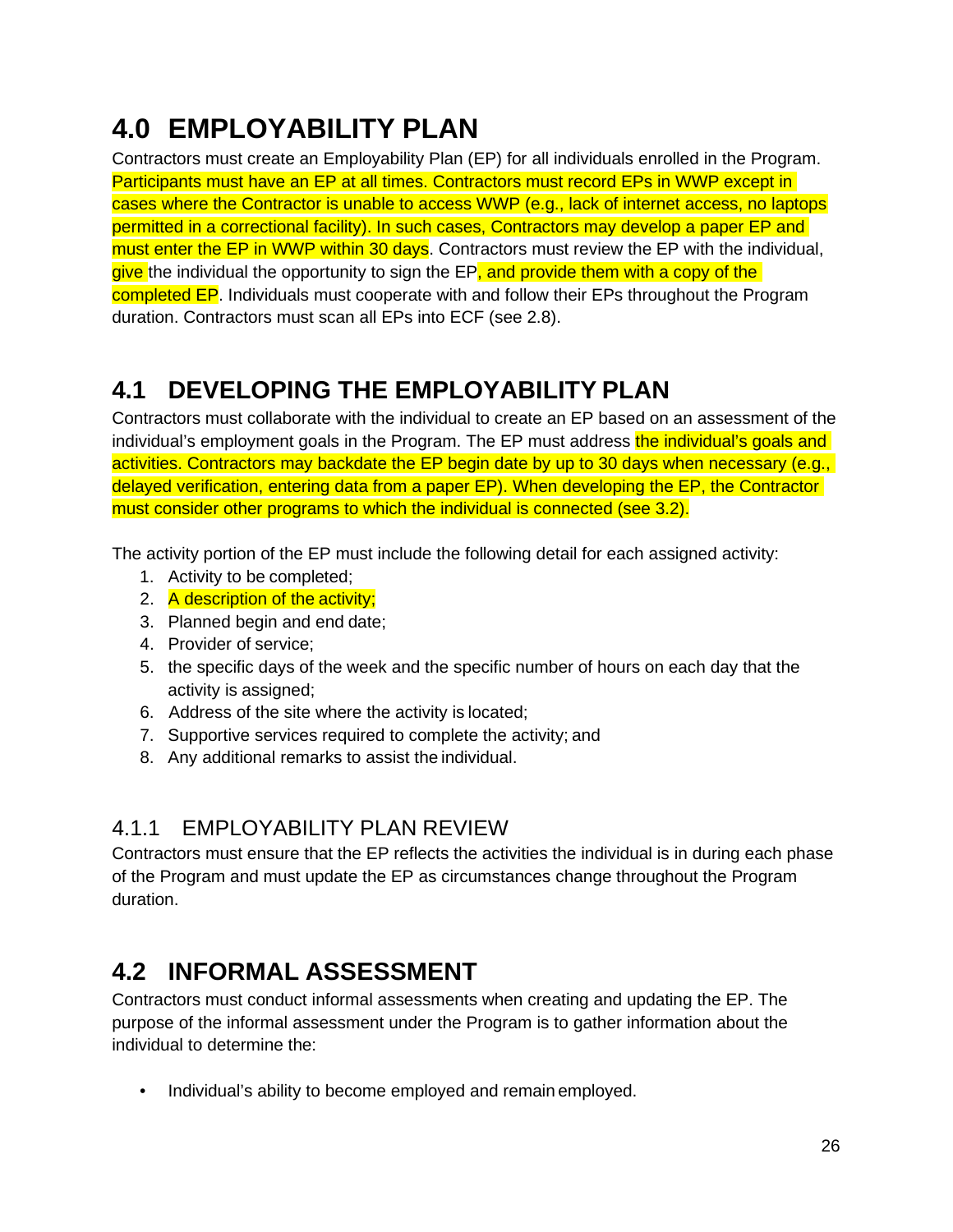- Services and activities necessary for the individual to become employed and remain employed.
- Appropriate match for the SJ (see 6.0).

Individuals being assessed should be asked if they have any limitations on the type of work they can perform or the hours they are available. Unless they voluntarily identify limitations (such as limits on the weight they can lift, visual limitations, hearing loss or other disabilities the individual may feel are relevant to the type of work s/he can perform), all individuals being assessed should be presumed to be physically and mentally able to work (with or without accommodations the employer may be legally obligated to provide) in any job available through the program. Contractors should be provided with enough information about job requirements to make a personal decision whether the Contractor believes the individual can perform the activities that will be required.

Work sites that have established selection criteria for job applicants such as minimum visual acuity, ability to distinguish colors, ability to hear sounds, lifting requirements, etc. may, in their sole discretion, apply those same criteria to any individual in the Program referred to the work site. The Contractor may engage in assessment activities to determine whether an individual meets the minimum skills and experience the work site requires of unsubsidized workers, such as minimum reading or math comprehension, experience using equipment or a license or certificate. The Contractor may not use any disability screening or assessment tool to identify an individual's disabilities, and the Contractor may not make any decision that an individual has an actual or perceived disability that disqualifies the individual from any employment with any work site.

It is critical to recognize that unlike W-2 the Program does not provide services, therapies and treatments to address physical or mental disabilities or Alcohol and Other Drug Abuse (AODA). The Contractor may engage in assessment activities to identify barriers for the purpose of assuring services are appropriate to become employed and remain employed (see 4.2.1). Using disability assessment tools to restrict employment opportunities or referrals on the basis of disability, however, is expressly prohibited.

#### <span id="page-28-0"></span>4.2.1 INFORMAL ASSESSMENT INVENTORY

Contractors must use the TJ and TMJ Informal Assessment Driver Flow to gather information about individuals' personal strengths, work styles, interests, and skills that may help them in their search for employment or that may be developed further through activities assigned in the EP. In addition, contractors must work with individuals to identify resources that will address any unmet needs identified during the informal assessment process that may affect their ability to become employed or stay employed.

In addition to the information gathered through completion of the TJ and TMJ Informal Assessment Driver Flow, the following inventory must be covered as part of the informal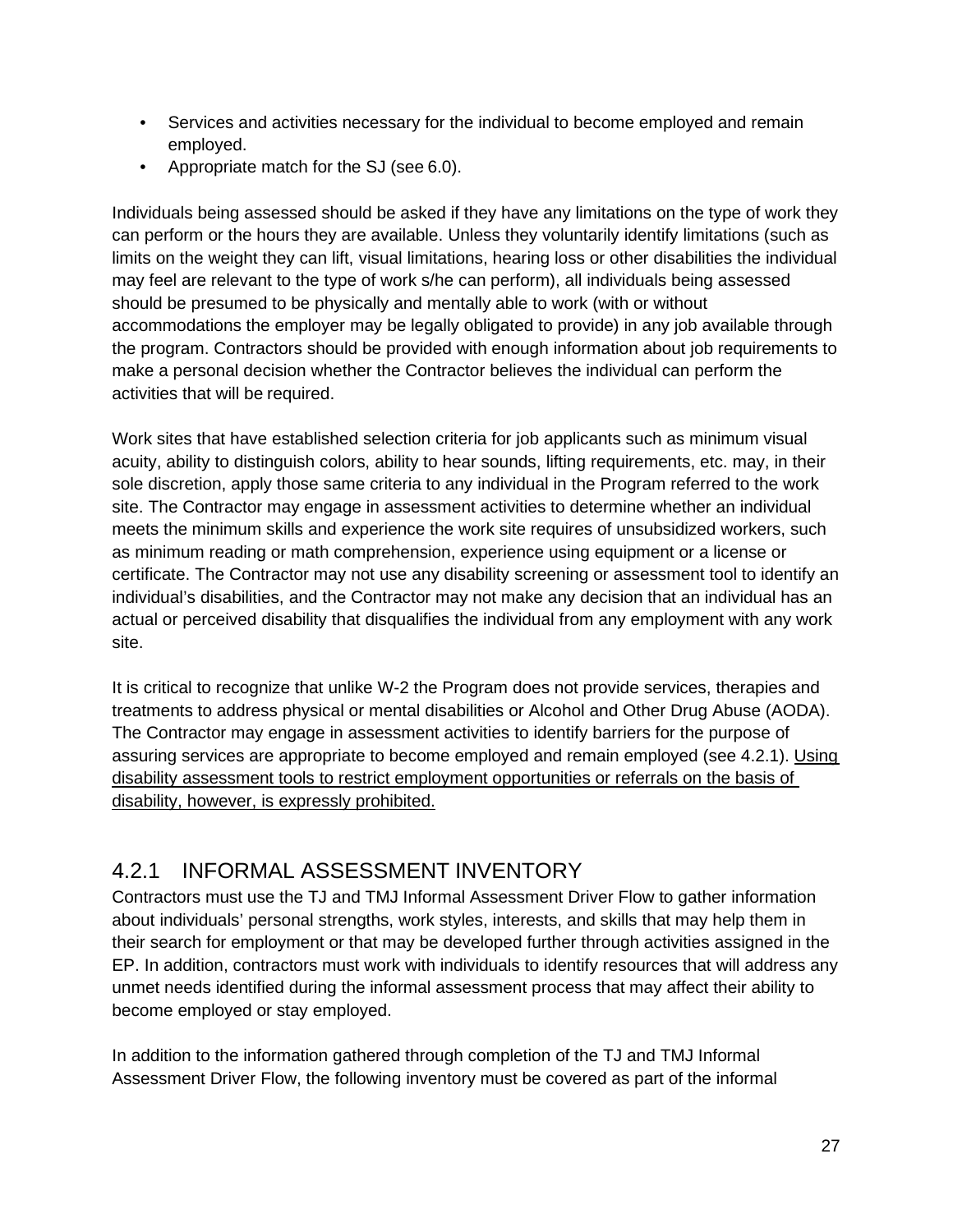assessment process and reviewed with each individual when developing the initial EP and as part of ongoing case management.

- Personal strengths, interests and goals;
- Job skills (including transferable skills);
- Recent job search efforts;
- Results from career assessments that evaluate work styles, skills, and interests;
- Access to social supports (e.g., family members, church, friends); and
- Other needs identified by the individual that may affect their ability to become employed or stay employed.

Informal assessment must also include observations by contractors about an individual's ability to follow through on assigned activities and perform job search. When an individual is having difficulty completing assigned activities, this may be an indication of underlying barriers to employment and should result in further conversations with the individual about the appropriateness of the activity assignments and the need for additional supportive services.

## <span id="page-29-0"></span>**4.3 PROGRAM GOALS**

This section of the EP lists goals developed jointly between the worker and the applicant or participant using assessment results. For each goal added to the EP, goal steps document smaller, specific actions the applicant or participant can take to reach the goal.

There are three different types of goals available in the EP:

- 1. Primary and Secondary Employment Goals: Shorter term employment goals that can be achieved through participation in the program. The Primary and Secondary employment goals should be based on:
	- a. The applicant's or participant's strengths, skills, work styles, interests, and needs. Consideration should be given to the individuals' prior work experience, prior education and training, and assessments (e.g., *educational needs assessment*, *career assessment*s, *vocational evaluation/assessment*s, or other formal assessments).
	- b. The likelihood of the participant realistically achieving the goal through participation in the Program. Consideration must be given to all types of activities that may enable the applicant or participant to achieve his or her goal including, but not limited to, job search/job readiness activities, work experience, educational activities, job skills training and technical college participation. (See TMJ and TJ Manual Appendix - Activity Codes)
	- c. Industry and employment opportunities in the local labor market. The worker must review relevant labor market data to determine if employment goals are in line with the local labor market. Wisconsin's WisConomy and the Job Centers of Wisconsin are excellent resources for labor market information. Skill Explorer may be used to align participants' skills, interests, and needs with occupations.
	- d. Length of time remaining in the Program. Immediate engagement in meaningful activities positions participants to achieve the best outcomes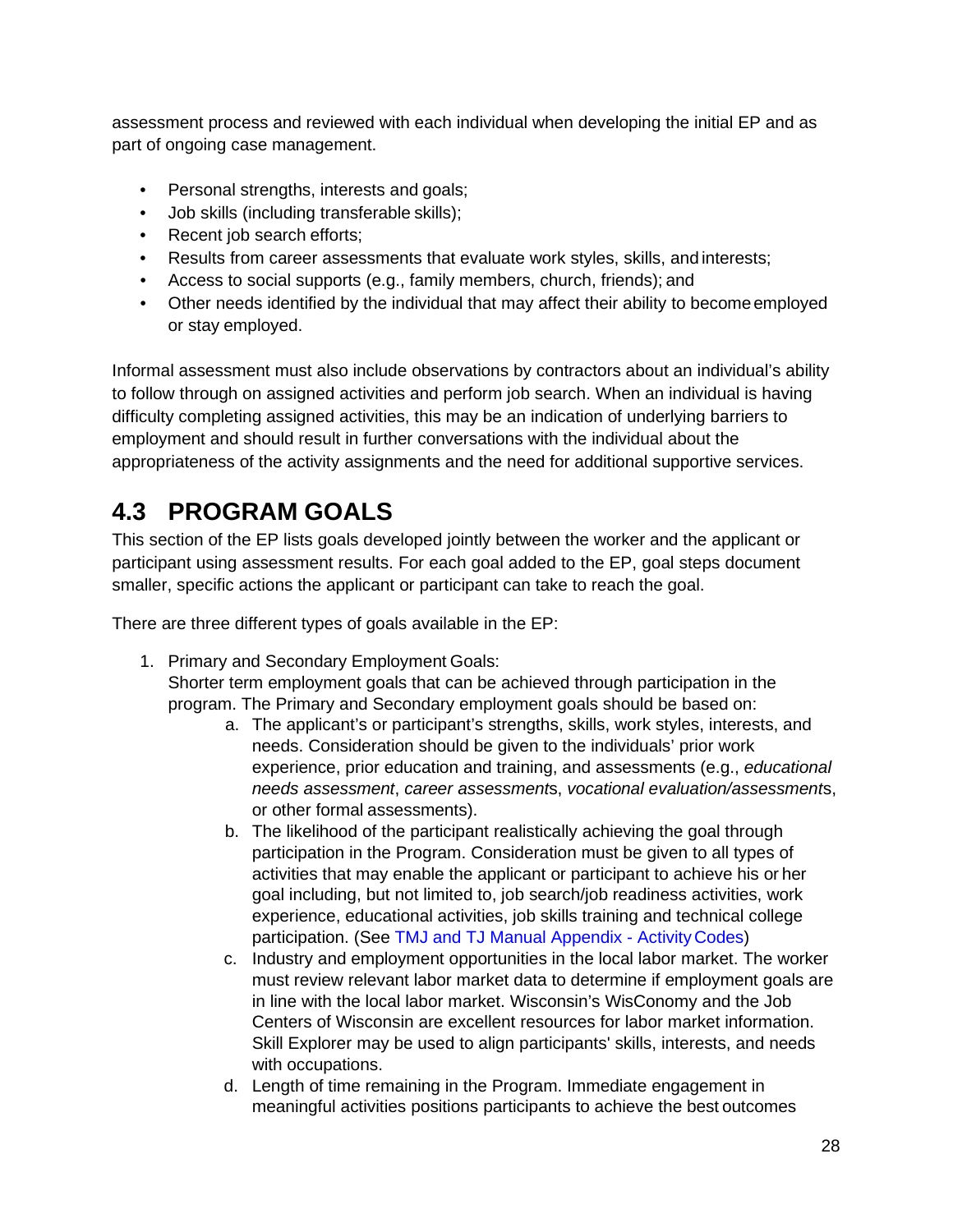possible within the time limits of the Program. If the applicant or participant is nearing a time limit, types of activities must reflect an increased focus on transitioning from the Program.

If the applicant or participant is not ready to identify a specific occupation when the goals are initially developed, the focus of the goal may be broadened to a field of interest or an industry sector. Career assessments and career exploration tools should be used to help identify sectors, career pathways, training needs, and family-sustaining employment goals that may match the results of the assessed work styles, skills, and interests.

#### 2. Other Program Goal:

Concrete short-term goals or outcomes the applicant or participant should achieve through participation in order to move in the direction of his or her employment goal. This may involve completing education or training courses or acquiring work experience in his or her field of interest. It may also involve overcoming a barrier to employment through assigned activities such as physical rehabilitation, treatment or counseling.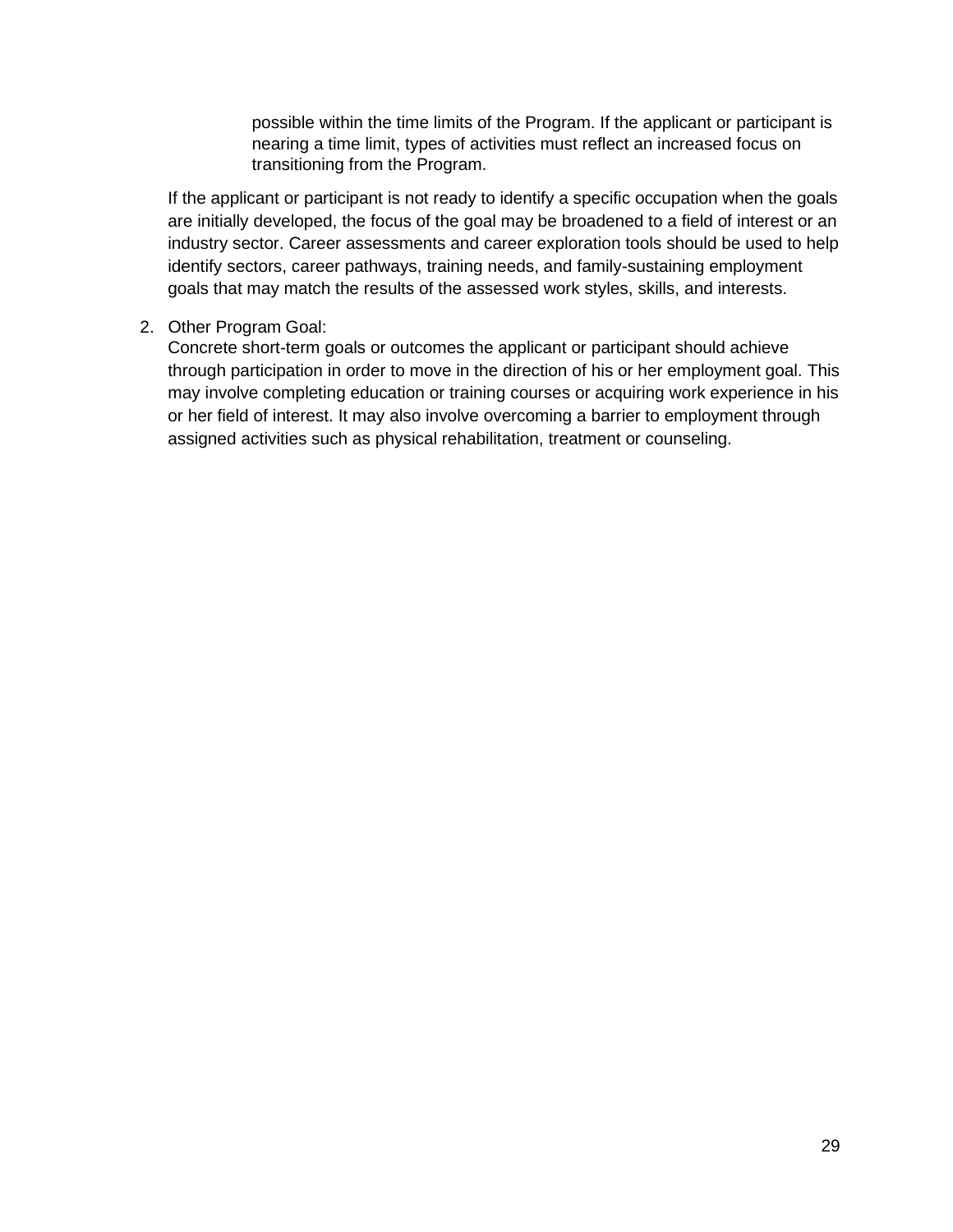# <span id="page-31-0"></span>**5.0 PARTICIPATION STATUSES**

Participation Statuses indicate which phases of the program a participant is transitioning between. A Participant Status cannot exist concurrently with an activity. When there is a Participation Status, the Contractor must enter an EP with goals (see 4.3).

Following are the participation statuses for TMJ and TJ:

#### **TA – Transform Milwaukee Jobs/Transitional Jobs Assignment**

*Valid for the following program: TJ/TMJ* Report this status for individuals who complete orientation activities and are eligible for a subsidized job assignment.

#### **TE – Transform Milwaukee Jobs/Transitional Jobs Reassignment**

*Valid for the following program: TJ/TMJ* Report this status for individuals who end subsidized employment or unsubsidized employment and are eligible for a subsidized job reassignment. Participation Statuses indicate which phases of the program a participant is transitioning between. A Participant Status cannot exist concurrently with an activity. When there is a Participation Status, the Contractor must enter an EP with goals (see 4.3).

# <span id="page-31-1"></span>**6.0 ORIENTATION**

All individuals enrolled in the Program must participate in orientation activities. The duration of the Orientation Phase may vary in accordance with each Contractor's approved standard operating procedures. Contractors must evaluate each individual's required outcomes with respect to actual achievements to determine if the individual successfully completed either the entire Orientation Phase or any portion thereof. Contractors must develop and scan completed attendance timesheets into ECF (see 2.8).

## <span id="page-31-2"></span>**6.1 ORIENTATION ACTIVITIES**

Orientation prepares individuals for employment in an SJ. Below are examples of orientation activities. Contractors may provide some or all of these activities.

- Resume writing, completing employment applications, and interviewing;
- Job readiness and soft skills;
- Workplace skills (business etiquette, anger management, appropriate behavior);
- Workplace expectations (punctuality, attendance, following directions);
- Communication skills and teamwork; and
- Balancing life and work.

Contractors must make reasonable accommodations requested by individuals in the Program to assist each individual to successfully complete the Orientation Phase.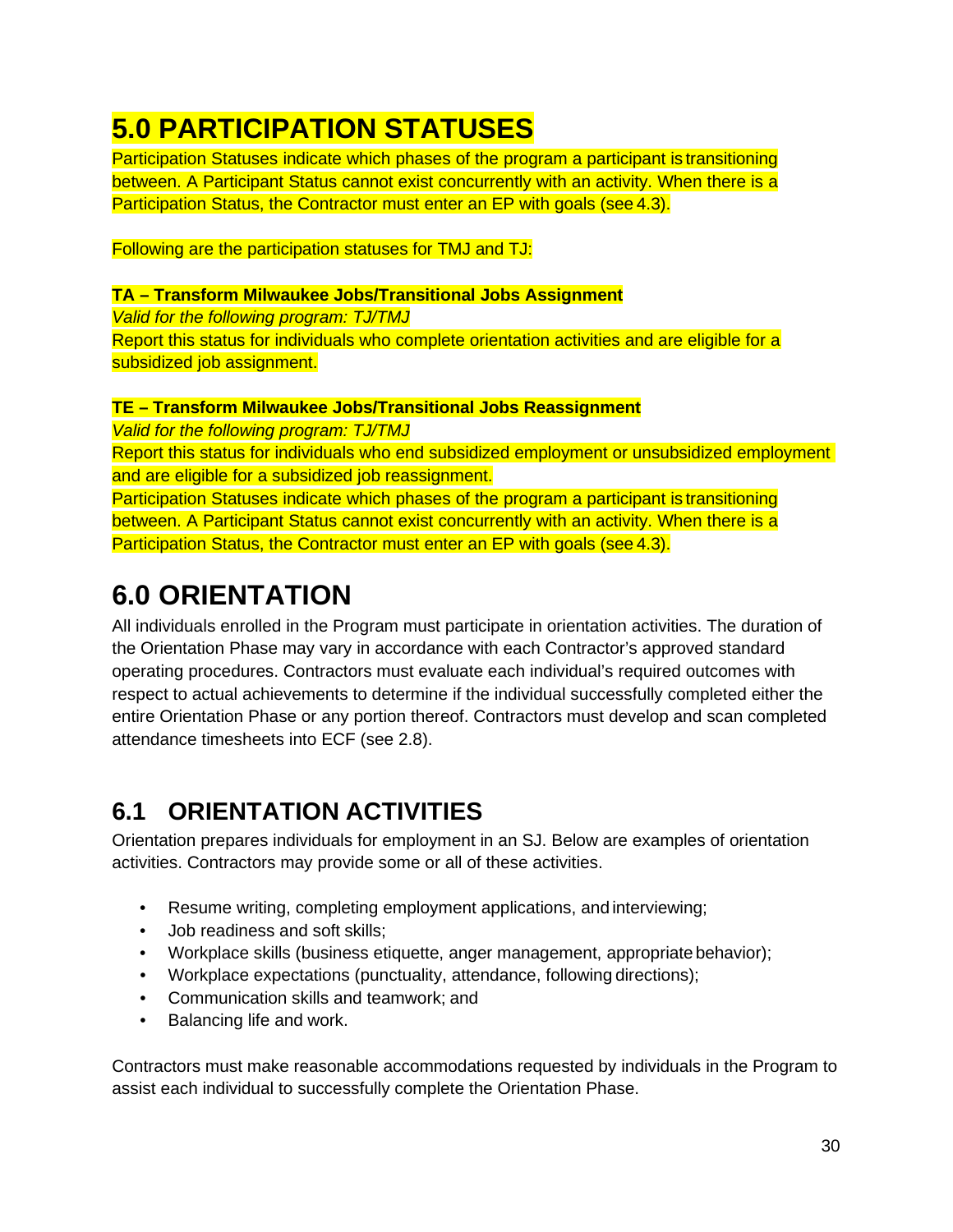#### <span id="page-32-1"></span><span id="page-32-0"></span>6.1.1 Orientation Stipends

Contractors may pay a stipend to individuals for participating in orientation activities. An individual may participate in the Orientation Phase for up to forty (40) hours, and the stipend may not exceed the minimum wage for every hour the individual participates in orientation activities. Hours in orientation do not count towards the maximum of 1,040 hours worked.

#### 6.1.2 Job Transition Stipends

Often a participant will experience financial hardship when starting an unsubsidized job because they may not receive a paycheck until they have completed the first two to four weeks of work. Contractors may pay a Job Transition Stipend of up to \$2,500.00 to any individual participating in unsubsidized employment to assist with expenses. A first payment of the Job Transition Stipend of \$1,250.00 should be paid within 7 calendar days following the first full day of employment. A second payment of the Job Transition Stipend should be paid within 7 calendar days following completion of 30 days of employment.

#### 6.1.3.0 STIPEND AUTHORIZATION

Contractors that pay a stipend must create a written process establishing consistent procedures for issuing the stipend which must be available to the department upon request. The Contractor must create and use a stipend authorization form containing the following information:

- 1. A statement that a stipend has been authorized to be paid to the individual by the Contractor;
- 2. The individual's name, complete mailing address, and PIN;
- 3. A description of what must be achieved to receive a stipend, e.g. complete 8 hours of orientation;
- 4. The amount of the stipend and other applicable payment terms determined by the Contractor; and
- 5. The individual and Contractor authorized signatures with dates.

The Contractor must accurately record the Job Transition Stipend amount(s) paid in Wisconsin Work Programs (WWP) by adding Supportive Services in the Employability Plan, choosing "Other" as the service type and recording the amount(s) in the Details text box.

### <span id="page-32-2"></span>**6.2 POST-ORIENTATION ACTIVITIES**

Individuals that complete orientation activities and are waiting for a subsidized job assignment may participate in employment search as a post-orientation activity.

Contractors must work with eligible individuals to attach them to subsidized employment within 60 days of completing the last scheduled orientation activity.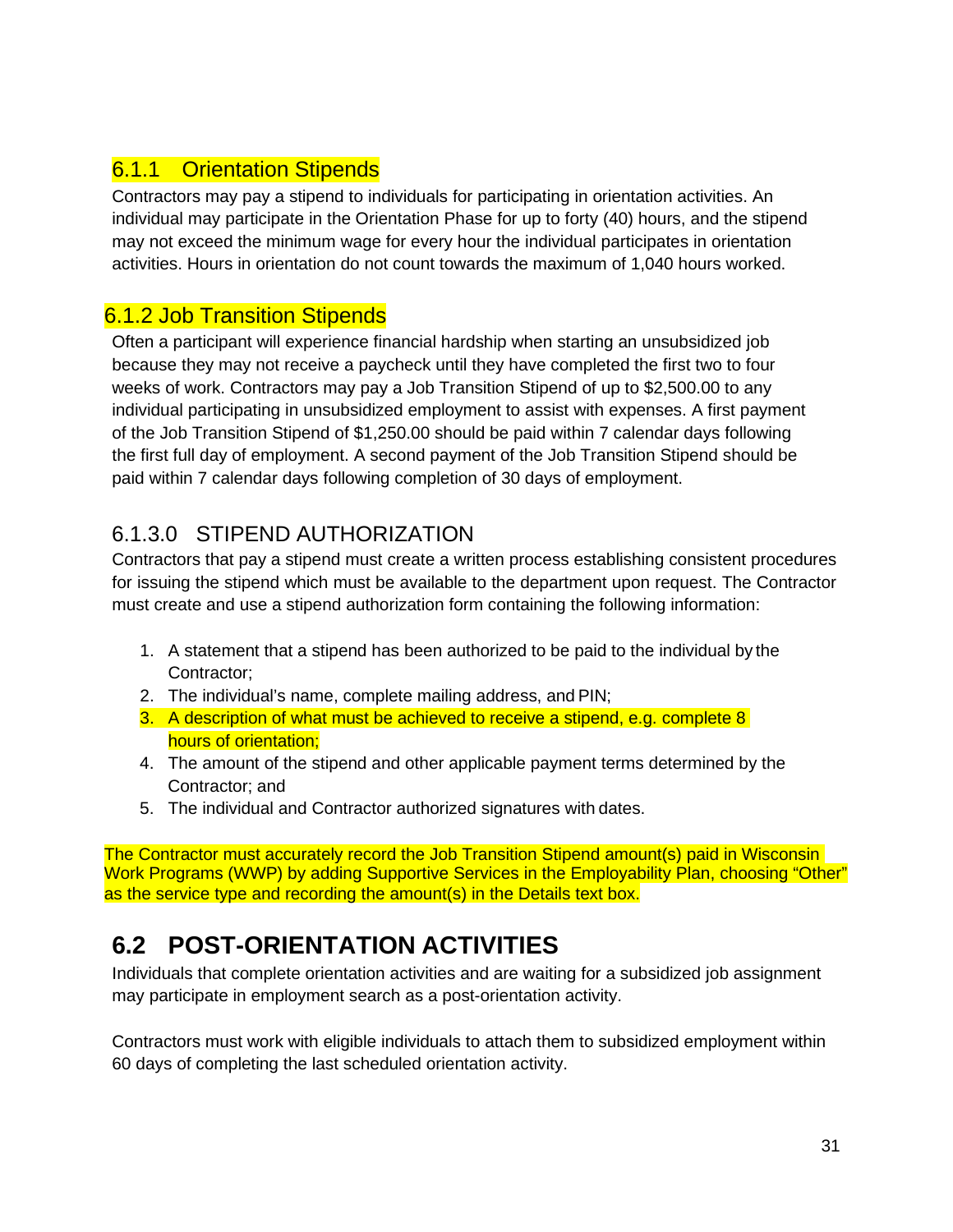# <span id="page-33-0"></span>**7.0 SUBSIDIZED EMPLOYMENT PHASE**

Subsidized employment helps each subsidized worker (SW) acquire the skills and experience needed to obtain unsubsidized employment. SWs may work for a maximum of 1,040 hours in the Subsidized Employment Phase.

## <span id="page-33-1"></span>**7.1 ON-THE-JOB TRAINING**

Worksites may provide on-the-job training during the Subsidized Employment Phase. Hours in on-the-job training count towards the maximum of 1,040 hours actually worked.

## <span id="page-33-2"></span>**7.2 EMPLOYER OF RECORD**

The Contractor, intermediary, or work site may act as the employer of record. The employer of record is legally responsible for paying SJ wages, the employer of record's share of federal Social Security and Medicare taxes, and worker's compensation insurance, if any. Private sector employers of record, such as a private sector intermediary or work site, may be required to pay unemployment insurance (UI) premiums. If the employer of record is legally required to pay UI premiums, those premiums are reimbursable under the TMJ contract (see 6.5.2).

## <span id="page-33-3"></span>**7.3 EMPLOYER AGREEMENTS**

An SJ requires at least twenty (20) and not more than forty (40) hours a week of work. Contractors must develop and complete an employer agreement for every SJ. At minimum, the employer agreement must include:

- 1. Subsidized worker's full name;
- 2. Subsidized worker's PIN;
- 3. Official name of worksite;
- 4. Worksite Federal Employer Identification Number (FEIN);
- 5. Worksite mailing address;
- 6. Subsidized worker's work address;
- 7. Supervisor's name;
- 8. Supervisor's title;
- 9. Supervisor's phone number;
- 10. General scope of work to be done by the subsidized worker;
- 11. Expected duration of subsidized employment (begin date and end date);
- 12. Hours per week;
- 13. Hourly wage;
- 14. Wage subsidy (up to \$7.25 per hour);
- 15. Hourly wage in excess of wage subsidy;
- 16. Responsible party for hourly wage in excess of wage subsidy;
- 17. Estimated payroll taxes and insurance;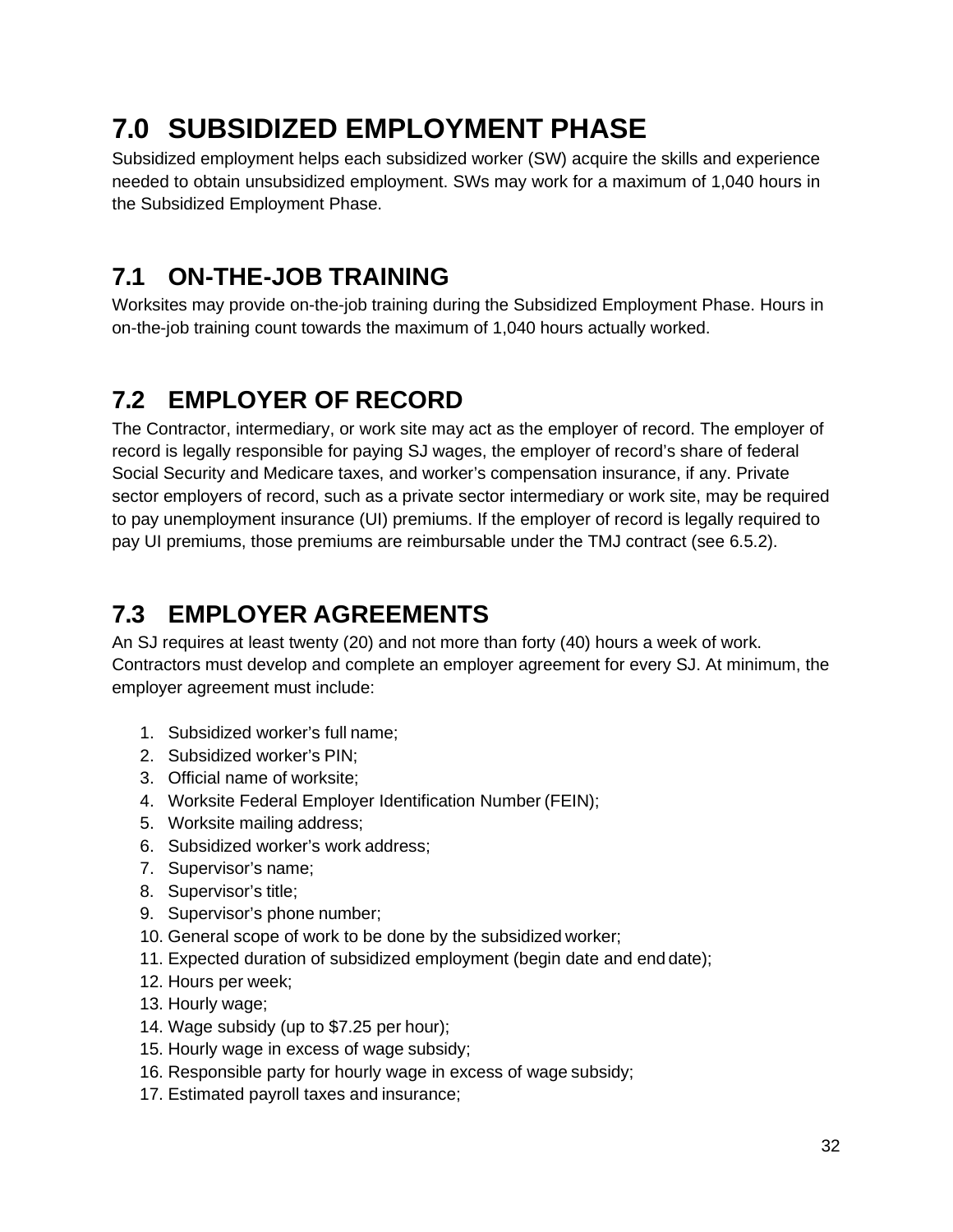- 18. Responsible party for payroll taxes and insurance (if applicable);
- 19. Total planned subsidized employment hours (not to exceed 1,040 hoursactually worked);
- 20. Training and education requirements (if applicable);
- 21. Statement ensuring that the subsidized employment is in compliance with theemployer guidelines in 6.7.;
- 22. Statement ensuring that the employer will retain the subsidized worker as an unsubsidized worker at the end of the subsidized job or serve as anemployment reference;
- 23. Statement ensuring that the employer will conduct regular performance evaluations;
- 24. Statement ensuring that the employer understands that when the subsidized worker loses eligibility for the Program, the wage subsidy ends. In this circumstance, the employer and the Contractor agree that the loss of the subsidized worker's eligibility obligates the Contractor to terminate its contractual relationship with the employer; and
- 25. Signatures with dates of the Contractor, worksite supervisor, and the subsidized worker assigned to that site.

Contractors must scan internal employer agreements into ECF.

#### <span id="page-34-0"></span>7.3.1 WAGE SUBSIDY

Contractors must negotiate an agreement with an employer to pay a wage subsidy that is no more than the state or federal minimum wage (\$7.25) for each hour worked, up to a maximum of 40 hours per week. The Contractor may negotiate with an employer to pay a wage subsidy that is less than \$7.25 per hour, if the employer is willing to accept a wage subsidy that is less than \$7.25 per hour.

An employer may pay an SW an amount that exceeds the negotiated wage subsidy; however, the employer must pay the SW at least minimum wage. SJ wages in excess of the negotiated wage subsidy are not reimbursable costs under the TJ or TMJ contracts.

**Example:** A SJ pays \$9.00 per hour. The contractor and employer negotiate a wage subsidy of \$5.00 per hour. Subsidized wages in excess that are not eligible for reimbursement = \$4.00 (\$9.00 - \$5.00).

#### <span id="page-34-1"></span>7.3.2 PAYROLL TAXES AND INSURANCE

In addition to negotiating the wage subsidy, Contractors may agree to reimburse an employer for payroll taxes and insurance attributable to the employment of the SW.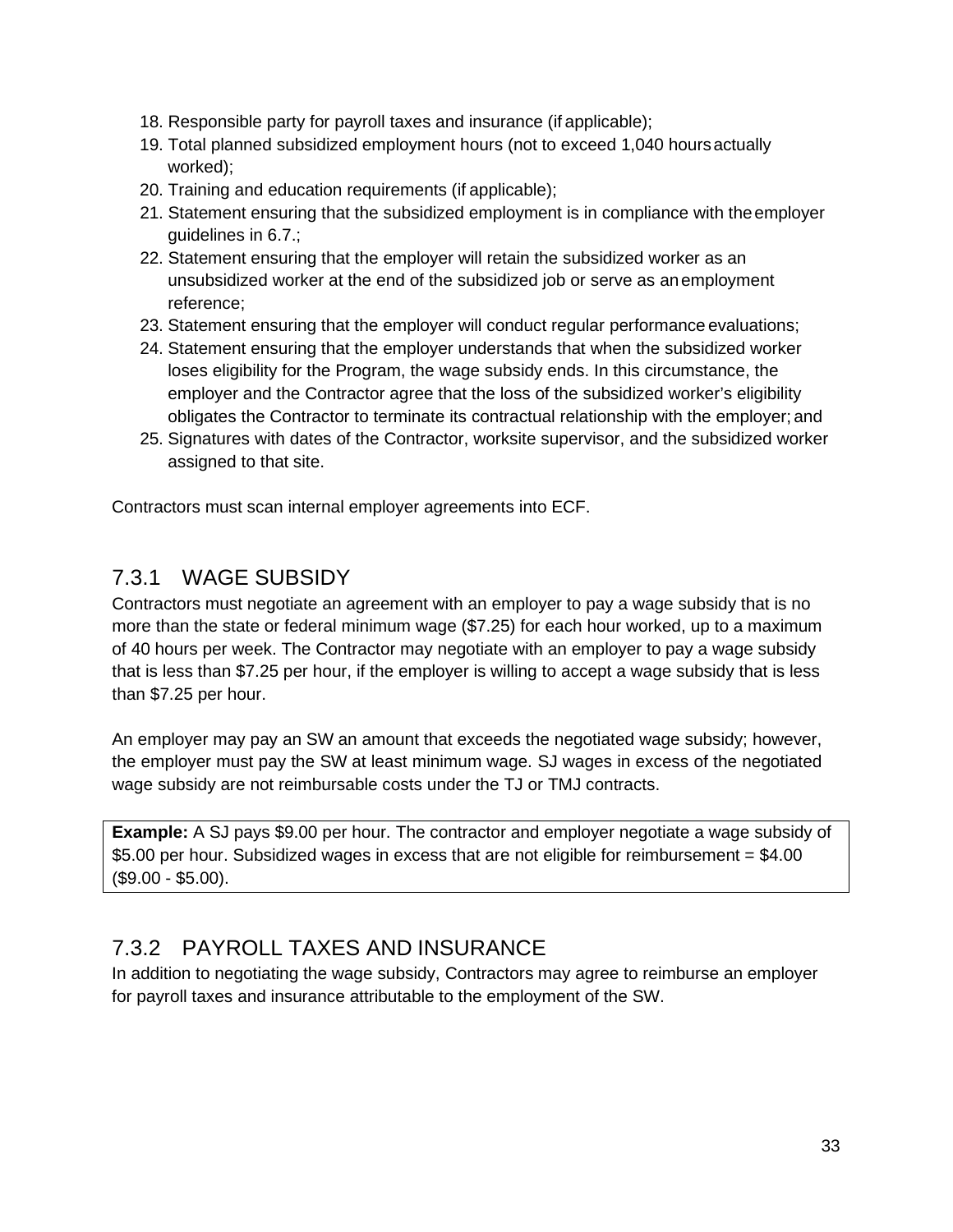#### <span id="page-35-0"></span>7.3.3 OVERTIME

An SW may work more than forty (40) hours per week and must be paid overtime if required by law. Overtime wages in subsidized employment are not reimbursable. Overtime hours do not count towards the maximum of 1,040 hours worked. Payroll taxes and insurance attributable to overtime hours are not reimbursable.

## <span id="page-35-1"></span>**7.4 TRACKING HOURS WORKED**

Contractors must collect and verify attendance records for hours actually worked in the Subsidized Employment Phase and must accurately record in CARES hours actually worked and the subsidy amount paid per week. Contractors must also record in CARES payments made to the employer of record to cover the payroll taxes and insurance associated with employing a SW, if applicable (see 8.0).

Contractors must collect and verify timesheets for hours actually worked prior to making any payments to the employer of record. Contractors must scan verification of hours actually worked into ECF (see 2.8).

## <span id="page-35-2"></span>**7.5 EMPLOYER GUIDELINES**

Contractors must maintain a supply of work sites sufficient to provide SJs to individuals who begin subsidized employment. The following requirements apply to all forms of subsidized employment under the Program:

- 1. The employment must not have the effect of filling a vacancy created by an employer terminating a regular employee or otherwise reducing its workforce for the purpose of hiring a SW.
- 2. The employment must not have the effect of filling a position when any other person is on layoff or strike for the same or a substantially equivalent job within the same organizational unit.
- 3. The employment must not fill a position when any other person is engaged in a labor dispute regarding the same or a substantially similar job within the same organizational unit.
- 4. The regular compensation for the job must not be calculated in any manner other than hourly wages.
- 5. The job can be temporary, but must not be work primarily available in the local labor market as intermittent or seasonal employment, for which there is no possibility for the SW to be retained beyond the subsidy period.
- 6. The job itself or the organization where the job takes place must not be known to be in violation of any law.

A regular employee of a worksite may file a complaint with the designated contact staff if the employee believes that any of the above requirements are in violation (see 2.7.1).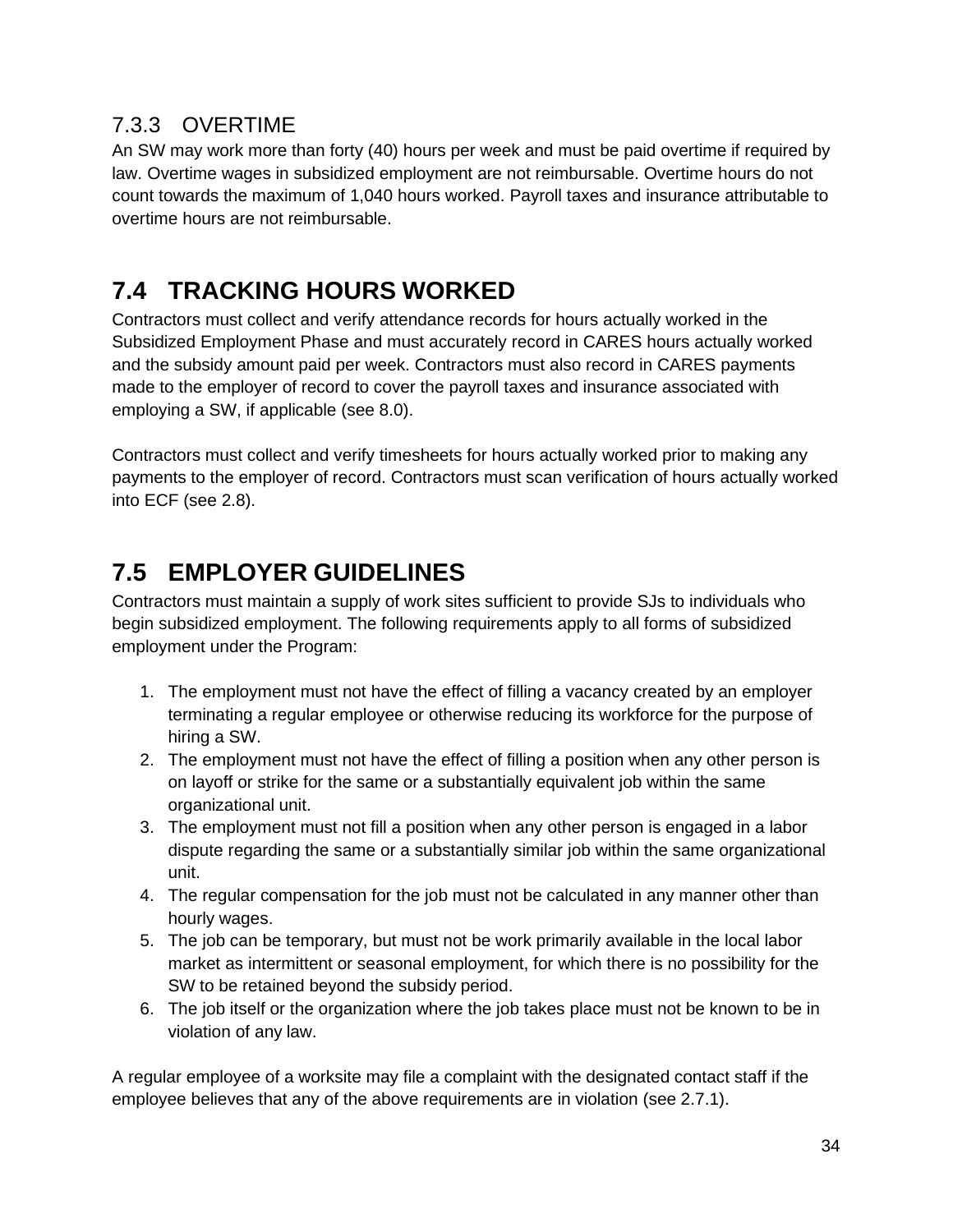## <span id="page-36-0"></span>**7.6 CREDITS FOR EMPLOYERS**

Contractors must inform employers of the following tax credits:

- 1. Work Opportunity Tax Credit (WOTC); and
- 2. Tax credits under the Hiring Incentives to Restore Employment (HIRE) Act.

## <span id="page-36-1"></span>**7.7 WISCONSIN HOUSING AND ECONOMIC DEVELOPMENT AUTHORITY**

TMJ Contractors must partner with the Wisconsin Housing and Economic Development Authority (WHEDA) to develop SJs created by small businesses that access its resources and other investments.

## <span id="page-36-2"></span>**7.8 WORKSITE CHANGES**

In circumstances where the SJ was not a successful match, the Contractor must re-assess the SW and attempt to make another match to a SJ.

Worksite changes are appropriate under the following circumstances:

- 1. The worksite change is necessary for the SW to retain employment;
- 2. The worksite change is necessary for the SW to work towards new employment goals reflected on an updated employability plan; or
- 3. The worksite change is an expected part of the Contractor's plan such as in the caseof a work crew model where the SW performs work at several worksites.

## <span id="page-36-3"></span>**7.9 SUBSIDIZED EMPLOYMENT RETENTION SERVICES**

Contractors must make every effort to assist the SW to retain the SJ and successfully complete the Subsidized Employment Phase. Contractors should provide assistance to the SW in addressing the following issues that may arise:

- Performance on the job:
- Behavior and workplace etiquette;
- Attendance and punctuality;
- Following directions and workplace rules; and
- Communication with co-workers and supervisors.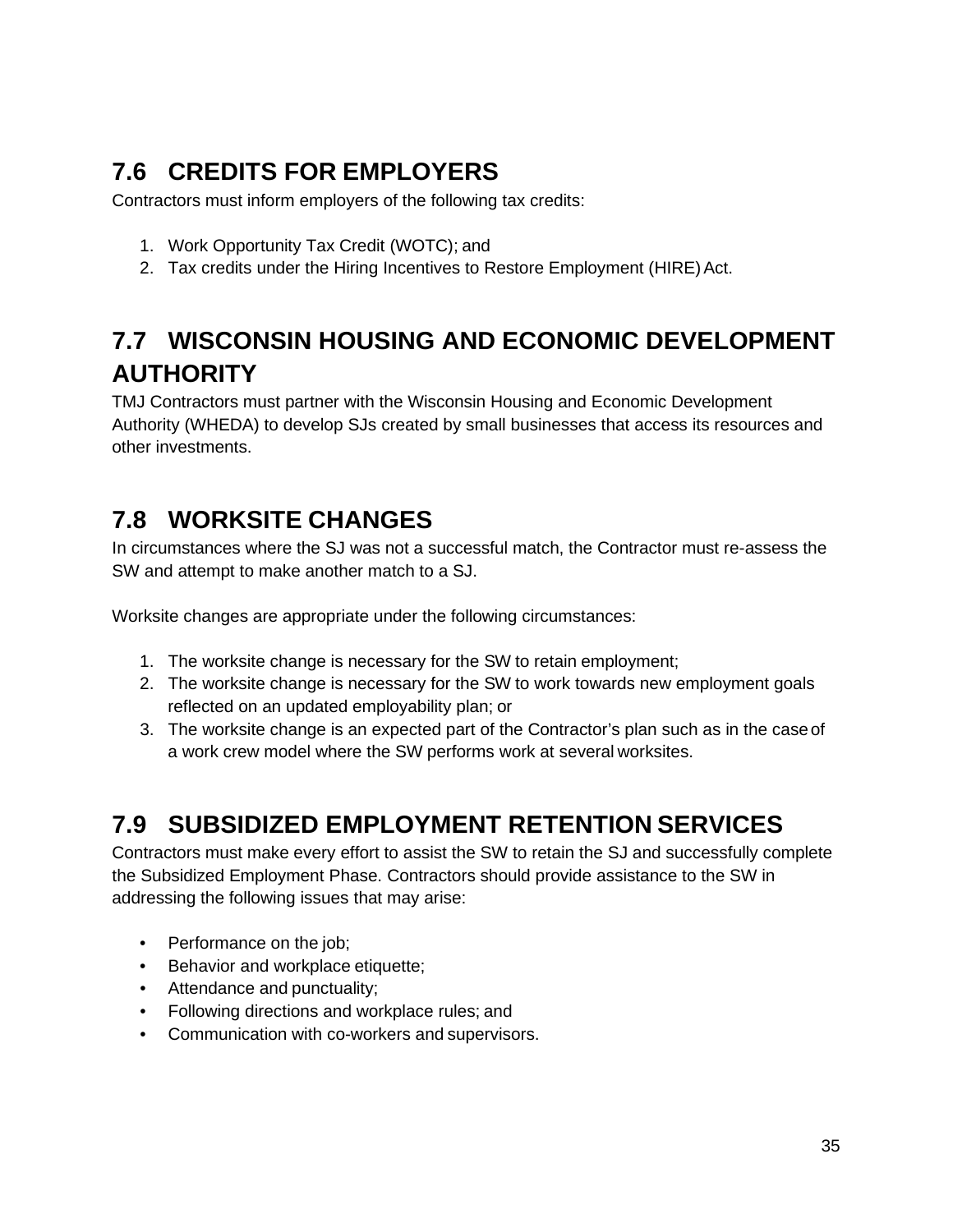#### <span id="page-37-0"></span>7.9.1 INDIVIDUALIZED SERVICES BY PROGRAM AREA

Contractors must work with representatives from other program areas to assist SWs with achieving their individualized goals. Contractors must adhere to the guidelines below:

1. Child Support – Provide information on: how to request a review to determine whether a modification of a child support monthly order is appropriate (This includes a review to determine whether child support arrears may be forgiven); the possible consequences of nonpayment of child support; consideration of low-income payer guidelines; and financial literacy services to assist in managing child support debt.

Contractors must establish a written process for referral to child support services and identify, at minimum, one point of contact with whom the Contractor will work with within the local CSA.

- 2. Child Welfare Reunification Provide information to address barriers to family reunification, coordinate with the Child Welfare system, and support individualized plans for achieving permanency goals.
- 3. Ex-Offender Provide information on criminal background checks, the Wisconsin Fair Employment law, bonding and expungement, and provide resources forreintegration.
- 4. Foster Care Through assessment, identify individual needs and develop short- and long-term goals, provide services to assist individuals with building an effective network of resources, and provide resources for addressing barriers to independentliving.

## <span id="page-37-1"></span>**7.10 EXITING OR INTERRUPTING SUBSIDIZED EMPLOYMENT**

Under the following circumstances of exiting or interrupting subsidized employment, an SW is not eligible to continue in the Post-Subsidized Employment Phase:

- Quitting Subsidized Employment SWs who quit their SJ without good cause are not eligible to reapply for the Program. Examples of good cause include harassment in the workplace, unsafe work conditions, and loss of transportation.
- Termination of Subsidized Employment SWs who are terminated from the SJ without good cause are not eligible to reapply for the Program. Examples include termination for misconduct, chronic unexcused tardiness or chronic unexcused absences.
- Move SWs who move out of the geographical area are not eligible for the Program when the Contractor does not have the capacity to continue to support the SW during subsidized employment (see 2.2.1.1).
- Misrepresentation of Eligibility SWs who misrepresent information provided for the purposes of establishing eligibility for the Program, or fail to timely report a change in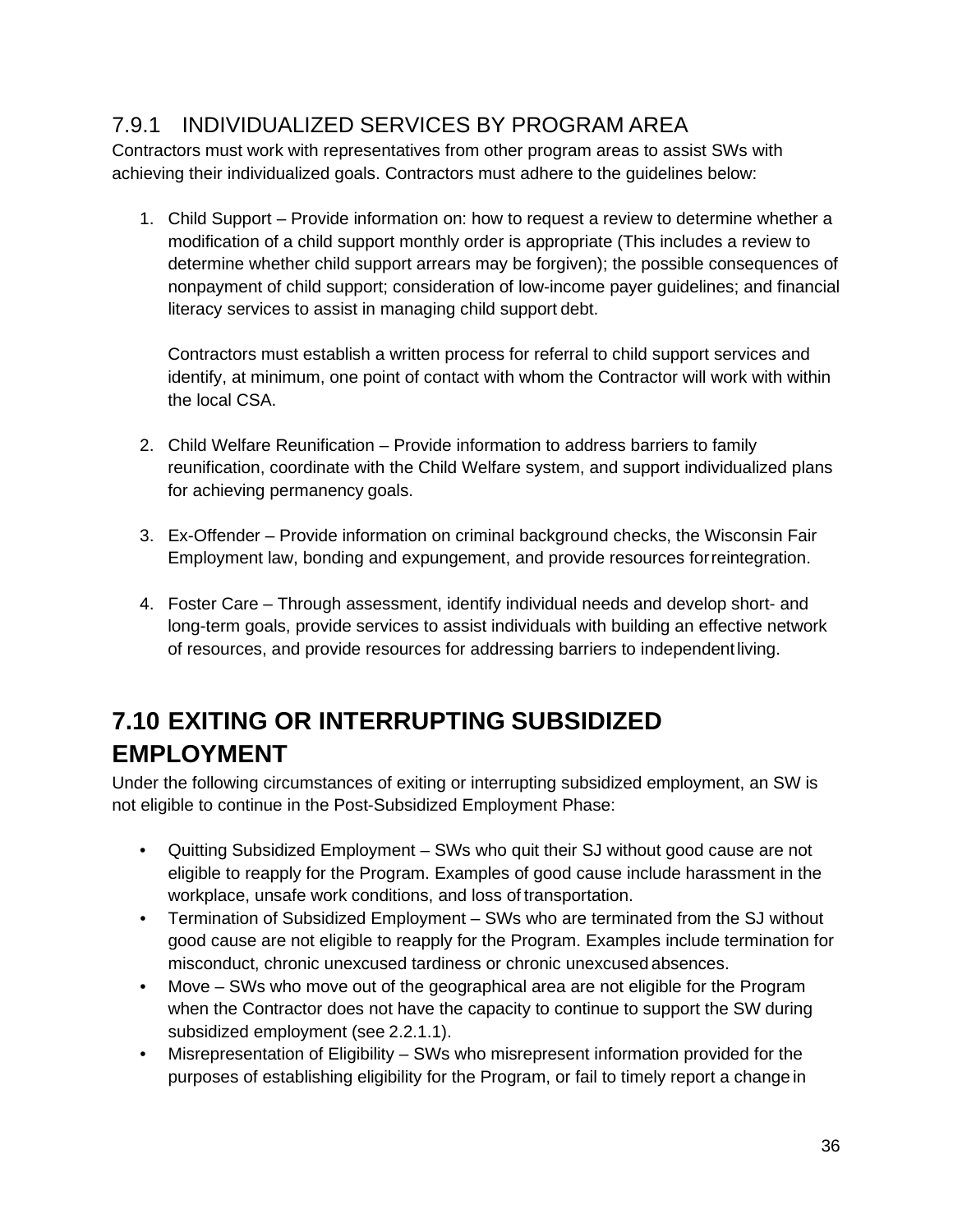circumstance affecting eligibility, are immediately terminated from the Program (see 2.2.1).

## <span id="page-38-0"></span>**7.11 REENGAGEMENT AND REASSIGNMENT WHEN SUBSIDIZED EMPLOYMENT ENDS**

When a subsidized job ends and the individual is eligible for reassignment to a new subsidized job worksite (see 6.12), Contractors must re-assess the individual and determine if reengagement in orientation activities will prepare the individual for a new worksite. For example, the individual may need additional instruction on workplace expectations.

Individuals that reengage in orientation activities after a subsidized job ends are not eligible for an additional stipend payment.

Individuals who are not eligible for reassignment to a new subsidized job worksite or to reengage in orientation activities, are eligible to continue in the Post-Subsidized Employment Phase for job search assistance.

Contractors must work with eligible individuals to attach them to a new subsidized job worksite within 60 days of the end of a subsidized job if the individual is not reengaged in orientation activities or if the individual does not continue in the Post-Subsidized Employment Phase for job search assistance.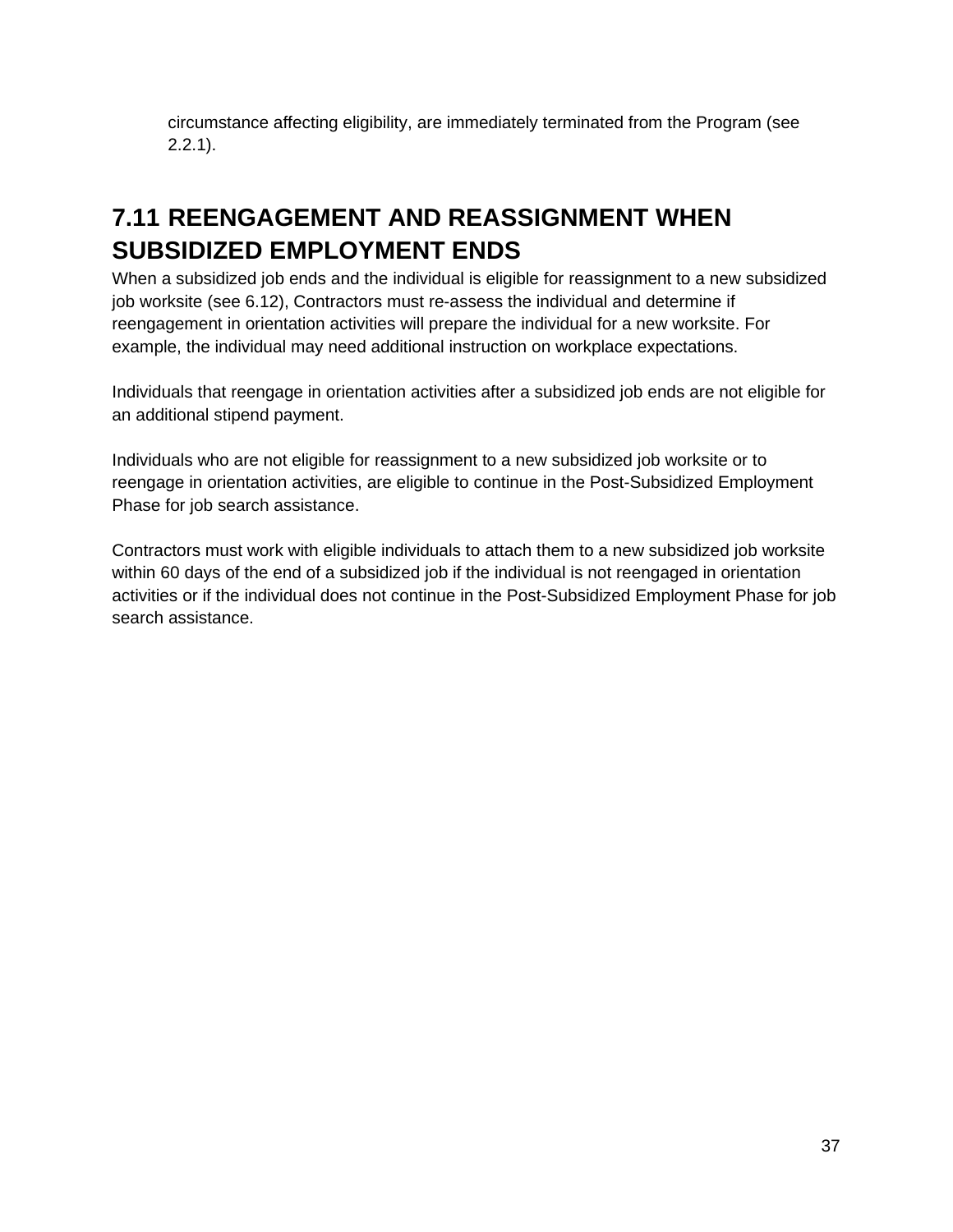# <span id="page-39-0"></span>**8.0 POST-SUBSIDIZED EMPLOYMENT PHASE**

Contractors must offer up to sixty (60) days of job search assistance and/or retention services to individuals who are in the Program and have ended their SJ by completing the 1040 hours of subsidized employment. Contractors must also offer up to (60) days of job search assistance and/or retention services to individuals who are in the Program and are eligible to continue, as defined in section 6.12.

## <span id="page-39-1"></span>**8.1 JOB SEARCH ASSISTANCE**

Contractors provide job search assistance to individuals who have completed subsidized employment and do not secure unsubsidized employment.

Job Search Assistance includes:

- Assistance with resume writing and interviewing skills;
- Referrals to job leads developed by the Contractor through relationships with employers;
- Referrals to other resources that effectively attach individuals to employment;
- Providing realistic job leads related to the individuals' skills and interests; and
- Job counseling.

Job Search Assistance activities must be reflected on the individual's EP during the Post-Subsidized Employment Phase.

## <span id="page-39-2"></span>**8.2 UNSUBSIDIZED EMPLOYMENT RETENTION SERVICES**

The goal of the Post-Subsidized Employment Phase is to support job retention and advancement following the transition from subsidized employment to unsubsidized employment. Retention services can help individuals make the necessary adjustments to be successful in unsubsidized employment. Contractors shall provide support according to each individual's needs, circumstances, and employer characteristics.

Contractors provide unsubsidized employment retention services to individuals who have secured unsubsidized employment. The following list provides examples of additional supports that the Contractor may provide:

- Job counseling and support;
- Career and educational development;
- Transportation assistance;
- Assistance obtaining or recovering a driver's license;
- Connection to other financial supports (e.g. FoodShare, Job Access Loans);
- Information on tax credits;
- Uniform vouchers;
- Work materials (e.g. boots, tools, etc.); and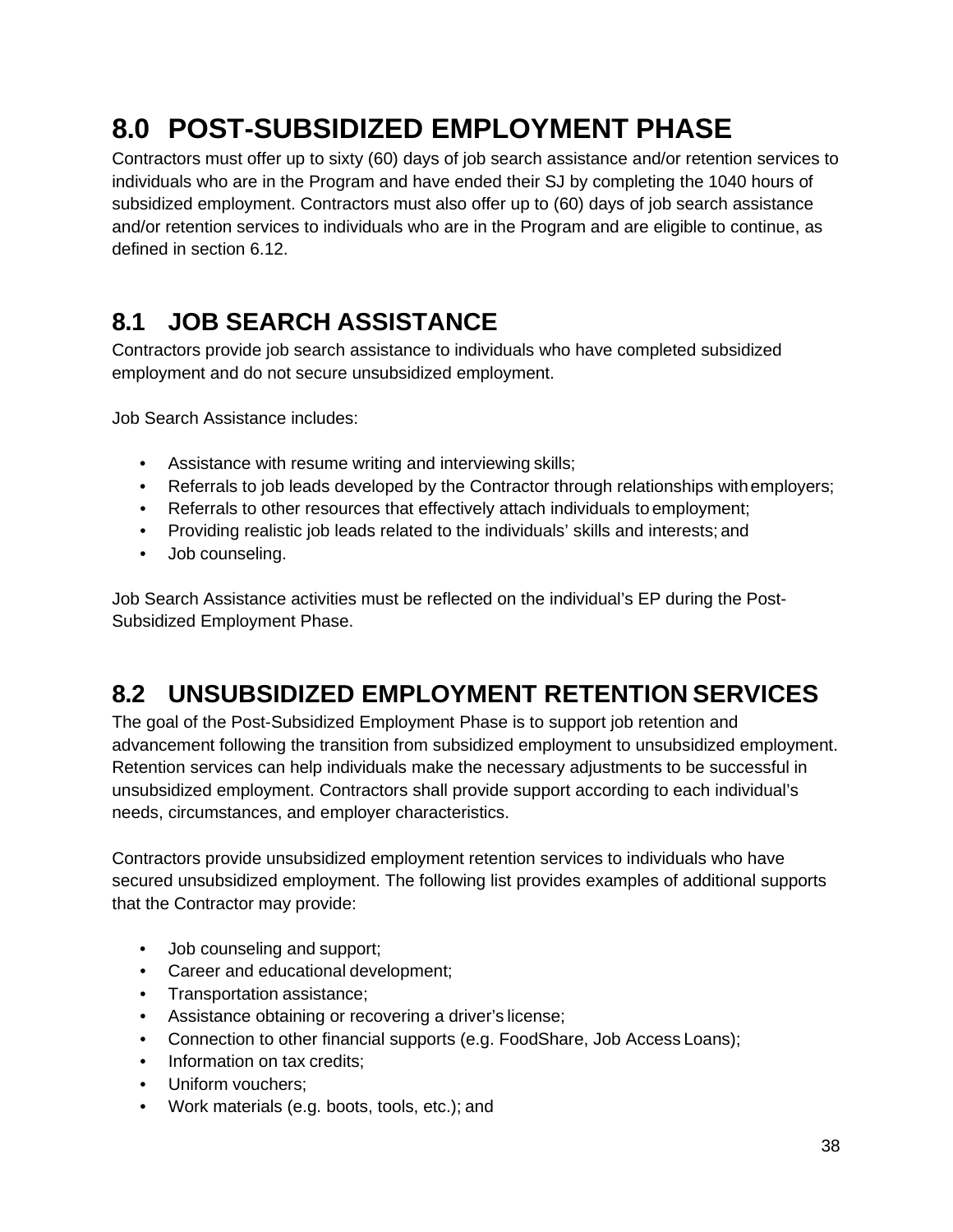• Retention bonuses.

## <span id="page-40-0"></span>**8.3 REENGAGEMENT AND REASSIGNMENT WHEN UNSUBSIDIZED EMPLOYMENT ENDS**

When an unsubsidized job ends and the individual is eligible for reassignment to a subsidized job worksite (see 7.4), Contractors must re-assess the individual and determine if reengagement in orientation activities will prepare the individual for a new worksite.

Individuals who are not eligible for reassignment to a subsidized job worksite or to reengage in orientation activities are eligible to continue in the Post-Subsidized Employment Phase for job search assistance.

Contractors must work with eligible individuals to attach them to a new subsidized job worksite within 60 days of the end of an unsubsidized job if the individual is not reengaged in orientation activities or if the individual does not continue in the Post-Subsidized Employment Phase for job search assistance.

## <span id="page-40-1"></span>**8.4 EXTENDING POST-SUBSIDIZED EMPLOYMENT SERVICES**

Contractors may extend job search assistance and retention services up to an additional 60 days under the following circumstances:

- Loss of Unsubsidized Employment Individuals who previously gained unsubsidized employment and lose their unsubsidized employment may receive an extension forjob search assistance.
- Obtains Unsubsidized Employment Individuals who previously ended subsidized employment that gain unsubsidized employment may receive an extension for retention services.
- As Determined by the Contractor Individuals that the Contractors determine need services to continue to develop or strengthen specific workplace competencies may receive an extension for job search assistance or retention services.

The 60-day extension period begins effective the date of a change in circumstance. Contractors must document the reason(s) for extending post-subsidized employment services and update the employability plan with new employment goals. Contractors may place individuals who receive an extension for job search assistance in subsidized employment if the individual has hours of TJ or TMJ remaining.

Contractors must not extend job search assistance or retention services in the following circumstances: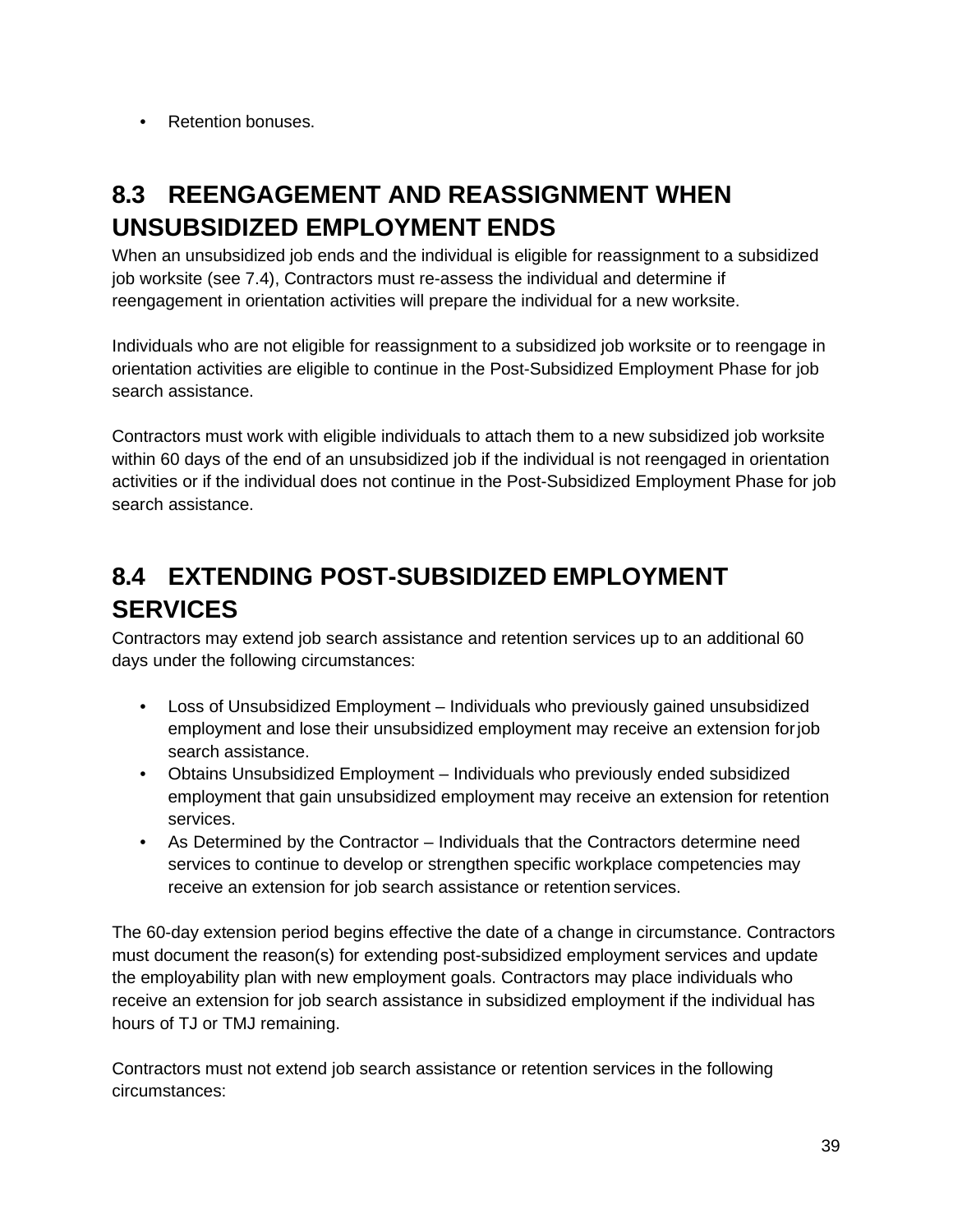- Quitting unsubsidized employment without good cause. Examples of good cause include harassment in the workplace, unsafe work conditions, or loss oftransportation.
- Termination from unsubsidized employment without good cause. Examples include termination for misconduct, chronic unexcused tardiness, or chronic unexcused absences.
- Residential move out of the geographical area and the Contractor does not have the capacity to continue to support the individual during an extension.
- Misrepresentation of eligibility for the purposes of establishing eligibility for the program, or failure to timely report a change in circumstance affecting eligibility.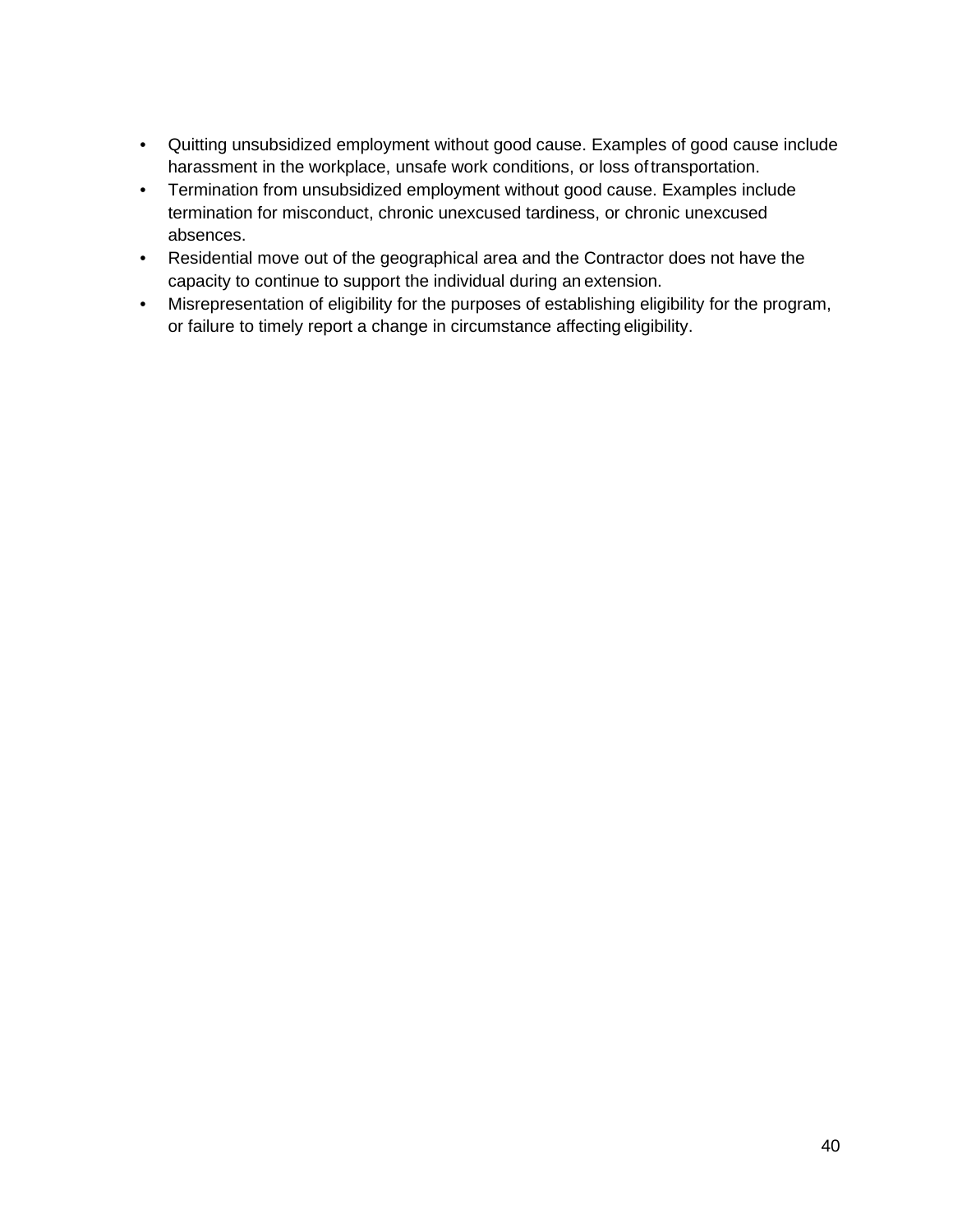# <span id="page-42-0"></span>**9.0 FINANCIAL MANAGEMENT OF SUBSIDIES AND STIPENDS**

Contractors are responsible for comprehensive expense reporting to DCF.

### <span id="page-42-1"></span>**9.1 PROCEDURE**

Contractors must establish an accounts receivable system to assure that all charges are billed promptly and recorded accurately and that adequate collection efforts are made.

Contractors must collect and verify timesheets for hours actually worked in the Program prior to making subsidy payments and enter the subsidy payments and other payroll taxes and insurance in CARES.

Contractors must manually issue payments to the employer of record (see 6.4) to cover the cost of wage subsidies and payroll taxes and insurance (if applicable) and DCF will reimburse the Contractor. When the Contractor is the employer of record, the Contractor need only report the wage subsidies and payroll taxes and insurance (if applicable) in CARES and SPARC for reimbursement.

Contractors that pay stipends must manually issue stipend payments to individuals who participated in orientation activities. Contractors must report the stipends in CARES and SPARC for reimbursement.

Contractors must enter information on payment amounts into CARES prior to seeking reimbursement for payments through SPARC.

## <span id="page-42-2"></span>**9.2 RECONCILING REPORTS**

Contractors are responsible for timely, monthly reconciliation of various accounting records. Reconciliation of records must include, but are not limited to:

- Tying out and totaling subsidiary ledgers to the general ledger;
- Reconciling the Contractor's bank statements to the Contractor's accounting records; and
- Reconciling expenditures reported in SPARC for reimbursement with the Contractor's accounting records.

Contractors shall reconcile CARES data and SPARC data by the last day of the month following the end of the quarter.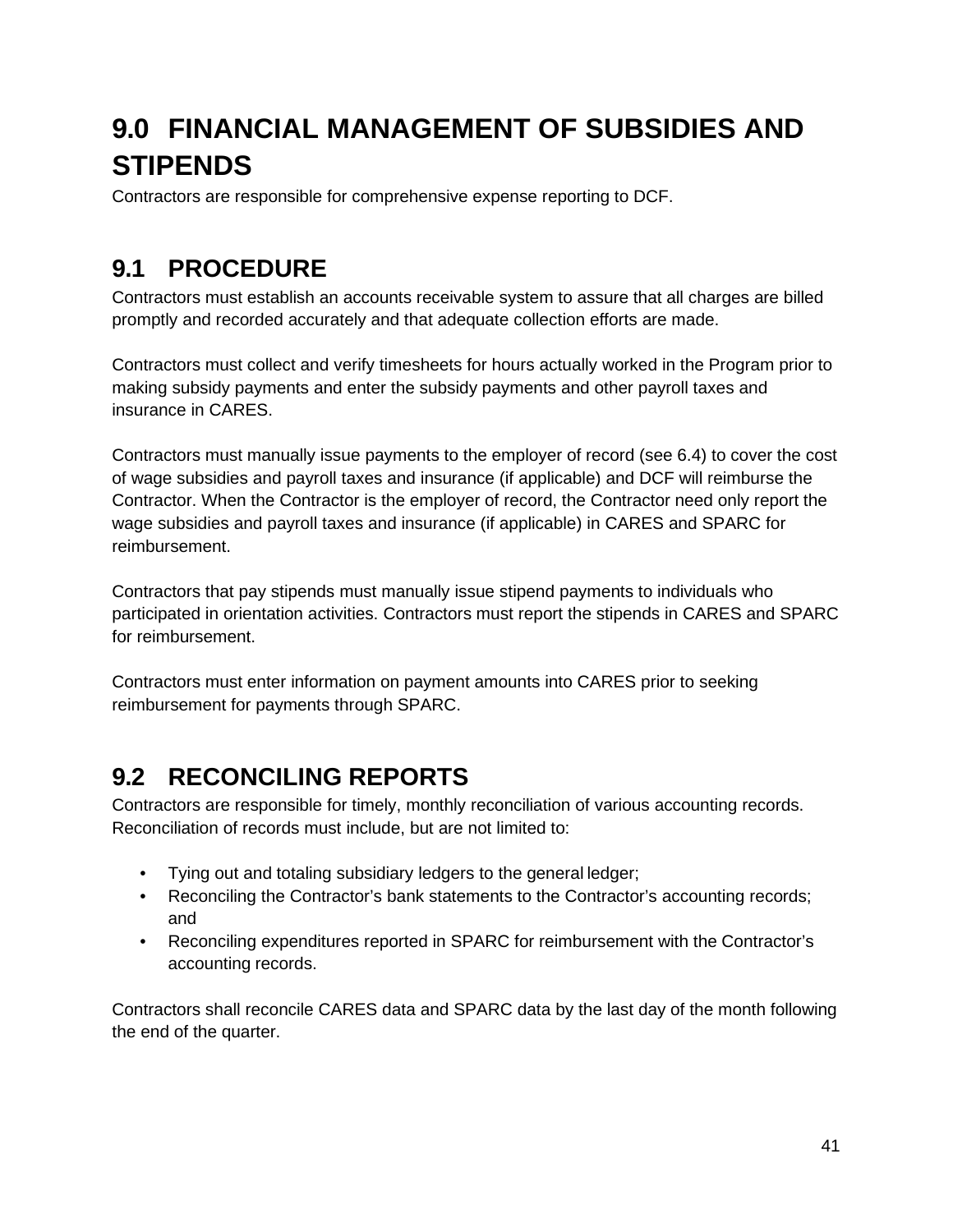# <span id="page-43-0"></span>**APPENDIX – ACTIVITY CODES**

Definitions for Codes for Work Program Activities in WWP

#### **BE – Adult Basic Education (ABE)**

*Valid for the following programs: W-2, CF, TJ/TMJ*

Report this activity for individuals who are engaged in an Adult Basic Education (ABE) course that is not tied to participation in a job skills training. ABE is instruction designed to focus on the areas of reading, mathematics, communication skills, social studies, physical sciences, health, and career education. ABE consists of 3 levels:

- 1. Level 1, or Beginning ABE: Instruction designed for adults whose academic functioning level is comparable to grades  $0 - 5.9$ .
- 2. Level 2, or Intermediate ABE: Instruction designed for adults whose academic functioning level is comparable to grades 6.0 – 8.9.
- 3. Level 3, or Adult Secondary Education (ASE): Instruction which delivers competencies, academic or occupational, comparable to that offered in secondary schools (grades 9.0 – 12.9).

Up to one hour of unsupervised study time for each hour of class time plus supervised study time may also be assigned under this activity and tracked for attendance purposes. A statement from the educational program indicating the amount of study time required must be used to determine the assignment of hours.

#### **CE – Career Planning & Counseling**

*Valid for the following programs: W-2, LF, CF, TJ/TMJ*

Report this activity for individuals receiving services geared towards assessment of an individual's career interests and guidance in the career planning process. Examples of activities include:

- Career assessments, including work styles, skills and interests;
- Educational needs assessments, (e.g. TABE Testing) to determine education and training needs for increased employability;
- Career exploration/job shadowing;
- Reviewing labor market information and training opportunities; and
- Career guidance and counseling.

#### **CR – Career Advancement Services**

*Valid for the following programs: W-2, CF, TJ/TMJ*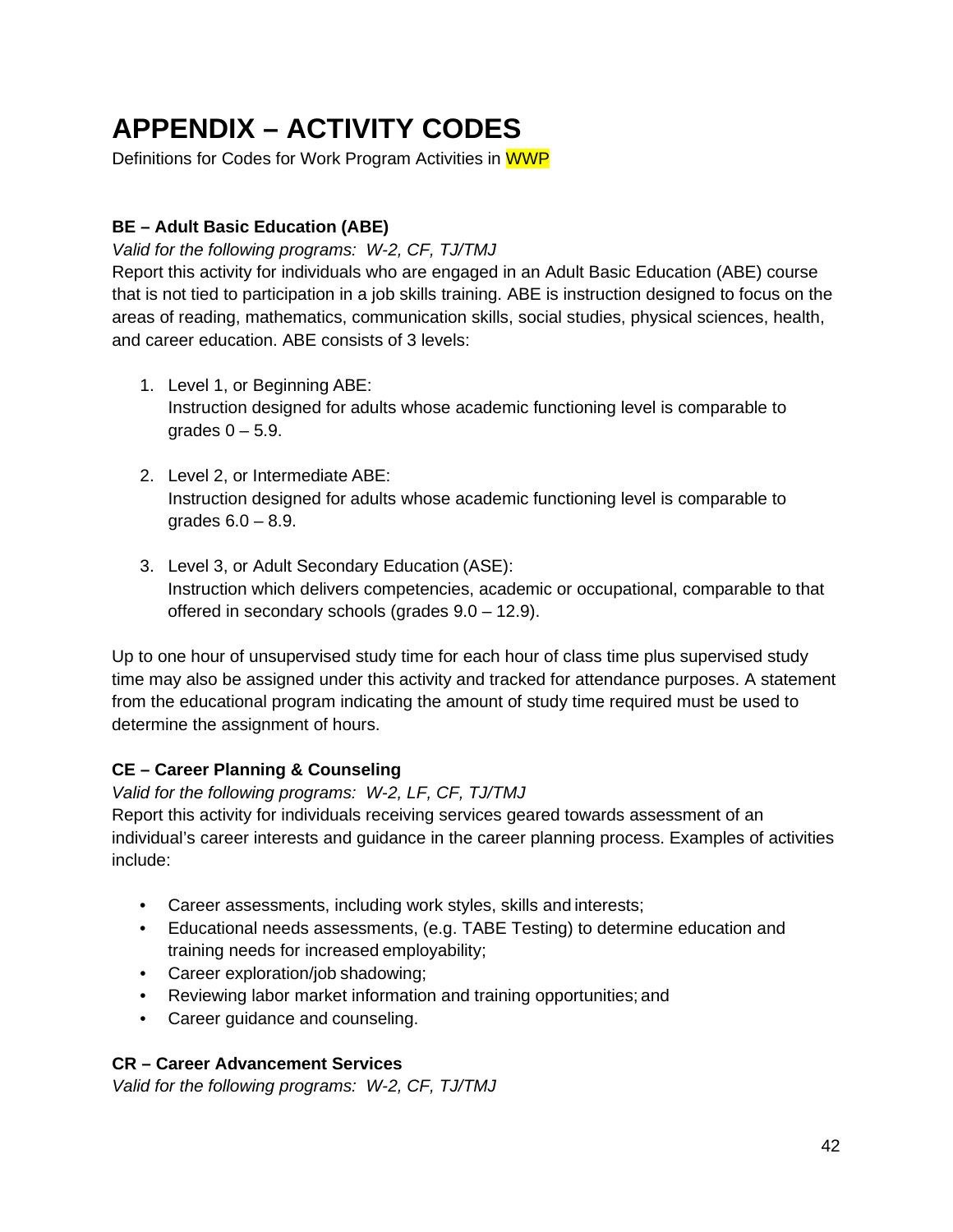Report this activity for employed individuals exploring and pursuing career advancement opportunities. An actual career advancement plan should be developed, describing the steps and actions required to meet career advancement goals. Other acceptable activities include:

- Assisting the individual in accessing career advancement services, such as undergoing further occupational assessment, and/or
- Enrolling in appropriate education/training programs, or
- Accessing career advancement opportunities offered through the employer, like career ladders program.

The length of time in this activity should reflect the time spent developing the career plan and doing career exploration.

#### **EM- Employment Search for TMJ/TJ**

*Valid for the following programs: TJ/TMJ* Report this activity for individuals who are engaged in employment search tailored to the needs of the individual. This includes, but is not limited to, the following activities:

- □ Researching prospective employers
- □ Meeting with a job developer
- $\Box$  Attending a structured job search workshop;
- $\Box$  Making contact with prospective employers whether by phone, in person or via the internet to learn of job openings;
- Completing applications for vacancies;
- **Preparing for job interviews; and**
- Interviewing for jobs.

This activity should be marked as a "Self Directed" when conducted independently by the participant (e.g. participant spends 1 hour a week researching prospective employers from home).

#### **JR – Job Retention Services**

*Valid for the following programs: W-2, CF, TJ/TMJ*

Report this activity when services are provided directly to individuals to assist them with maintaining unsubsidized employment. The types of services that can be provided include:

- Reviewing workplace demands and employer expectations;
- Mediation of conflicts on the job;
- Strategies to help the individual stay employed;
- Job specific problem solving; and
- Crisis resolution.

#### **JS – Job Skills Training**

*Valid for the following programs: W-2, CF, TJ/TMJ*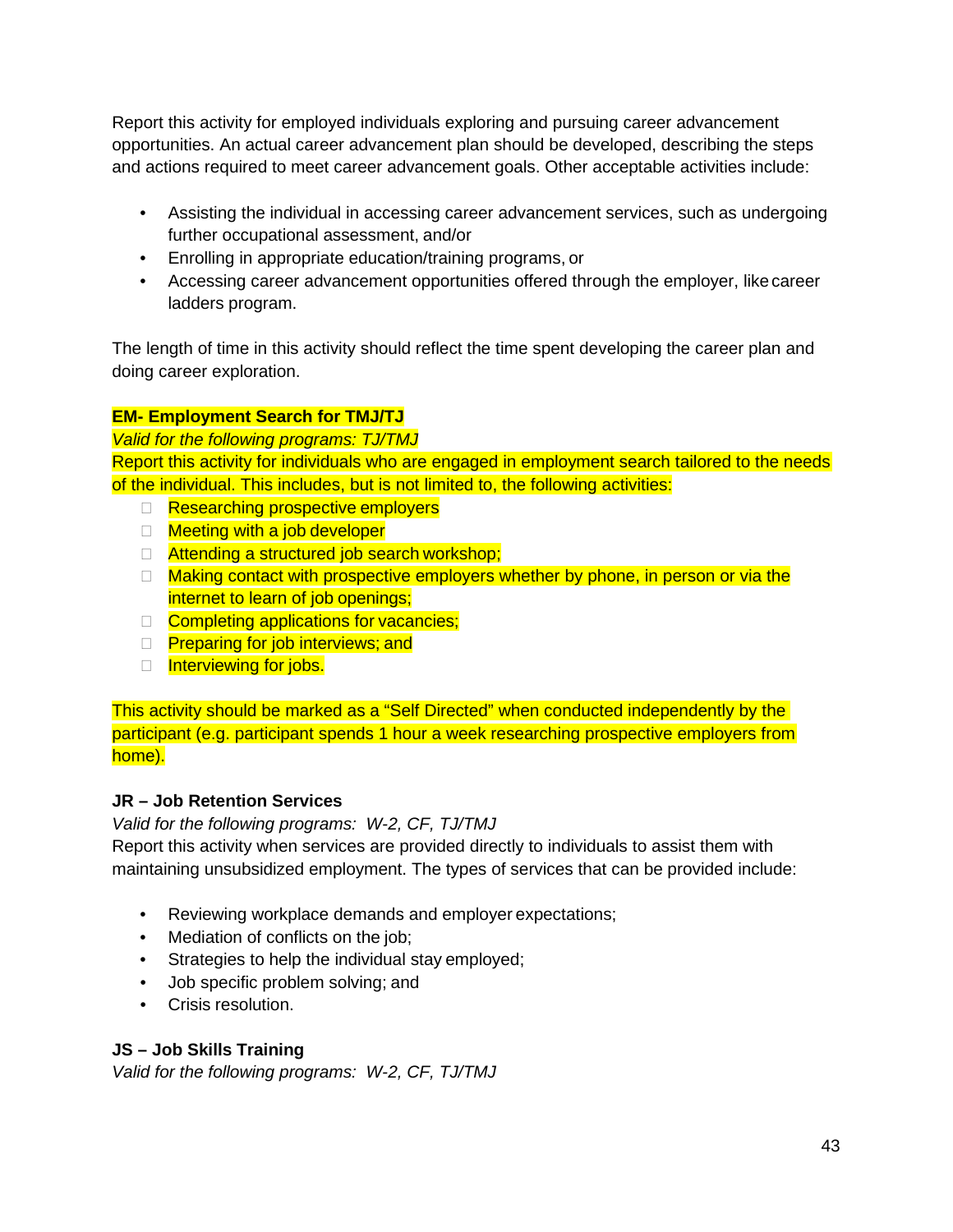Report this activity for individuals who are enrolled in training that provides skills to help individuals obtain employment or to advance or adapt to the changing demands of the workplace. Training may include customized skills training to meet the needs of a specific employer or it can be general training that prepares an individual for a specific occupation within a particular employment sector. The training activity must be specific to the individual's immediate employment goal.

Up to one hour of unsupervised study time for each hour of class time plus supervised study time may be assigned under this activity and tracked for attendance purposes. A statement from the educational program indicating the amount of study time required will be used to determine the assignment of hours.

Examples of job skills training include:

- Welding
- Hospitality
- Data Entry
- Medical Assistant

Total assigned hours must never exceed 40 hours per week.

#### **MO – Job Readiness/Motivation**

#### *Valid for the following programs: W-2, CF, TJ/TMJ*

Report this activity for individuals who are engaged in classes and activities specifically designed to prepare them for work. Activities are geared at learning general workplace expectations, work behavior and job retention skills necessary to successfully compete in the labor market.

A high-quality job readiness program uses various techniques and approaches to build selfesteem and increase self-confidence. Examples of job readiness/motivation sessions include:

- Workshops on effective job seeking and interviewing skills;
- Resume creation, preparation, development and updating;
- Developing networking skills;
- Communication skills, personality types, and ability to relate to others;
- Instruction in workplace expectations (including instruction on appropriateattire);
- Workshops on self-esteem, goal setting, etc.;
- Courses on basic computer skills and use of the internet; and
- Workshops on soft skills like punctuality, attendance, following directions, teamwork, getting along with others in the workplace, etc.

Activity may be completed independently or in a group setting.

#### **OC – Occupational Testing**

*Valid for the following programs: W-2, LF, CF, TJ/TMJ*